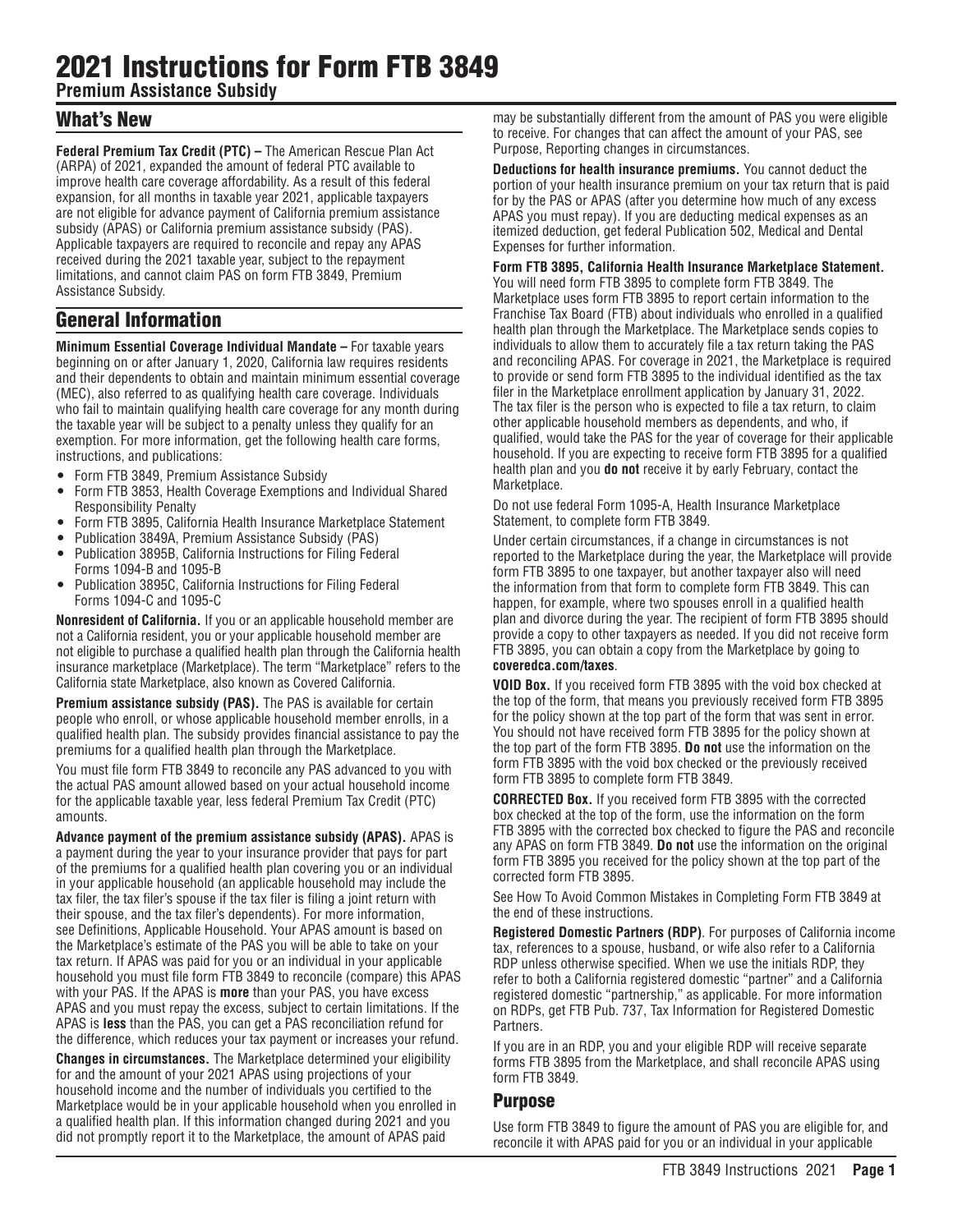household. You may take PAS (and APAS) only for health insurance coverage in a qualified health plan (see Definitions) purchased through the Marketplace. For more information on purchasing a qualified health plan, go to **coveredca.com**.

If you or a member of your applicable household enrolled in health insurance coverage for 2021 through the Marketplace, you should have received form FTB 3895 from the Marketplace. Form FTB 3895 shows the months of coverage purchased through the Marketplace and any APAS paid to your insurance company to help cover your monthly premium. If APAS was paid on your behalf or if APAS was not paid on your behalf but you wish to take the PAS, you must file form FTB 3849 and attach it to your California tax return (Form 540, California Resident Income Tax Return or Form 540NR, California Nonresident or Part-Year Resident Income Tax Return).

**Note:** The Marketplace refers to APAS as "California premium subsidy". The term APAS is used throughout these instructions to clearly distinguish APAS from PAS.

**Reporting changes in circumstances.** If APAS is being paid for an individual in your applicable household (see Definitions) and you have had certain changes in circumstances (see the examples below), it is important that you report them to the Marketplace within 30 days of the change. Reporting changes in circumstances promptly will allow the Marketplace to recalculate your APAS for the remaining months of the current year to reflect the PAS you are estimated to receive. Changes that you should report to the Marketplace include the following:

- Changes in household income.
- Moving to a different address.
- Gaining or losing eligibility for other health care coverage.
- Gaining, losing, or other changes to employment.
- Birth or adoption.
- Marriage or divorce.
- Other changes affecting the composition of your applicable household.

For more information on how to report a change in circumstances to the Marketplace, go to **coveredca.com/rac**.

**Health insurance options.** If you need health coverage, go to **coveredca.com** to learn about health insurance options that are available for you and your applicable household, how to purchase health insurance, and how you might qualify to get financial assistance with the cost of insurance.

For information about the Minimum Essential Coverage Individual Mandate, see Government Code (GC) Section 100700, et. seq., or go to **ftb.ca.gov/healthmandate**. For more information about PAS and APAS, see GC Section 100800, et. seq.

### Who Must File

You must file form FTB 3849 with your income tax return (Form 540 or Form 540NR) if any of the following apply to you:

- You are taking the PAS.
- APAS was paid for you or another individual in your applicable household.
- APAS was paid for an individual you told the Marketplace would be in your applicable household and neither you nor anyone else included that individual in an applicable household. See Specific Instructions, Lines 12 through 23, Individual you enrolled who is not included in an applicable household.

If any of the circumstances above apply to you, you must file an income tax return and attach form FTB 3849 even if you are not otherwise required to file. You must use Form 540 or Form 540NR. For help determining which of these forms to file, see the instructions for Form 540 or Form 540NR.

If someone else enrolled an individual in your applicable household in coverage, and APAS was paid for that individual's coverage, you must file form FTB 3849 to reconcile the APAS. You need to obtain a copy of the form FTB 3895 from the person who enrolled the individual.

If you are claimed as a dependent on another person's tax return, the person who claims you will file form FTB 3849 to take the PAS and, if necessary, repay excess APAS for your coverage. You **do not** need to file form FTB 3849.

### Who Can Take the PAS

You can take the PAS for 2021 if you meet conditions (1) and (2) below.

- 1. For at least one month of the year, all of the following were true:
	- a. An individual in your applicable household was enrolled in a qualified health plan through the Marketplace on the first day of the month.
	- b. That individual was not eligible for MEC for the month, other than coverage through the Marketplace. An individual is generally considered eligible for MEC for the month only if the individual was eligible for every day of the month (see Definitions, Minimum essential coverage (MEC)).
	- c. The portion of the enrollment premiums (see Definitions) for the month for which you are responsible was paid by the due date of your tax return (not including extensions). However, if you became eligible for APAS because of a successful eligibility appeal and you retroactively enrolled in the plan, then the portion of the enrollment premium for which you are responsible must be paid on or before the premium payment due date.
- 2. You are an applicable taxpayer for 2021. To be an applicable taxpayer, you must meet all of the following requirements:
	- a. Your household income for 2021 is at or below 138%, or above 200% but no more than 600% of the federal poverty line for your household size (see Specific Instructions, Line 4).
	- b. No one can claim you as a dependent on a tax return for 2021.
	- c. You file a joint return if you were married at the end of 2021. However, filing a separate return from your spouse/RDP will not disqualify you from being an applicable taxpayer if you meet certain exceptions described under Definitions, Married taxpayers.

You are not entitled to the PAS for health coverage for an individual for any period during which the individual is not lawfully present in California.

For additional information, see Definitions, Applicable taxpayer.

### **Definitions**

**Applicable household.** For purposes of the PAS, your applicable household consists of the following individuals:

- You, if you file a tax return for the year and you cannot be claimed as a dependent on someone else's 2021 tax return.
- Your spouse, if filing jointly and your spouse cannot be claimed as a dependent on someone else's 2021 tax return.
- Your dependents whom you claim on your 2021 tax return. If you are filing Form 540NR, you should include your dependents in your applicable household only if you are a California resident.

Your applicable household size equals the number of individuals in your applicable household (including yourself). See Specific Instructions, Line 1 for more information on figuring your applicable household size.

**Note:** Listing your dependents by name and social security number (SSN) or individual taxpayer identification number (ITIN) on your tax return is the same as claiming them as a dependent. If you have more than three dependents, see the instructions for Form 540 or Form 540NR.

**Household income.** For purposes of the PAS, household income is the modified adjusted gross income (modified AGI) of you and your spouse (if filing a joint return) (see Specific Instructions, Line 2a) plus the modified AGI of each individual whom you claim as a dependent and who is required to file an income tax return because their income meets the income tax return filing threshold (see Specific Instructions, Line 2b). Household income does not include the modified AGI of those individuals whom you claim as dependents and who are filing a 2021 return only to claim a refund of withheld income tax or estimated tax.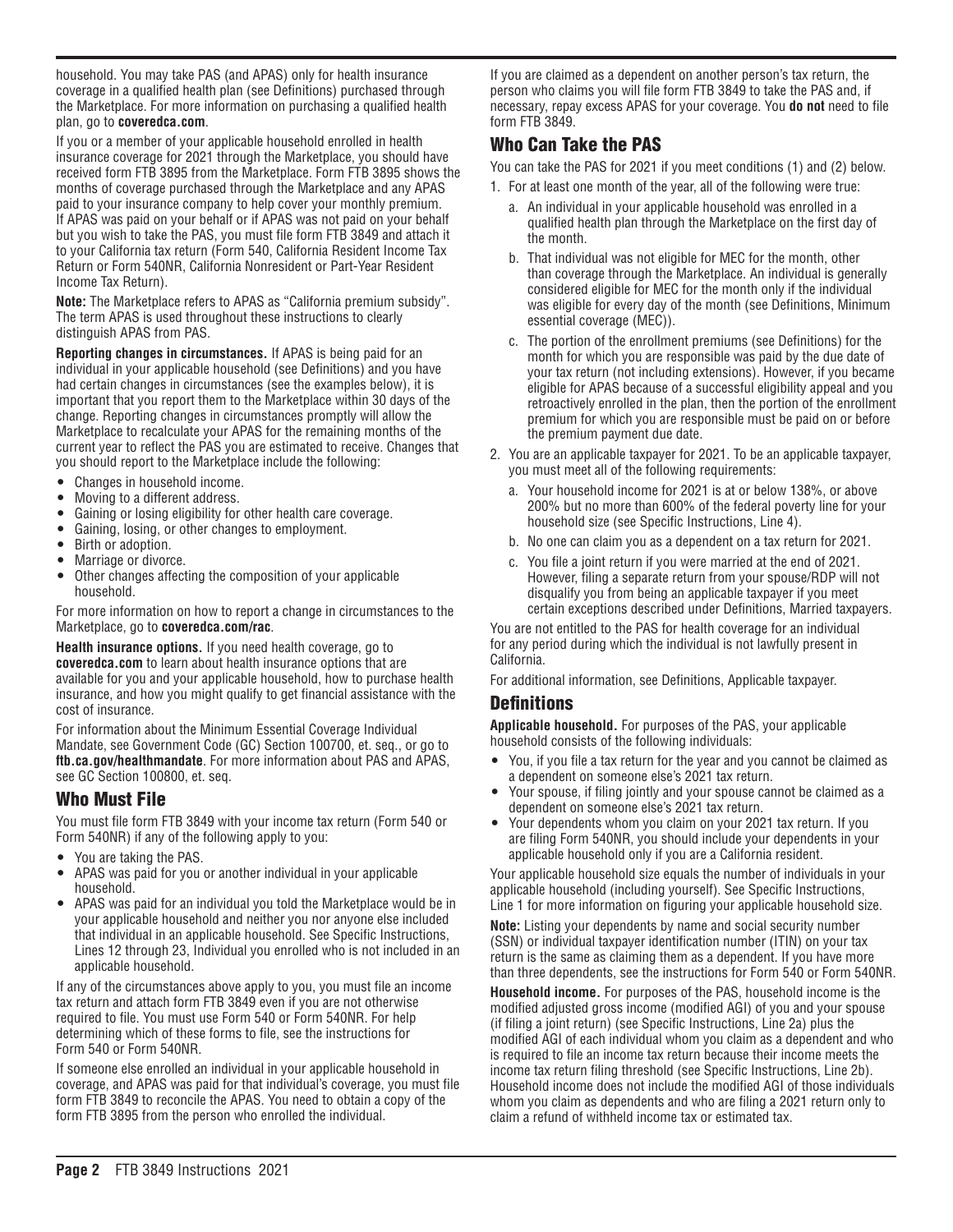**Modified AGI.** For purposes of the PAS, modified AGI is the federal AGI on your tax return plus certain income that is not subject to tax (foreign earned income, tax-exempt interest, and the portion of social security benefits that is not taxable). Use Worksheet 1-1 and Worksheet 1-2 under Specific Instructions, Line 2a and Line 2b, to determine your modified AGI.

**Taxpayer's tax return including income of a dependent child.** A taxpayer who includes the gross income of a dependent child on the taxpayer's tax return must include on Worksheet 1-2 the child's foreign earned income, the child's tax-exempt interest, and the portion of the child's social security benefits that is not taxable.

**Coverage family.** Your coverage family includes all individuals in your applicable household who are enrolled in a qualified health plan and are not eligible for MEC (other than coverage in the individual market). The individuals included in your coverage family may change from month to month. If an individual in your applicable household is not enrolled in a qualified health plan, or is enrolled in a qualified health plan but is eligible for MEC (other than coverage in the individual market), that individual is not part of your coverage family. Your PAS is available to help you pay only for the coverage of the individuals included in your coverage family.

**Monthly assistance subsidy amount.** The monthly assistance subsidy amount is the amount of your assistance subsidy for a month. Your PAS for the year is the sum of all of your monthly assistance subsidy amounts. Your assistance subsidy amount for each month is the lesser of:

- The enrollment premiums (described next) for the month for one or more qualified health plans in which you or any individual in your applicable household enrolled less your monthly federal PTC amount; or
- The amount of the monthly applicable second lowest cost silver plan (SLCSP) premium (described below) less your monthly contribution amount (described below) less your monthly federal PTC amount.

To qualify for a monthly assistance subsidy amount, at least one individual in your applicable household must be enrolled in a qualified health plan on the 1st day of that month. Generally, if coverage in a qualified health plan began after the 1st day of the month, you are not allowed a monthly assistance subsidy amount for the coverage for that month. However, if an individual in your applicable household enrolled in a qualified health plan in 2021 and the enrollment was effective on the date of the individual's birth, adoption, or placement for adoption or in foster care, or on the effective date of a court order placing the individual with your applicable household, the individual is treated as enrolled as of the first day of that month. Therefore, the individual may be a member of your applicable household and coverage family for the entire month for purposes of computing your monthly assistance subsidy amount.

**Enrollment premiums.** The enrollment premiums are the total amount of the premiums for the month, reduced by any premium amounts for that month that were refunded, for one or more qualified health plans in which any individual in your applicable household enrolled. Form FTB 3895, Part II, column (a), reports the enrollment premiums.

You generally are not allowed a PAS amount for the month if any part of the enrollment premiums for which you are responsible that month has not been paid by the due date of your tax return (not including extensions). However, if you became eligible for APAS because of a successful eligibility appeal and you retroactively enrolled in the plan, the portion of the enrollment premium for which you are responsible must be paid on or before the premium payment due date. Premiums another person pays on your behalf are treated as paid by you.

If your share of the enrollment premiums is not paid, the issuer may terminate coverage. The termination is generally effective no sooner than the second month of nonpayment. For any months you were covered but did not pay your share of the premiums, you are not allowed a PAS.

**Applicable SLCSP premium.** The applicable SLCSP premium is the second lowest cost silver plan premium offered through the Marketplace that applies to your coverage family. The SLCSP premium is not the same as your enrollment premium, unless you enroll in the SLCSP. Form FTB 3895, Part II, column (b), reports the SLCSP premium, and

this is the applicable SLCSP premium for most taxpayers. In some circumstances, you may need to determine your applicable SLCSP premium. If no APAS was paid for your coverage, form FTB 3895, Part II, column (b), may be wrong or blank or may report your SLCSP premium as -0-. Also, if you had a change in circumstances during 2021 that you did not report to the Marketplace, the SLCSP premium reported in Part II, column (b), may be wrong. In either case you must determine your applicable SLCSP premium. You **do not** have to request a corrected form FTB 3895 from the Marketplace. See Specific Instructions, Line 10, Missing or incorrect SLCSP premium on form FTB 3895, on page 12 of these instructions.

**Monthly contribution amount.** Your monthly contribution amount is used to calculate your monthly assistance subsidy amount. It is the amount of your household income you would be responsible for paying as your share of premiums each month based on your percentage of the federal poverty line. It is not based on the amount of premiums you paid out of pocket during the year. You will compute your monthly contribution amount in Part I of form FTB 3849.

**Qualified health plan.** For purposes of the PAS, a qualified health plan is a health insurance plan or policy purchased through the Marketplace at the bronze, silver, gold, or platinum level. Throughout these instructions, a qualified health plan also is referred to as a policy. Catastrophic health plans and stand-alone dental plans purchased through the Marketplace, and all plans purchased through Covered California for Small Business, are not qualified health plans for purposes of the PAS. Therefore, they **do not** qualify a taxpayer to take the PAS.

**Minimum essential coverage (MEC).** An individual in your applicable household who is eligible for MEC (except coverage in the individual market) for a month is not in your coverage family for that month. Therefore, you cannot take the PAS for that individual's coverage for the months that individual is eligible for MEC. In addition to qualified health plans and other coverage in the individual market, MEC includes:

- Most coverage through government-sponsored programs (including Medicaid coverage, Medicare parts A or C, most Medi-Cal coverage, the Children's Health Insurance Program (CHIP), certain benefits for veterans and their families, TRICARE, health coverage for Peace Corps volunteers, Nonappropriated Fund Health Benefits Program of the Department of Defense, Refugee Medical Assistance);
- The University of California Student Health Insurance Plan and the University of California Voluntary Dependent Plan;
- Catastrophic plans;
- Most types of employer-sponsored coverage; and
- Other health coverage the California Department of Managed Health Care designates as MEC.

**Eligibility for MEC.** In most cases you are considered eligible for MEC if the coverage is available to you, whether or not you enroll in it. However, special rules apply to certain types of MEC as explained below.

**Employer-sponsored coverage.** Even if you and other members of your applicable household had the opportunity to enroll in a plan that is MEC offered by your employer for 2021, you are considered eligible for MEC under the plan for a month only if the offer of coverage met a minimum standard of affordability and provided a minimum level of benefits, referred to as "minimum value." The coverage offered by your employer is generally considered affordable for you and the members of your applicable household allowed to enroll in the coverage if your share of the annual cost for self-only coverage, which is sometimes referred to as the employee required contribution, is not more than 9.83% of your household income. However, employer-sponsored coverage is not considered affordable if, when you or an applicable household member enrolled in a qualified health plan, you gave accurate information about the availability of employer coverage to the Marketplace, and the Marketplace determined that you were eligible for APAS for the individual's coverage in the qualified health plan. In addition, if you or your applicable household member enrolls in employer-sponsored coverage for a month, you or your applicable household member is considered eligible for employer-sponsored coverage for that month, even if the coverage does not satisfy the affordability and minimum value standards. Finally, if your employer offered coverage for you but not your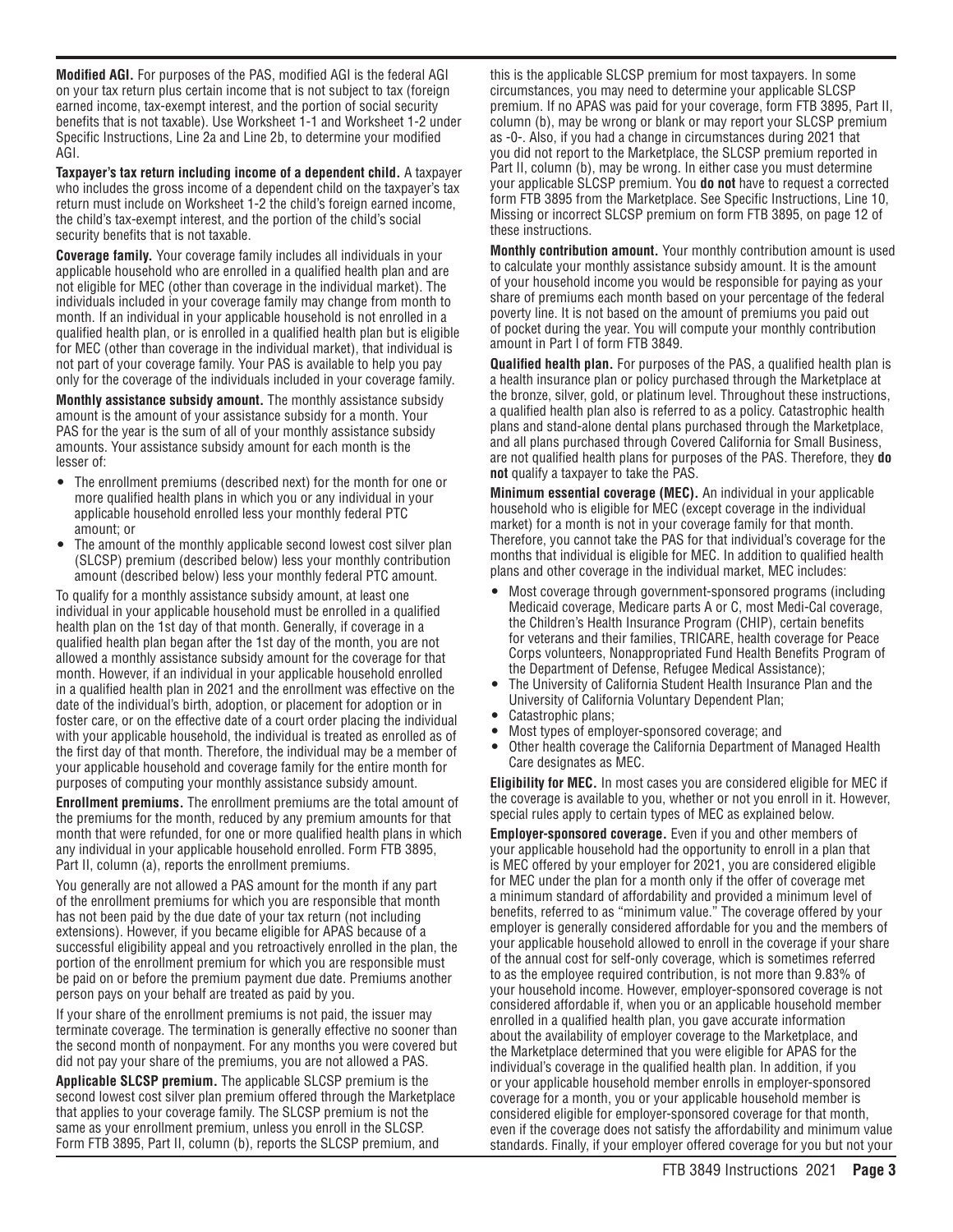applicable household, you may be eligible for PAS for your applicable household members. For more information on affordability and minimum value, get FTB Pub. 3849A.

Your employer may have sent you a federal Form 1095-C, Employer-Provided Health Insurance Offer and Coverage, with information about the coverage offered to you, if any. See federal Form 1095-C, line 14, and the Instructions for Recipient included with that form, for information about whether you and other members of your applicable household were offered coverage.

**Example:** Daniel was eligible to enroll in his employer's coverage for 2021 but instead applied for coverage in a qualified health plan through the Marketplace for coverage in 2021. Daniel provided accurate information about his employer's coverage to the Marketplace and the Marketplace determined that the offer of coverage was not affordable and that Daniel was eligible for APAS. Daniel enrolled in the qualified health plan for 2021. Daniel got a new job with employer coverage that Daniel could have enrolled in as of September 1, 2021, but chose not to. Daniel did not return to the Marketplace to determine if he was eligible for APAS for the months September through December 2021, and remained enrolled in the qualified health plan. Daniel is not considered eligible for employer-sponsored coverage for the months January through August of 2021 because he gave accurate information to the Marketplace about the availability of employer coverage and the Marketplace determined that he was eligible for APAS for coverage in a qualified health plan. The Marketplace determination does not apply, however, for the months September through December of 2021 because Daniel did not provide information to the Marketplace about his new employer's offer of coverage. Whether Daniel is considered eligible for employer-sponsored coverage and ineligible for the PAS for the months September through December of 2021 is determined under Employer-Sponsored Plans in FTB Pub. 3849A.

**Waiting periods and post-employment coverage.** If you cannot get benefits under an employer-sponsored plan until after a waiting period has expired, you are not treated as eligible for that coverage during the waiting period. Also, if you leave your employment and are offered post-employment coverage such as COBRA or retiree coverage, you are not considered eligible for that post-employment coverage unless you actually enroll in the coverage. See Employer-Sponsored Plans, Waiting period and other periods without access to benefits, and Coverage after employment ends, in FTB Pub. 3849A for more information.

**Full-scope Medi-Cal and CHIP.** You generally are considered eligible for coverage under a government-sponsored program for a month if you met the eligibility criteria for that month, even if you did not enroll. However, if the Marketplace made a determination that you or an applicable household member were ineligible for full-scope Medi-Cal or CHIP and were eligible for APAS when the individual enrolls in a qualified health plan, the individual is treated as not eligible for full-scope Medi-Cal or CHIP for purposes of the PAS for the duration of the period of coverage under the qualified health plan (generally, the rest of the plan year), even if your actual 2021 household income suggests that the individual may have been eligible for full-scope Medi-Cal or CHIP.

However, in order to rely on the Marketplace's determination that you or an applicable household member were ineligible for full-scope Medi-Cal, CHIP, or a similar program, you must provide accurate information to the Marketplace when you enroll in a qualified health plan. You or the applicable household member may be treated as eligible for full-scope Medi-Cal, CHIP, or a similar program, and not eligible for PAS, if the Marketplace determination is later found to be based on incorrect information that was given with an intentional or reckless disregard for the facts. See Minimum Essential Coverage (MEC), Determining eligibility for full-scope Medi-Cal or CHIP at enrollment, in FTB Pub. 3849A for more information.

For more information about eligibility for full-scope Medi-Cal, CHIP, and other forms of government-sponsored MEC, get FTB Pub. 3849A.

**Example:** Married taxpayers Ken and Maria applied for insurance affordability programs at the Marketplace for themselves and their two children whom they claim as dependents, Anna and Mac. The Marketplace determined that Anna and Mac were eligible for coverage under full-scope Medi-Cal. Instead of enrolling Anna and Mac in fullscope Medi-Cal, the entire applicable household enrolled in a qualified health plan (with APAS paid only for Ken and Maria's coverage). Because Anna and Mac were eligible for full-scope Medi-Cal, which is MEC, Ken and Maria are not eligible for the PAS for coverage of Anna and Mac, but may be eligible for the PAS for their own coverage.

**Coverage in the individual market outside the Marketplace.** While coverage purchased in the individual market outside the Marketplace is MEC, and eligibility for this type of coverage does not prevent you from being eligible for the PAS, only Marketplace coverage qualifies you for the PAS.

For more details on eligibility for MEC, including additional special eligibility rules, see Minimum Essential Coverage in FTB Pub. 3849A. For information about health coverage options and financial help, go to **coveredca.com**.

**Applicable taxpayer.** You must be an applicable taxpayer to take the PAS. Generally, you are an applicable taxpayer if your household income for 2021 is at or below 138%, or above 200% but not more than 600% of the federal poverty line for your household size (provided in Table 1-1, Federal Poverty Line) and no one can claim you as a dependent for 2021. In addition, if you were married at the end of 2021, you must file a joint return to be an applicable taxpayer unless you meet one of the exceptions described in the instructions under Married taxpayers below.

For individuals with household income greater than 138% up to and equal to 200%, or greater than 600% of the federal poverty line, see Specific Instructions, Line 6, Household income greater than 138% up to and equal to 200%, or greater than 600% of the federal poverty line.

**Individuals who are incarcerated.** Individuals who are incarcerated (other than pending disposition of charges, for example, awaiting trial) are not eligible for coverage in a qualified health plan through the Marketplace. However, these individuals may be applicable taxpayers and take the PAS for the coverage of individuals in their applicable households who are eligible for coverage in a qualified health plan.

**Individuals who are not lawfully present.** Individuals who are not lawfully present in the United States are not eligible for coverage in a qualified health plan through the Marketplace. They cannot take the PAS for their own coverage and are not eligible for the repayment limitations in Table 6, Repayment Limitation, for APAS paid for their own coverage. However, these individuals may be applicable taxpayers and take the PAS for the coverage of individuals in their applicable households, such as their children, who are lawfully present and eligible for coverage in a qualified health plan. Individuals who are not lawfully present but have dependents who are and who receive APAS will need to file a return to reconcile the PAS with APAS. For more information about who is treated as lawfully present for this purpose, go to **coveredca.com/lawfullypresent**. See Individuals Not Lawfully Present in the United States Enrolled in a Qualified Health Plan in FTB Pub. 3849A for more information on reconciling APAS when an unlawfully present person is enrolled individually or with lawfully present applicable household members.

**Married taxpayers.** If you are considered married for California income tax purposes, you must file a joint return with your spouse to take the PAS unless one of the two exceptions below applies to you.

You are not considered married for California income tax purposes if you are divorced or legally separated according to California law under a decree of divorce or separate maintenance. In that case, you cannot file a joint return but may be able to take the PAS on your separate return.

If you are considered married for California income tax purposes, you may be eligible to take the PAS without filing a joint return if one of the two exceptions below applies to you. If Exception 1 applies, you can file a return using head of household or single filing status and take the PAS. If Exception 2 applies, you are treated as married but can take the PAS with the filing status of married filing separately.

**Exception 1 — Certain married persons living apart.** You may file your return as if you are unmarried and take the PAS if your filing status is single or head of household because you meet the requirements for those filing status. See the "Do I Have to File?" and the "Head of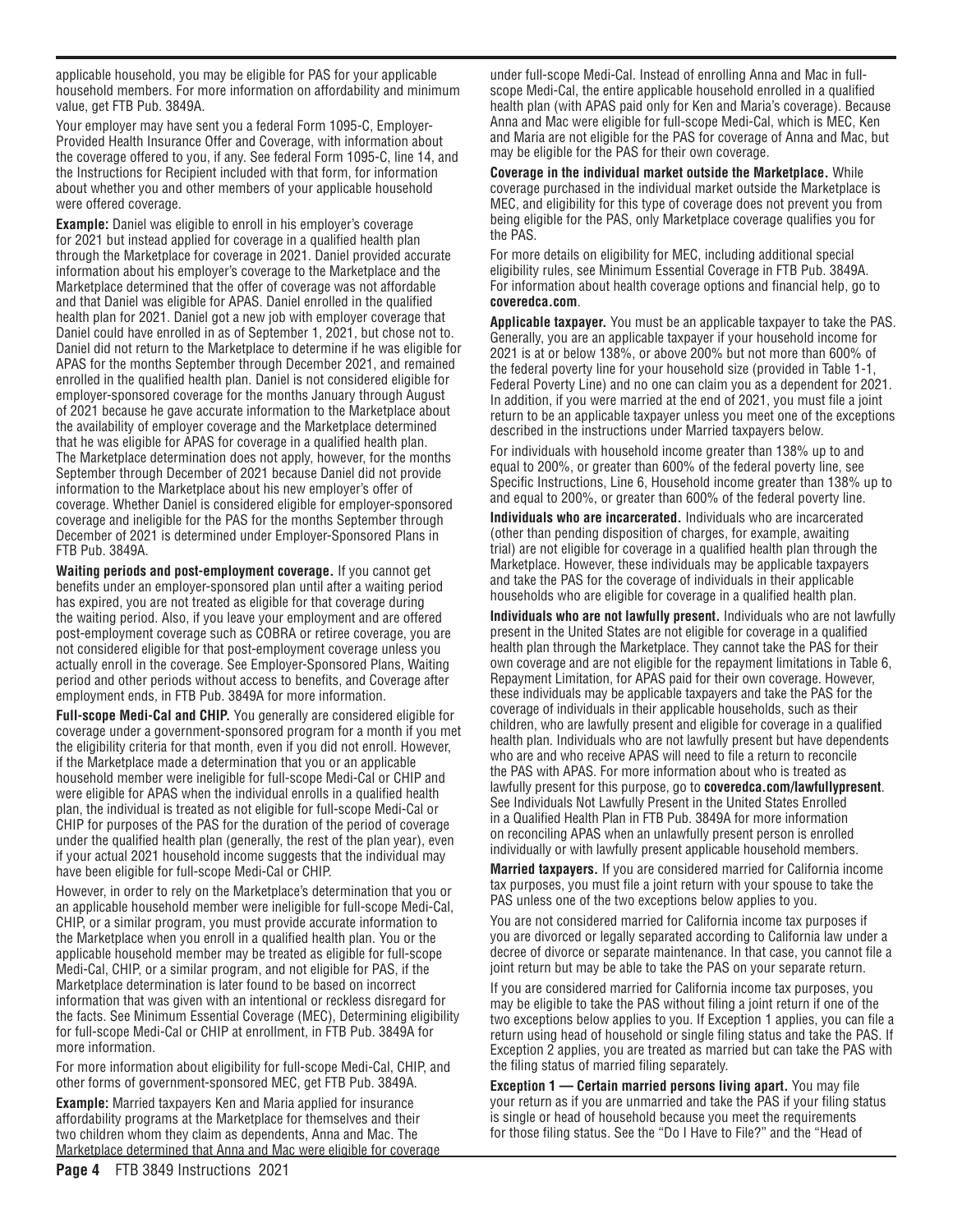Household" sections within the Form 540, Personal Income Tax Booklet and Form 540NR, Nonresident or Part-Year Resident Booklet.

**Exception 2 — Victim of domestic abuse or spousal abandonment.** If you are a victim of domestic abuse or spousal abandonment, you can file a return as married filing separately and take the PAS for 2021 if all of the following apply to you:

- You are living apart from your spouse at the time you file your 2021 tax return.
- You are unable to file a joint return because you are a victim of domestic abuse (described next) or spousal abandonment (described below).
- You check the box on your form FTB 3849 to certify that you are a victim of domestic abuse or spousal abandonment.

**Domestic abuse.** Domestic abuse includes physical, psychological, sexual, or emotional abuse, including efforts to control, isolate, humiliate, and intimidate, or to undermine the victim's ability to reason independently. All the facts and circumstances are considered in determining whether an individual is abused, including the effects of alcohol or drug abuse by the victim's spouse. Depending on the facts and circumstances, abuse of an individual's child or other applicable household member living in the household may constitute abuse of the individual.

**Spousal abandonment.** A taxpayer is a victim of spousal abandonment for a tax year if, taking into account all facts and circumstances, the taxpayer is unable to locate their spouse after reasonable diligence.

**Married filing separately.** If you file as married filing separately and are not a victim of domestic abuse or spousal abandonment (see Married taxpayers, Exception 2—Victim of domestic abuse or spousal abandonment, above), then you are not an applicable taxpayer and you cannot take the PAS. You generally must repay all of the APAS paid for a qualified health plan that covered only individuals in your applicable household. If the policy also covered at least one individual in your spouse's applicable household, you generally must repay half of the APAS paid for the policy. See Specific Instructions, Line 9.

However, the amount of APAS you have to repay may be limited. See Specific Instructions, Line 28.

## Specific Instructions

**Name.** Print or type your name exactly as you entered it on your tax return. If you are married and filing a joint return, enter the name that appears first on your return.

**Social Security Number (SSN) or Individual Taxpayer Identification Number (ITIN).** The social security number on this form should match the social security number on your tax return. If you are married and filing a joint return, enter the SSN or ITIN that appears first on your tax return.

**Victims of domestic abuse or spousal abandonment.** Check the box on the line above Part I of form FTB 3849 if you are filing as married filing separately, are a victim of domestic abuse or spousal abandonment, and qualify for Exception 2—Victim of domestic abuse or spousal abandonment, described under Definitions, Married taxpayers. By checking this box, you are certifying that you qualify for an exception to the requirement to file a joint return with your spouse. **Do not** attach documentation of the abuse or abandonment to your tax return. Keep any documentation you may have with your tax return records. For examples of what documentation to keep, see Definitions, Records of domestic abuse and spousal abandonment, in FTB Pub. 3849A.

**Married filing separately.** If APAS was paid for your coverage but you cannot take the PAS because you are married filing a separate return and you **do not** qualify for an exception to the joint filing requirement, complete lines 1 through 5 to figure your separate household income as a percentage of the federal poverty line. Skip lines 6 through 8b and complete lines 9 and 10 (and Part IV, if applicable). Complete only line 11, column (g), or line 12 through line 23, column (g). See instructions for line 11 or line 12 through line 23, column (g), Not an

applicable taxpayer, for more information on how to complete form FTB 3849 to determine how much you have to repay.

### Part I — Annual and Monthly Contribution Amount

### Line 1 – Applicable household size

Enter on line 1 your applicable household size. Determine the number of individuals in your applicable household using your tax return. Your applicable household generally includes you, your spouse/RDP if you are filing a joint return, and your dependents that you include on your tax return. If you check the "If someone can claim you (or your spouse/RDP) as a dependent" box on your Form 540 or Form 540NR, line 6, because someone can claim you as a dependent, you do not need to file form FTB 3849. If you are filing jointly and you check this box because someone can claim your spouse/RDP as a dependent, exclude the spouse/RDP claimed on another tax return from the applicable household size calculation for purposes of form FTB 3849, line 1.

**Note:** If an individual in your applicable household was enrolled in a policy with an individual in another applicable household and you are not taking the PAS, the taxpayer who is claiming the individual not in your applicable household may agree to reconcile all APAS paid for the policy. See the instructions for line 9 and Part IV for more information about this rule. If you and the other taxpayer agree that the other taxpayer will reconcile all APAS paid and you are not taking the PAS, enter -0- on line 1 and skip line 2 through line 8. Then check the **"Yes"** box on line 9 and follow the instructions for Line 9 and Part IV. (Specifically, in the instructions for Part IV, see Policy amounts allocated 100%, in either Allocation Situation 1—Taxpayers divorced or legally separated in 2021, or Allocation Situation 4—Other situations where a policy is shared between two applicable households.)

### Line 2a – Modified AGI

Enter your modified AGI on line 2a. Use Worksheet 1-1 below to figure your modified AGI using information from your tax return.

### Worksheet 1-1. **Taxpayer's Modified AGI—Line 2a**

| 1. Enter your federal AGI* from<br>federal Form 1040, 1040-SR, or                                                                                               |
|-----------------------------------------------------------------------------------------------------------------------------------------------------------------|
| 2. Enter any tax-exempt interest<br>from federal Form 1040, 1040-SR, or                                                                                         |
| 3. Enter any amounts from federal Form 2555,                                                                                                                    |
| 4. Federal Form 1040 or 1040-SR filers: If line 6a is<br>more than line 6b, subtract line 6b from<br>line 6a and enter the result $\dots\dots\dots\dots\dots$ . |
| 5. Add lines 1 through 4. Enter here and on                                                                                                                     |

\*If you are filing federal Form 8814 and the amount on federal Form 8814, line 4, is more than \$1,100, you must enter certain amounts from that form on Worksheet 1-2. See instructions for Line 2b, Federal Form 8814.

### Line 2b – Combined modified AGI

Enter on line 2b the combined modified AGI for your dependents who are required to file an income tax return because their income meets the income tax return filing threshold. Use Worksheet 1-2 to figure these dependents' combined modified AGI. **Do not** include the modified AGI of dependents who are filing a tax return only to claim a refund of tax withheld or estimated tax.

**Federal Form 8814.** If you are filing federal Form 8814, Parents' Election To Report Child's Interest and Dividends, and the amount on federal Form 8814, line 4, is more than \$1,100, you must include on line 1 of Worksheet 1-2 the sum of the tax-exempt interest from federal Form 8814, line 1b; the lesser of federal Form 8814, line 4 or line 5; and any nontaxable social security benefits your child received.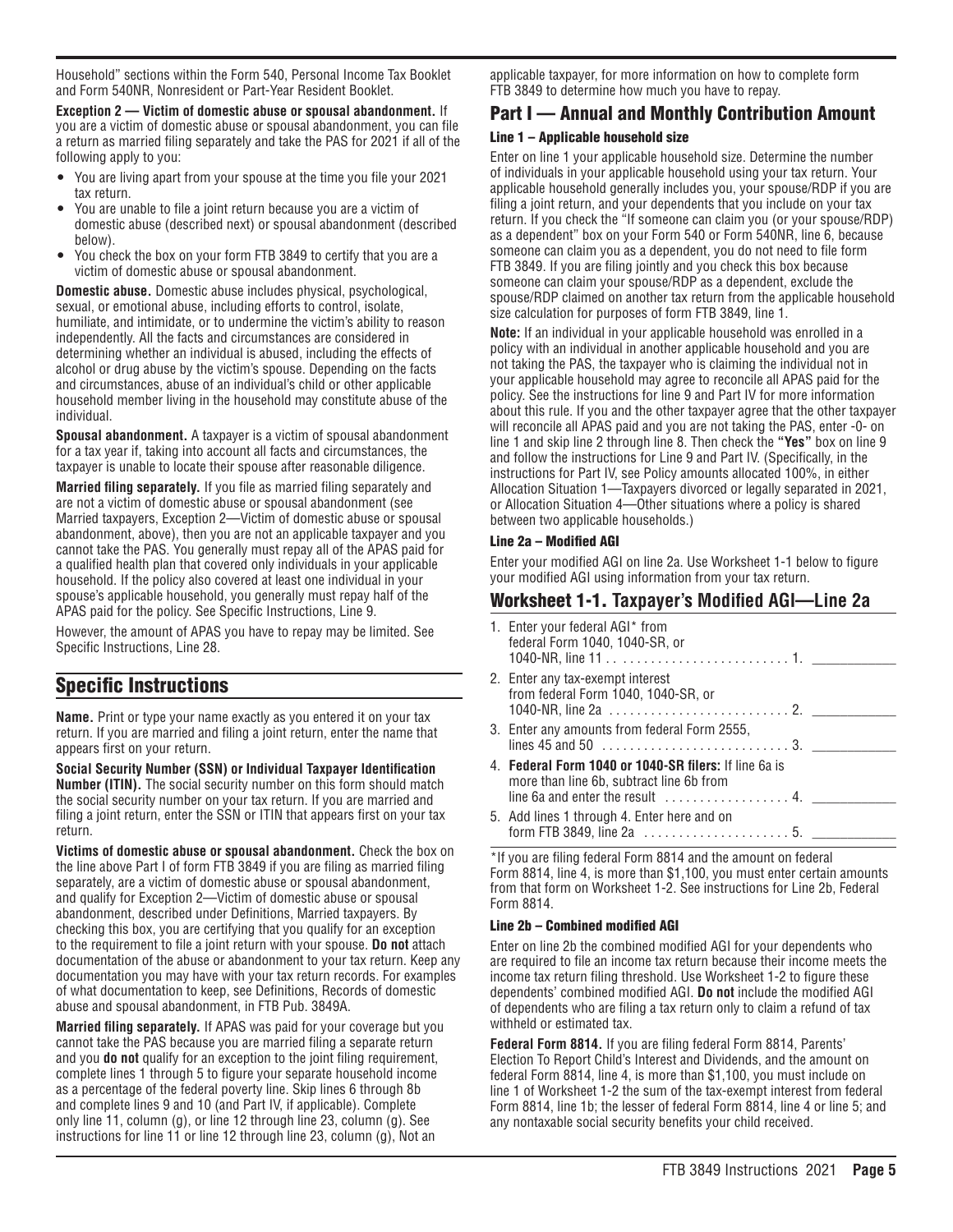### Worksheet 1-2. **Dependents' Combined Modified AGI — Line 2b**

| 1. Enter the federal AGI* for your dependents<br>from federal Form 1040, 1040-SR,                                                                       |
|---------------------------------------------------------------------------------------------------------------------------------------------------------|
| 2. Enter any tax-exempt interest for your<br>dependents from federal Form 1040, 1040-SR,                                                                |
| 3. Enter any amounts for your dependents from<br>federal Form 2555, lines 45 and 50 $\dots$ 3.                                                          |
| 4. For each dependent filing federal Form 1040<br>or 1040-SR: If line 6a is more than line 6b,<br>subtract line 6b from line 6a and enter the result 4. |
| 5. Add lines 1 through 4. Enter here and on                                                                                                             |

\*Only include your dependents who are required to file an income tax return because their income meets the income tax return filing threshold.

#### Line 3 – Household income

Add the amounts on lines 2a and 2b. Combine them even if one or both of them are negative. If the total is less than zero, enter -0- on line 3.

#### Line 4 – Federal poverty line

Enter on line 4 the amount from Table 1-1 that represents the poverty line for the applicable household size you entered on line 1 of form FTB 3849. (For 2021, the 2020 federal poverty lines are used for this purpose and are shown below.)

#### **Table 1-1. Federal Poverty Line**

| <b>IF</b> your Household Size* from<br>form FTB 3849, line 1, was | <b>THEN</b> enter the amount below on<br>form FTB 3849, line 4 |
|-------------------------------------------------------------------|----------------------------------------------------------------|
|                                                                   | \$12,760                                                       |
| 2                                                                 | \$17,240                                                       |
| 3                                                                 | \$21,720                                                       |
| 4                                                                 | \$26,200                                                       |
| 5                                                                 | \$30,680                                                       |
| 6                                                                 | \$35,160                                                       |
|                                                                   | \$39,640                                                       |
| 8                                                                 | \$44,120                                                       |

\*If your household size was more than 8 people, add \$4,480 for each additional person. For example, if your household size is 11, you have 3 additional people. Multiply \$4,480 by 3 and add the result of \$13,440 to \$44,120. Enter the result of \$57,560 on form FTB 3849, line 4.

#### Line 5 – Household income as a percentage of federal poverty line

Figure your household income as a percentage of the federal poverty line using Worksheet 2 and Table 1-2.

### Worksheet 2. Household Income as a Percentage of the Federal Poverty Line

| 1. Enter the amount from form FTB 3849, line $3 \ldots 1$ .                                                                                                                |
|----------------------------------------------------------------------------------------------------------------------------------------------------------------------------|
| 2. Enter the amount from form FTB 3849, line $4 \ldots 2$ .                                                                                                                |
| 3. Divide the amount on line 1 above by the amount<br>the state of the state of the state of the state of the state of the state of the state of the state of the state of |

- on line 2 above. Do not round; instead multiply this number by 100 (to express it as a percentage). Enter the entire result here, including any number after the decimal point  $\dots \dots \dots \dots \dots \dots \dots$  3.
- 4. Follow the instructions provided in Table 1-2 in the next column. ......................... 4. \_\_\_\_\_\_\_\_\_\_\_\_\_

### Table 1-2. Household Income as a Percentage of the Federal Poverty Line

| IF the result of<br>the computation<br>on Worksheet 2,<br>$line 3$ is: | <b>THEN on Worksheet 2,</b><br>line 4 and<br>form FTB 3849, line 5:                                                                       | AND on form FTB 3849,<br>line 6:                                                                 |
|------------------------------------------------------------------------|-------------------------------------------------------------------------------------------------------------------------------------------|--------------------------------------------------------------------------------------------------|
| Up to exactly 138                                                      | Drop any number after the<br>decimal point <sup>1</sup> , enter the<br>result on Worksheet 2,<br>line 4, and on<br>form FTB 3849, line 5. | Check the "No" box and<br>continue to line 7.                                                    |
| Above 138 and<br>less than 139                                         | Enter 138 on Worksheet 2,<br>line 4, and on<br>form FTB 3849, line 5.                                                                     | Check the "Yes" box, go<br>to line 6 instructions, and<br>skip line 7 and line 8 of<br>FTB 3849. |
| At least 139 to<br>exactly 200                                         | Drop any number after the<br>decimal point <sup>1</sup> , enter the<br>result on Worksheet 2,<br>line 4, and on<br>form FTB 3849, line 5. | Check the "Yes" box, go<br>to line 6 instructions, and<br>skip line 7 and line 8 of<br>FTB 3849. |
| Above 200 and<br>less than 201                                         | Enter 200 on Worksheet 2.<br>line 4, and on<br>form FTB 3849. line 5.                                                                     | Check the "No" box and<br>continue to line 7.                                                    |
| At least 201 to<br>exactly 600                                         | Drop any number after the<br>decimal point <sup>1</sup> , enter the<br>result on Worksheet 2,<br>line 4, and on<br>form FTB 3849, line 5. | Check the "No" box and<br>continue to line 7.                                                    |
| Above 600 and<br>less than 601                                         | Enter 600 on Worksheet 2.<br>line 4, and on<br>form FTB 3849, line 5.                                                                     | Check the "Yes" box, go<br>to line 6 instructions, and<br>skip line 7 and line 8 of<br>FTB 3849. |
| 601 or greater                                                         | Drop any number after the<br>decimal point <sup>1</sup> , enter the<br>result on Worksheet 2,<br>line 4, and on<br>form FTB 3849, line 5. | Check the "Yes" box, go<br>to line 6 instructions, and<br>skip line 7 and line 8 of<br>FTB 3849. |

**1** For example, for 99.84, enter the result as 99; for 185.65, enter the result as 185; and for 399.7, enter the result as 399.

#### Line 6 – PAS eligibility

Use the table above to determine which box to check on line 6. If you check the "**No**" box, continue to line 7. If you check the "**Yes**" box, you are not eligible for the PAS. See the following section for instructions on how to repay any APAS paid for you or your coverage family.

**Household income greater than 138% up to and equal to 200%, or greater than 600% of the federal poverty line.** If the amount on line 5 is greater than 138% up to and equal to 200%, or greater than 600%**<sup>2</sup>** , you cannot take the PAS. You generally must repay all APAS paid for individuals in your applicable household (see below for two exceptions). Skip lines 7 and 8, and complete lines 9 and 10 (and Part IV and/or Part V, if applicable). Complete only column (g) of line 11 or lines 12 through 23. Enter -0- on line 24, and enter the amount from line  $11$ , column (g) or the total of lines 12 through 23, column (g), on lines 25 and 27. Follow the instructions for lines 28 and 29. Enter the amount from line 29 on Form 540, line 64, or Form 540NR, line 74.

**2** If line 5 is 138, 200, or 600, and you checked the "**No**" box on line 6, you are eligible for PAS. If you check the "**Yes**" box, you are not eligible for PAS.

#### **Exceptions**

If your household income is greater than 138% up to and equal to 200%, or greater than 600% of the federal poverty line but you qualify for the alternative calculation for the year of marriage (see Specific Instructions, Line 9), you may be able to reduce the amount of APAS you have to repay.

If you enrolled an individual who is in another applicable household for the year of coverage, the other applicable household may be responsible for reconciliation of the APAS (see Specific Instructions, Line 9).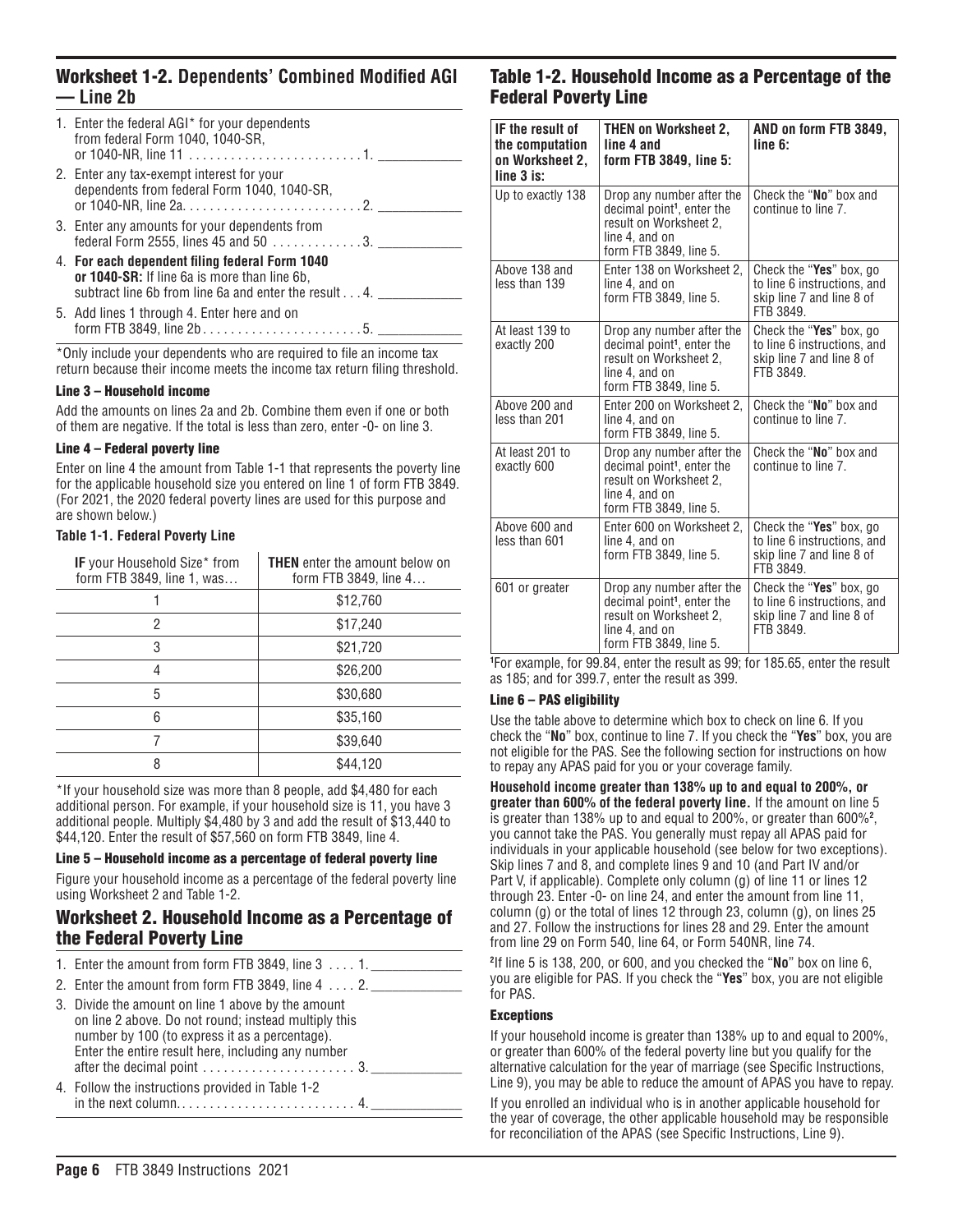Enter on line 7 the decimal number from Table 2, California Applicable Figure, below, that applies to the percentage you entered on line 5. This number is used to calculate your contribution amount.

### Line 7 – California applicable figure Line 20 mm and the Sa – Annual contribution amount

Multiply line 3 by line 7 and enter the result on line 8a, rounded to the nearest whole dollar amount.

#### Line 8b – Monthly contribution amount

Divide line 8a by 12 and enter the result on line 8b, rounded to the nearest whole dollar amount.

### Table 2. California Applicable Figure

| <b>IF form</b><br><b>FTB 3849, line 5</b> | <b>ENTER on form</b><br><b>FTB 3849,</b> | <b>IF form</b><br><b>FTB 3849, line 5</b> | <b>ENTER on form</b><br>FTB 3849, | <b>IF form</b><br><b>FTB 3849, line 5</b> | <b>ENTER on form</b><br>FTB 3849, | <b>IF form</b><br><b>FTB 3849, line 5</b> | <b>ENTER on form</b><br>FTB 3849, |
|-------------------------------------------|------------------------------------------|-------------------------------------------|-----------------------------------|-------------------------------------------|-----------------------------------|-------------------------------------------|-----------------------------------|
| is                                        | line 7                                   | is                                        | line 7                            | is                                        | line 7                            | is                                        | line 7                            |
| 138 and below                             | 0.00000                                  | 245                                       | 0.07644                           | 291                                       | 0.08702                           | 337                                       | 0.09189                           |
| 200                                       | 0.06240                                  | 246                                       | 0.07675                           | 292                                       | 0.08724                           | 338                                       | 0.09196                           |
| 201                                       | 0.06271                                  | 247                                       | 0.07706                           | 293                                       | 0.08746                           | 339                                       | 0.09204                           |
| 202                                       | 0.06302                                  | 248                                       | 0.07738                           | 294                                       | 0.08768                           | 340                                       | 0.09212                           |
| 203                                       | 0.06334                                  | 249                                       | 0.07769                           | 295                                       | 0.08790                           | 341                                       | 0.09220                           |
| 204                                       | 0.06365                                  | 250                                       | 0.07800                           | 296                                       | 0.08812                           | 342                                       | 0.09228                           |
| 205                                       | 0.06396                                  | 251                                       | 0.07822                           | 297                                       | 0.08834                           | 343                                       | 0.09235                           |
| 206                                       | 0.06427                                  | 252                                       | 0.07844                           | 298                                       | 0.08856                           | 344                                       | 0.09243                           |
| 207                                       | 0.06458                                  | 253                                       | 0.07866                           | 299                                       | 0.08878                           | 345                                       | 0.09251                           |
| 208                                       | 0.06490                                  | 254                                       | 0.07888                           | 300                                       | 0.08900                           | 346                                       | 0.09259                           |
| 209                                       | 0.06521                                  | 255                                       | 0.07910                           | 301                                       | 0.08908                           | 347                                       | 0.09267                           |
| 210                                       | 0.06552                                  | 256                                       | 0.07932                           | 302                                       | 0.08916                           | 348                                       | 0.09274                           |
| 211                                       | 0.06583                                  | 257                                       | 0.07954                           | 303                                       | 0.08923                           | 349                                       | 0.09282                           |
| 212                                       | 0.06614                                  | 258                                       | 0.07976                           | 304                                       | 0.08931                           | 350                                       | 0.09290                           |
| 213                                       | 0.06646                                  | 259                                       | 0.07998                           | 305                                       | 0.08939                           | 351                                       | 0.09298                           |
| 214                                       | 0.06677                                  | 260                                       | 0.08020                           | 306                                       | 0.08947                           | 352                                       | 0.09306                           |
| 215                                       | 0.06708                                  | 261                                       | 0.08042                           | 307                                       | 0.08955                           | 353                                       | 0.09313                           |
| 216                                       | 0.06739                                  | 262                                       | 0.08064                           | 308                                       | 0.08962                           | 354                                       | 0.09321                           |
| 217                                       | 0.06770                                  | 263                                       | 0.08086                           | 309                                       | 0.08970                           | 355                                       | 0.09329                           |
| 218                                       | 0.06802                                  | 264                                       | 0.08108                           | 310                                       | 0.08978                           | 356                                       | 0.09337                           |
| 219                                       | 0.06833                                  | 265                                       | 0.08130                           | 311                                       | 0.08986                           | 357                                       | 0.09345                           |
| 220                                       | 0.06864                                  | 266                                       | 0.08152                           | 312                                       | 0.08994                           | 358                                       | 0.09352                           |
| 221                                       | 0.06895                                  | 267                                       | 0.08174                           | 313                                       | 0.09001                           | 359                                       | 0.09360                           |
| 222                                       | 0.06926                                  | 268                                       | 0.08196                           | 314                                       | 0.09009                           | 360                                       | 0.09368                           |
| 223                                       | 0.06958                                  | 269                                       | 0.08218                           | 315                                       | 0.09017                           | 361                                       | 0.09376                           |
| 224                                       | 0.06989                                  | 270                                       | 0.08240                           | 316                                       | 0.09025                           | 362                                       | 0.09384                           |
| 225                                       | 0.07020                                  | 271                                       | 0.08262                           | 317                                       | 0.09033                           | 363                                       | 0.09391                           |
| 226                                       | 0.07051                                  | 272                                       | 0.08284                           | 318                                       | 0.09040                           | 364                                       | 0.09399                           |
| 227                                       | 0.07082                                  | 273                                       | 0.08306                           | 319                                       | 0.09048                           | 365                                       | 0.09407                           |
| 228                                       | 0.07114                                  | 274                                       | 0.08328                           | 320                                       | 0.09056                           | 366                                       | 0.09415                           |
| 229                                       | 0.07145                                  | 275                                       | 0.08350                           | 321                                       | 0.09064                           | 367                                       | 0.09423                           |
| 230                                       | 0.07176                                  | 276                                       | 0.08372                           | 322                                       | 0.09072                           | 368                                       | 0.09430                           |
| 231                                       | 0.07207                                  | 277                                       | 0.08394                           | 323                                       | 0.09079                           | 369                                       | 0.09438                           |
| 232                                       | 0.07238                                  | 278                                       | 0.08416                           | 324                                       | 0.09087                           | 370                                       | 0.09446                           |
| 233                                       | 0.07270                                  | 279                                       | 0.08438                           | 325                                       | 0.09095                           | 371                                       | 0.09454                           |
| 234                                       | 0.07301                                  | 280                                       | 0.08460                           | 326                                       | 0.09103                           | 372                                       | 0.09462                           |
| 235                                       | 0.07332                                  | 281                                       | 0.08482                           | 327                                       | 0.09111                           | 373                                       | 0.09469                           |
| 236                                       | 0.07363                                  | 282                                       | 0.08504                           | 328                                       | 0.09118                           | 374                                       | 0.09477                           |
| 237                                       | 0.07394                                  | 283                                       | 0.08526                           | 329                                       | 0.09126                           | 375                                       | 0.09485                           |
| 238                                       | 0.07426                                  | 284                                       | 0.08548                           | 330                                       | 0.09134                           | 376                                       | 0.09493                           |
| 239                                       | 0.07457                                  | 285                                       | 0.08570                           | 331                                       | 0.09142                           | 377                                       | 0.09501                           |
| 240                                       | 0.07488                                  | 286                                       | 0.08592                           | 332                                       | 0.09150                           | 378                                       | 0.09508                           |
| 241                                       | 0.07519                                  | 287                                       | 0.08614                           | 333                                       | 0.09157                           | 379                                       | 0.09516                           |
| 242                                       | 0.07550                                  | 288                                       | 0.08636                           | 334                                       | 0.09165                           | 380                                       | 0.09524                           |
| 243                                       | 0.07582                                  | 289                                       | 0.08658                           | 335                                       | 0.09173                           | 381                                       | 0.09532                           |
| 244                                       | 0.07613                                  | 290                                       | 0.08680                           | 336                                       | 0.09181                           | 382                                       | 0.09540                           |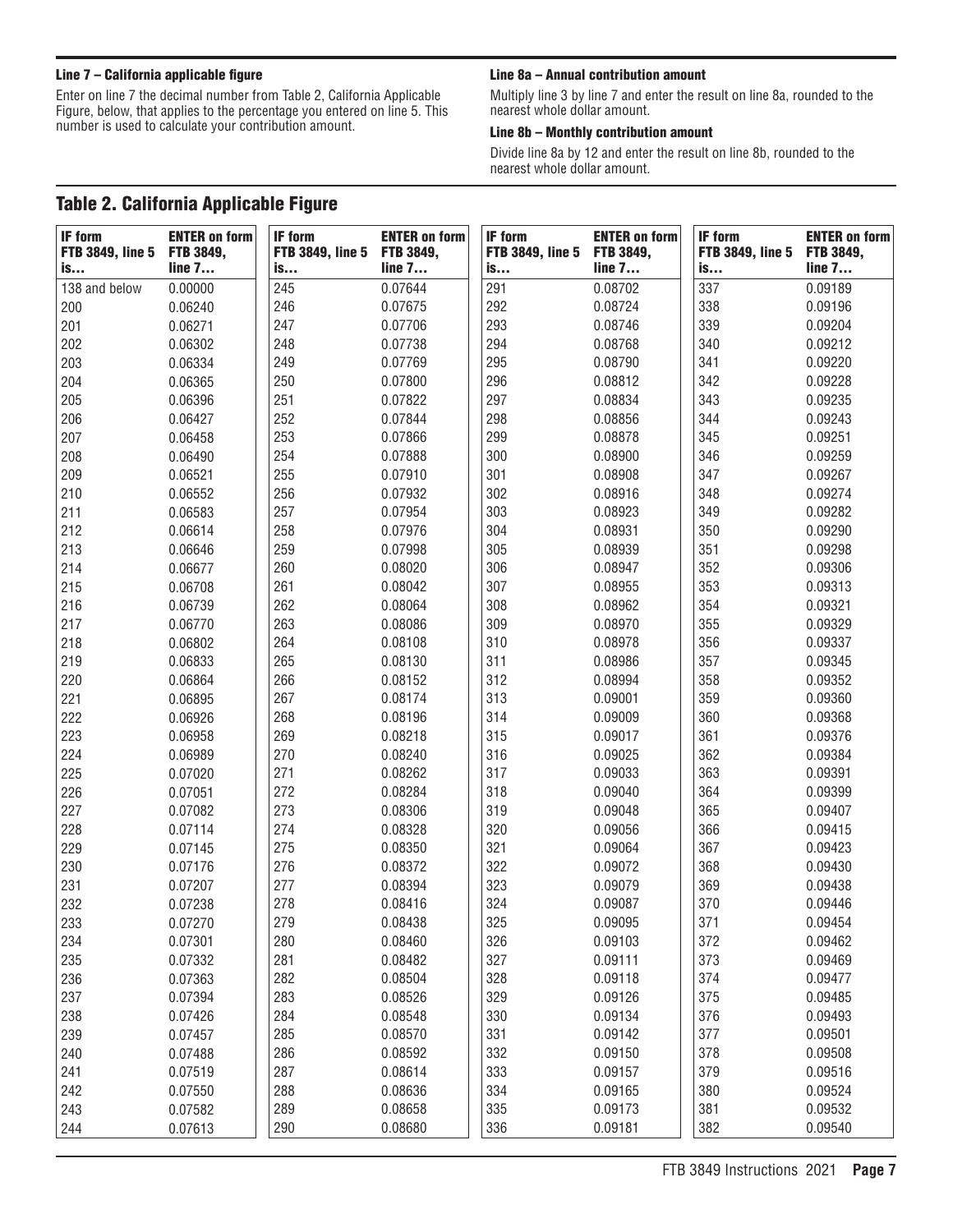| <b>IF form</b>                | <b>ENTER on form</b> | <b>IF form</b>                | <b>ENTER on form</b> | <b>IF form</b>                | <b>ENTER on form</b>       | <b>IF form</b>                | <b>ENTER on form</b> |
|-------------------------------|----------------------|-------------------------------|----------------------|-------------------------------|----------------------------|-------------------------------|----------------------|
| <b>FTB 3849, line 5</b><br>is | FTB 3849,<br>line 7  | <b>FTB 3849, line 5</b><br>is | FTB 3849,<br>line 7  | <b>FTB 3849, line 5</b><br>is | <b>FTB 3849,</b><br>line 7 | <b>FTB 3849, line 5</b><br>is | FTB 3849,<br>line 7  |
| 383                           | 0.09547              | 438                           | 0.12963              | 493                           | 0.15720                    | 548                           | 0.16960              |
| 384                           | 0.09555              | 439                           | 0.13050              | 494                           | 0.15760                    | 549                           | 0.16980              |
| 385                           | 0.09563              | 440                           | 0.13136              | 495                           | 0.15800                    | 550                           | 0.17000              |
| 386                           | 0.09571              | 441                           | 0.13222              | 496                           | 0.15840                    | 551                           | 0.17020              |
| 387                           | 0.09579              | 442                           | 0.13309              | 497                           | 0.15880                    | 552                           | 0.17040              |
| 388                           | 0.09586              | 443                           | 0.13395              | 498                           | 0.15920                    | 553                           | 0.17060              |
| 389                           | 0.09594              | 444                           | 0.13482              | 499                           | 0.15960                    | 554                           | 0.17080              |
| 390                           | 0.09602              | 445                           | 0.13568              | 500                           | 0.16000                    | 555                           | 0.17100              |
| 391                           | 0.09610              | 446                           | 0.13654              | 501                           | 0.16020                    | 556                           | 0.17120              |
| 392                           | 0.09618              | 447                           | 0.13741              | 502                           | 0.16040                    | 557                           | 0.17140              |
| 393                           | 0.09625              | 448                           | 0.13827              | 503                           | 0.16060                    | 558                           | 0.17160              |
| 394                           | 0.09633              | 449                           | 0.13914              | 504                           | 0.16080                    | 559                           | 0.17180              |
| 395                           | 0.09641              | 450                           | 0.14000              | 505                           | 0.16100                    | 560                           | 0.17200              |
| 396                           | 0.09649              | 451                           | 0.14040              | 506                           | 0.16120                    | 561                           | 0.17220              |
| 397                           | 0.09657              | 452                           | 0.14080              | 507                           | 0.16140                    | 562                           | 0.17240              |
| 398                           | 0.09664              | 453                           | 0.14120              | 508                           | 0.16160                    | 563                           | 0.17260              |
| 399                           |                      |                               |                      |                               |                            |                               |                      |
|                               | 0.09672              | 454                           | 0.14160              | 509                           | 0.16180                    | 564                           | 0.17280              |
| 400                           | 0.09680              | 455                           | 0.14200              | 510                           | 0.16200                    | 565                           | 0.17300              |
| 401                           | 0.09766              | 456                           | 0.14240              | 511                           | 0.16220                    | 566                           | 0.17320              |
| 402                           | 0.09853              | 457                           | 0.14280              | 512                           | 0.16240                    | 567                           | 0.17340              |
| 403                           | 0.09939              | 458                           | 0.14320              | 513                           | 0.16260                    | 568                           | 0.17360              |
| 404                           | 0.10026              | 459                           | 0.14360              | 514                           | 0.16280                    | 569                           | 0.17380              |
| 405                           | 0.10112              | 460                           | 0.14400              | 515                           | 0.16300                    | 570                           | 0.17400              |
| 406                           | 0.10198              | 461                           | 0.14440              | 516                           | 0.16320                    | 571                           | 0.17420              |
| 407                           | 0.10285              | 462                           | 0.14480              | 517                           | 0.16340                    | 572                           | 0.17440              |
| 408                           | 0.10371              | 463                           | 0.14520              | 518                           | 0.16360                    | 573                           | 0.17460              |
| 409                           | 0.10458              | 464                           | 0.14560              | 519                           | 0.16380                    | 574                           | 0.17480              |
| 410                           | 0.10544              | 465                           | 0.14600              | 520                           | 0.16400                    | 575                           | 0.17500              |
| 411                           | 0.10630              | 466                           | 0.14640              | 521                           | 0.16420                    | 576                           | 0.17520              |
| 412                           | 0.10717              | 467                           | 0.14680              | 522                           | 0.16440                    | 577                           | 0.17540              |
| 413                           | 0.10803              | 468                           | 0.14720              | 523                           | 0.16460                    | 578                           | 0.17560              |
| 414                           | 0.10890              | 469                           | 0.14760              | 524                           | 0.16480                    | 579                           | 0.17580              |
| 415                           | 0.10976              | 470                           | 0.14800              | 525                           | 0.16500                    | 580                           | 0.17600              |
| 416                           | 0.11062              | 471                           | 0.14840              | 526                           | 0.16520                    | 581                           | 0.17620              |
| 417                           | 0.11149              | 472                           | 0.14880              | 527                           | 0.16540                    | 582                           | 0.17640              |
| 418                           | 0.11235              | 473                           | 0.14920              | 528                           | 0.16560                    | 583                           | 0.17660              |
| 419                           | 0.11322              | 474                           | 0.14960              | 529                           | 0.16580                    | 584                           | 0.17680              |
| 420                           | 0.11408              | 475                           | 0.15000              | 530                           | 0.16600                    | 585                           | 0.17700              |
| 421                           | 0.11494              | 476                           | 0.15040              | 531                           | 0.16620                    | 586                           | 0.17720              |
| 422                           | 0.11581              | 477                           | 0.15080              | 532                           | 0.16640                    | 587                           | 0.17740              |
| 423                           | 0.11667              | 478                           | 0.15120              | 533                           | 0.16660                    | 588                           | 0.17760              |
| 424                           | 0.11754              | 479                           | 0.15160              | 534                           | 0.16680                    | 589                           | 0.17780              |
| 425                           | 0.11840              | 480                           | 0.15200              | 535                           | 0.16700                    | 590                           | 0.17800              |
| 426                           | 0.11926              | 481                           | 0.15240              | 536                           | 0.16720                    | 591                           | 0.17820              |
| 427                           | 0.12013              | 482                           | 0.15280              | 537                           | 0.16740                    | 592                           | 0.17840              |
| 428                           | 0.12099              | 483                           | 0.15320              | 538                           | 0.16760                    | 593                           | 0.17860              |
| 429                           | 0.12186              | 484                           | 0.15360              | 539                           | 0.16780                    | 594                           | 0.17880              |
| 430                           | 0.12272              | 485                           | 0.15400              | 540                           | 0.16800                    | 595                           | 0.17900              |
| 431                           | 0.12358              | 486                           | 0.15440              | 541                           | 0.16820                    | 596                           | 0.17920              |
| 432                           | 0.12445              | 487                           | 0.15480              | 542                           | 0.16840                    | 597                           | 0.17940              |
| 433                           | 0.12531              | 488                           | 0.15520              | 543                           | 0.16860                    | 598                           | 0.17960              |
| 434                           | 0.12618              | 489                           | 0.15560              | 544                           | 0.16880                    | 599                           | 0.17980              |
| 435                           | 0.12704              | 490                           | 0.15600              | 545                           | 0.16900                    | 600                           | 0.18000              |
| 436                           | 0.12790              | 491                           | 0.15640              | 546                           | 0.16920                    |                               |                      |
| 437                           | 0.12877              | 492                           | 0.15680              | 547                           | 0.16940                    |                               |                      |
|                               |                      |                               |                      |                               |                            |                               |                      |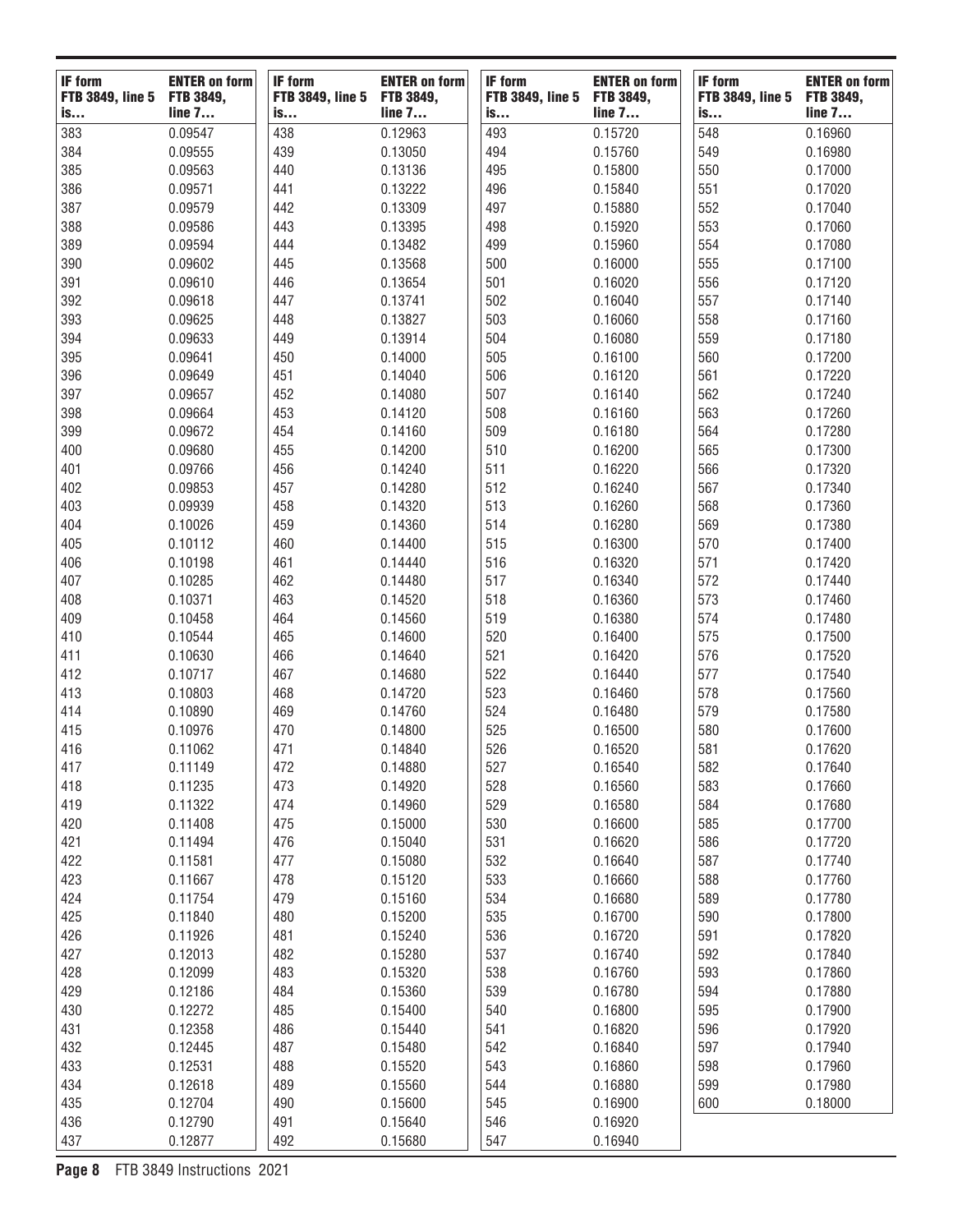### Part II—Premium Assistance Subsidy Claim and Reconciliation of Advance Payment of Premium Assistance Subsidy

#### Line 9 – Allocation of policy amounts

Before you complete line 10, you must complete Part IV if you are allocating policy amounts (see below) with another taxpayer and complete Part V if you want to use the alternative calculation for year of marriage (see below). Both of these situations may apply to you, so be sure to read the rest of the instructions for line 9.

**Allocating policy amounts.** You need to allocate policy amounts (enrollment premiums, SLCSP premiums, and/or APAS) on form FTB 3895 between your applicable household and another applicable household if:

- 1. The policy covered at least one individual in your applicable household and at least one individual in another applicable household, and
- 2. Either:
	- a. You received form FTB 3895 for the policy that does not accurately represent the members of your applicable household who were enrolled in the policy (meaning that it either lists someone who is not in your applicable household or does not list a member of your applicable household who was enrolled in the policy), or
	- b. The other applicable household received form FTB 3895 for the policy that includes a member of your applicable household.

If both 1 and 2 above apply, check the **"Yes"** box. For each policy to which 1 and 2 above apply, follow the instructions in Table 3, Allocation of Policy Amounts—Line 9 to determine which allocation rule applies for that qualified health plan. If 1 and 2 above do not apply, see Alternative calculation for year of marriage.

A qualified health plan may have covered at least one individual in your applicable household and one individual not in your applicable household if:

- You got divorced during the year,
- You are married but filing a separate return from your spouse,
- You or an individual in your applicable household was enrolled in a qualified health plan by someone who is not part of your applicable household (for example, your ex-spouse enrolled a child whom you are claiming as a dependent), or
- You or an individual in your applicable household enrolled someone not part of your applicable household in a qualified health plan (for example, you enrolled a child whom your ex-spouse is claiming as a dependent).

**Example:** One qualified health plan covers Greg, his spouse Sofie, and their daughter Libby from January through August, and APAS is paid for the coverage of all three. Greg and Sofie divorce on December 10. Greg files a tax return using a head of household filing status and claims Libby as a dependent. Sofie files a tax return using a filing status of single. Greg and Sofie must allocate the amounts from form FTB 3895 for the months of January through December on their tax returns using the instructions in Table 3.

**Multiple allocations in the same month.** If a qualified health plan covers individuals in your applicable household and individuals in two or more other applicable households for one or more months, see the rules in FTB Pub. 3849A under Allocation of Policy Amounts Among Three or More Taxpayers.

**Example:** One qualified health plan covers Greg, his spouse Sofie, and their daughter Libby from January through August, and APAS is paid for the coverage of all three. Greg and Sofie divorce on August 26. Greg and Sofie each files a tax return using a filing status of single. Libby is claimed as a dependent by her grandfather, Paul. Greg, Sofie, and Paul must allocate the amounts from form FTB 3895 for the months of January through August on their tax returns using the worksheets and instructions in FTB Pub. 3849A because amounts on form FTB 3895 must be allocated among three applicable households (Greg's, Sofie's, and Paul's).

**Multiple allocations in different months.** You may need to allocate policy amounts under a qualified health plan using different rules for different months if you had a change in circumstance. Use Table 3 on the next page to determine which allocation rule to use for each month.

**Example:** Juan enrolled himself, his spouse Emma, and their two dependent children, Lisa and Karly, in a policy for 2021 purchased through the Marketplace. APAS was paid on behalf of each. The couple divorced on June 30. Juan purchased different health insurance for himself through the Marketplace for July through December. Emma also purchased different health insurance through the Marketplace for July through December for herself, Lisa, and Karly. Juan claims Lisa as a dependent on his tax return. Emma claims Karly as a dependent on her tax return. According to Table 3, Juan and Emma will allocate the amounts from the policy for January through June on line 30 using the rules under Allocation Situation 1—Taxpayers divorced or legally separated in 2021; see Part IV. For the months Juan and Emma were divorced (July through December), they will allocate the amounts from Emma's policy for July through December on line 31 using the rules under Allocation Situation 4—Other situations where a policy is shared between two applicable households.

**Alternative calculation for year of marriage.** If you got married during 2021 and APAS was paid for an individual in your applicable household, you may want to use the alternative calculation for year of marriage, an optional calculation that may allow you to repay less excess APAS than you would under the general rules. Follow the instructions in Table 4, Alternative Calculation for Year of Marriage Eligibility, to determine whether you qualify for the alternative calculation.

If you need to allocate policy amounts and also are using the alternative calculation for year of marriage, follow the instructions in Table 3 and complete Part IV before you follow the instructions for Table 4 and complete Part V.

If you are not allocating policy amounts and not using the alternative calculation for year of marriage, check the **"No"** box and go to line 10.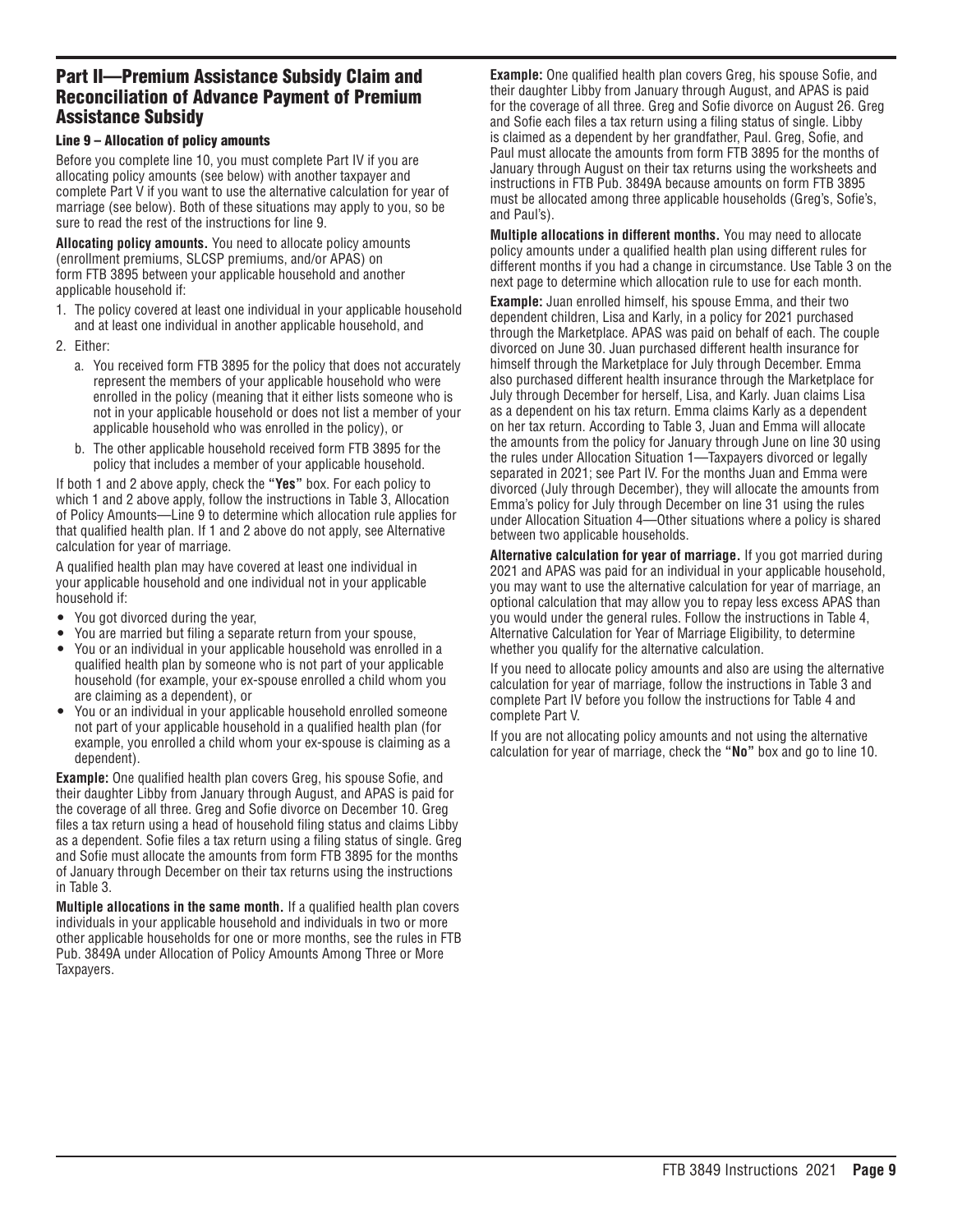### Table 3. Allocation of Policy Amounts—Line 9

Follow Steps 1 through 3 below to determine which allocation rule to use in Part IV to allocate the policy amounts for each qualified health plan identified in the instructions for line 9. For each policy, if your answer directs you to Part IV, skip directly to the section of the Part IV instructions identified. You **do not** need to complete the remaining steps below.

| $\cdots$ |  |
|----------|--|

#### **STEP 1**

- You divorced or legally separated from a spouse in 2021; and
- For one or more months of marriage, the policy covered at least one individual in your applicable household **AND** at least one individual in your former spouse's applicable household.

**THEN** allocate using the rules in Part IV, Allocation Situation 1—Taxpayers divorced or legally separated in 2021. Otherwise, continue to Step 2.

- **IF...**
- You were married at the end of 2021 but are filing a separate return from your spouse; and
- The policy covered at least one individual in your applicable household **AND** at least one individual in your spouse's applicable household.\*

**THEN** allocate using the rules in Part IV, Allocation Situation 2—Taxpayers married at year end but filing separate returns. Otherwise, continue to Step 3.

**STEP 2** 

\*Also follow these instructions if you meet the rules in Exception 1—Certain married persons living apart, or Exception 2—Victim of domestic abuse or spousal abandonment, under Definitions, Married taxpayers, and a policy covered at least one individual in your applicable household **AND** at least one individual in your spouse's applicable household.

**IF** no APAS was paid for the policy,

**THEN** allocate using the rules in Part IV, Allocation Situation 3—No APAS.

Otherwise, allocate using the rules in Part IV, Allocation Situation 4—Other situations where a policy is shared between two applicable households.

### Table 4. Alternative Calculation for Year of Marriage Eligibility

Answer questions 1 through 5 below to determine whether you may be eligible to elect the alternative calculation for year of marriage.

|  | 1 Were you and your spouse each unmarried on January 1, 2021? |  |
|--|---------------------------------------------------------------|--|
|  |                                                               |  |

- $\Box$  **Yes.** Continue to the next question in this table.
- □ **No.** You are not eligible to elect the alternative calculation. **Do not** complete Part V. If you did not complete Part IV, check the **"No"** box on line 9 and continue to line 10. If you completed Part IV, check the **"No"** box on line 10, skip line 11, and continue to lines 12 through 23.
- **2** Were you married on December 31, 2021?
- $\Box$  **Yes.** Continue to the next question in this table.
	- □ **No.** You are not eligible to elect the alternative calculation. **Do not** complete Part V. If you did not complete Part IV, check the **"No"** box on line 9 and continue to line 10. If you completed Part IV, check the **"No"** box on line 10, skip line 11, and continue to lines 12 through 23.

**3** Are you filing a joint return with your spouse for 2021?

- $\Box$  **Yes.** Continue to the next question in this table.
- □ **No.** You are not eligible to elect the alternative calculation. **Do not** complete Part V. If you did not complete Part IV, check the **"No"** box on line 9 and continue to line 10. If you completed Part IV, check the **"No"** box on line 10, skip line 11, and continue to lines 12 through 23.
- **4** Was anyone in your applicable household enrolled in a qualified health plan before your first full month of marriage? (For example, if you got married on July 15, your first full month of marriage was August.)
	- $\Box$  **Yes.** Continue to the next question in this table.
	- □ **No.** You are not eligible to elect the alternative calculation. **Do not** complete Part V. If you did not complete Part IV, check the **"No"** box on line 9 and continue to line 10. If you completed Part IV, check the **"No"** box on line 10, skip line 11, and continue to lines 12 through 23.

**5** Was APAS paid for anyone in your applicable household during 2021?

- $\Box$  **Yes.** You are eligible to elect the alternative calculation for year of marriage if excess APAS was paid during 2021.
	- If you checked the "**No**" box on form FTB 3849, line 6, continue to Worksheet 3 on the next page to determine whether excess APAS was paid during 2021.
	- If you checked the "**Yes**" box on form FTB 3849, line 6, excess APAS was paid, and you are eligible for the alternative calculation. **Do not** complete Worksheet 3. Instead, see Alternative Calculation for Year of Marriage in FTB Pub. 3849A to determine if electing the alternative calculation reduces your repayment amount.
- □ **No.** You are not eligible to elect the alternative calculation. **Do not** complete Part V. If you did not complete Part IV, check the **"No"** box on line 9 and continue to line 10. If you completed Part IV, check the **"No"** box on line 10, skip line 11, and continue to lines 12 through 23.

**STEP 3**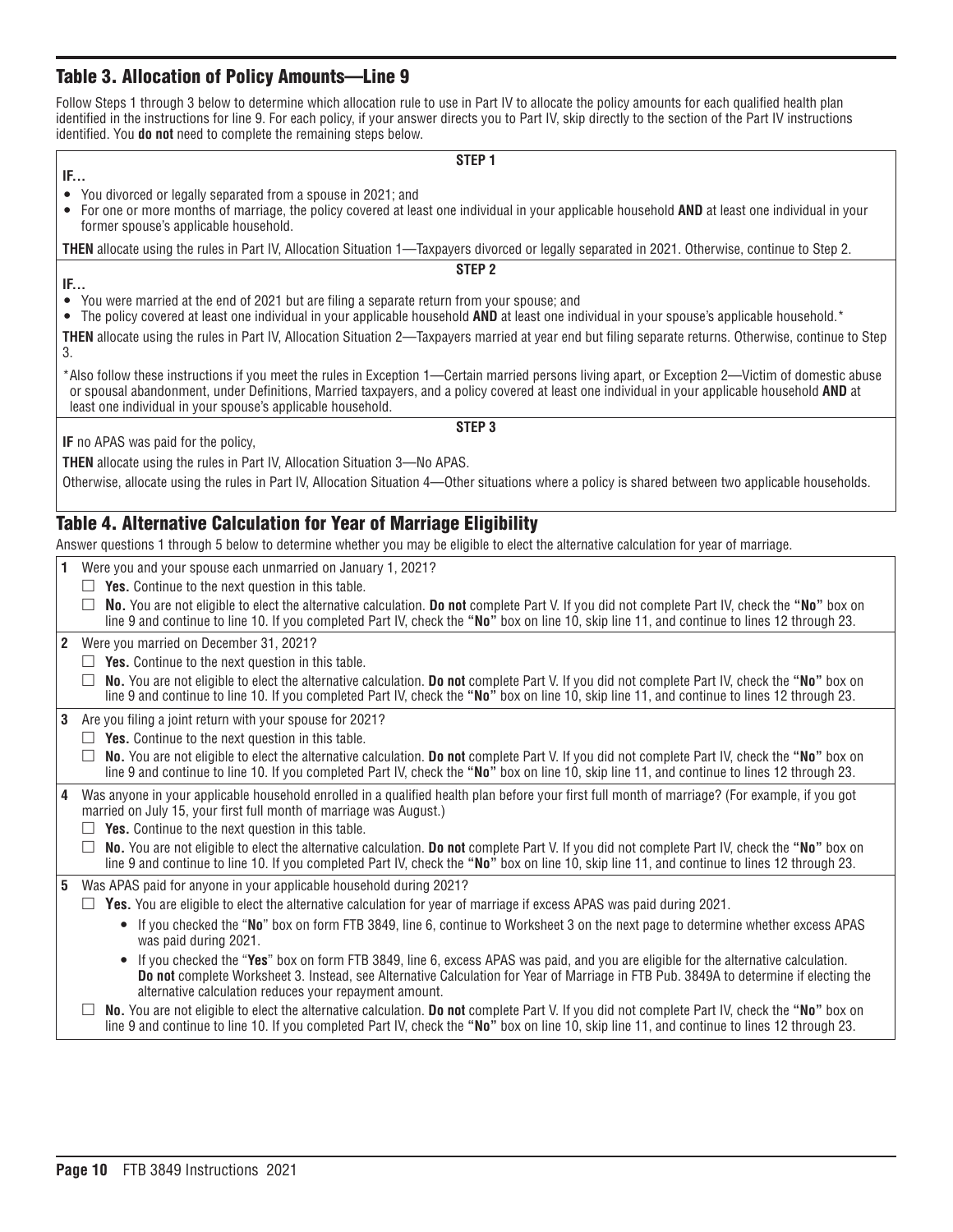### Worksheet 3. Alternative Calculation for Marriage Eligibility

If you checked the **"Yes"** box on Table 4, line 5, and you checked the "**No**" box on form FTB 3849, line 6, complete this worksheet to determine whether you received excess APAS in 2021.

**CAUTION:** If Part IV applies to you, **do not** complete this worksheet until you have completed Part IV.

|                                                                                                                                                                                                                                                                                                                                                                                                                                                                                                                                                 | <b>Monthly</b><br><b>Calculation</b>                                                                                                                                                                                                                     | (a)<br>Monthly<br>enrollment<br>premiums<br>(Form(s)<br>FTB 3895, lines<br>6 through 17,<br>column a)* | (b)<br>Monthly<br>applicable<br>SLCSP premium<br>(Form(s)<br>FTB 3895, lines<br>6 through 17,<br>column $b$ <sup>**</sup> | (c)<br>Monthly<br>contribution<br>amount (amount<br>from line 8b) | (d)<br>Monthly federal<br>PTC amount.<br>See instructions<br>for lines 12<br>through 23,<br>column (d). | (e)<br>Monthly<br>maximum PAS<br>amount (subtract<br>$(c)$ and $(d)$ from<br>$(b)$ , if zero or<br>less, enter -0-)                    | (f)<br>Monthly<br>PAS amount<br>allowed, See<br>instructions<br>for lines 12<br>through 23,<br>column (f). | (g)<br>Monthly<br>APAS amount<br>(Form(s)<br>FTB 3895, lines<br>6 through 17,<br>column $c)$ *** |
|-------------------------------------------------------------------------------------------------------------------------------------------------------------------------------------------------------------------------------------------------------------------------------------------------------------------------------------------------------------------------------------------------------------------------------------------------------------------------------------------------------------------------------------------------|----------------------------------------------------------------------------------------------------------------------------------------------------------------------------------------------------------------------------------------------------------|--------------------------------------------------------------------------------------------------------|---------------------------------------------------------------------------------------------------------------------------|-------------------------------------------------------------------|---------------------------------------------------------------------------------------------------------|----------------------------------------------------------------------------------------------------------------------------------------|------------------------------------------------------------------------------------------------------------|--------------------------------------------------------------------------------------------------|
| 1                                                                                                                                                                                                                                                                                                                                                                                                                                                                                                                                               | January                                                                                                                                                                                                                                                  |                                                                                                        |                                                                                                                           |                                                                   |                                                                                                         |                                                                                                                                        |                                                                                                            |                                                                                                  |
| $\overline{2}$                                                                                                                                                                                                                                                                                                                                                                                                                                                                                                                                  | February                                                                                                                                                                                                                                                 |                                                                                                        |                                                                                                                           |                                                                   |                                                                                                         |                                                                                                                                        |                                                                                                            |                                                                                                  |
| 3                                                                                                                                                                                                                                                                                                                                                                                                                                                                                                                                               | March                                                                                                                                                                                                                                                    |                                                                                                        |                                                                                                                           |                                                                   |                                                                                                         |                                                                                                                                        |                                                                                                            |                                                                                                  |
| 4                                                                                                                                                                                                                                                                                                                                                                                                                                                                                                                                               | April                                                                                                                                                                                                                                                    |                                                                                                        |                                                                                                                           |                                                                   |                                                                                                         |                                                                                                                                        |                                                                                                            |                                                                                                  |
| 5                                                                                                                                                                                                                                                                                                                                                                                                                                                                                                                                               | May                                                                                                                                                                                                                                                      |                                                                                                        |                                                                                                                           |                                                                   |                                                                                                         |                                                                                                                                        |                                                                                                            |                                                                                                  |
| 6                                                                                                                                                                                                                                                                                                                                                                                                                                                                                                                                               | June                                                                                                                                                                                                                                                     |                                                                                                        |                                                                                                                           |                                                                   |                                                                                                         |                                                                                                                                        |                                                                                                            |                                                                                                  |
| $\overline{7}$                                                                                                                                                                                                                                                                                                                                                                                                                                                                                                                                  | July                                                                                                                                                                                                                                                     |                                                                                                        |                                                                                                                           |                                                                   |                                                                                                         |                                                                                                                                        |                                                                                                            |                                                                                                  |
| 8                                                                                                                                                                                                                                                                                                                                                                                                                                                                                                                                               | August                                                                                                                                                                                                                                                   |                                                                                                        |                                                                                                                           |                                                                   |                                                                                                         |                                                                                                                                        |                                                                                                            |                                                                                                  |
| 9                                                                                                                                                                                                                                                                                                                                                                                                                                                                                                                                               | September                                                                                                                                                                                                                                                |                                                                                                        |                                                                                                                           |                                                                   |                                                                                                         |                                                                                                                                        |                                                                                                            |                                                                                                  |
| 10                                                                                                                                                                                                                                                                                                                                                                                                                                                                                                                                              | October                                                                                                                                                                                                                                                  |                                                                                                        |                                                                                                                           |                                                                   |                                                                                                         |                                                                                                                                        |                                                                                                            |                                                                                                  |
| 11                                                                                                                                                                                                                                                                                                                                                                                                                                                                                                                                              | November                                                                                                                                                                                                                                                 |                                                                                                        |                                                                                                                           |                                                                   |                                                                                                         |                                                                                                                                        |                                                                                                            |                                                                                                  |
| 12                                                                                                                                                                                                                                                                                                                                                                                                                                                                                                                                              | December                                                                                                                                                                                                                                                 |                                                                                                        |                                                                                                                           |                                                                   |                                                                                                         |                                                                                                                                        |                                                                                                            |                                                                                                  |
| 13                                                                                                                                                                                                                                                                                                                                                                                                                                                                                                                                              |                                                                                                                                                                                                                                                          |                                                                                                        |                                                                                                                           |                                                                   |                                                                                                         |                                                                                                                                        |                                                                                                            |                                                                                                  |
| 14                                                                                                                                                                                                                                                                                                                                                                                                                                                                                                                                              |                                                                                                                                                                                                                                                          |                                                                                                        | Is line 13, column (f), less than line 13, column (g)?                                                                    |                                                                   |                                                                                                         |                                                                                                                                        |                                                                                                            |                                                                                                  |
|                                                                                                                                                                                                                                                                                                                                                                                                                                                                                                                                                 | Yes. Excess APAS was paid in 2021. You are eligible to elect the alternative calculation. See Alternative Calculation for Year of Marriage in<br>П<br>FTB Pub. 3849A to determine if electing the alternative calculation reduces your repayment amount. |                                                                                                        |                                                                                                                           |                                                                   |                                                                                                         |                                                                                                                                        |                                                                                                            |                                                                                                  |
|                                                                                                                                                                                                                                                                                                                                                                                                                                                                                                                                                 | $\perp$                                                                                                                                                                                                                                                  |                                                                                                        |                                                                                                                           |                                                                   |                                                                                                         | No. There was no excess APAS paid in 2021. You are not eligible to elect the alternative calculation. Do not complete Part V.          |                                                                                                            |                                                                                                  |
| If you did not complete Part IV, check the "No" box on line 9 and continue to line 10. If you are required to use lines 12 through 23 of<br>form FTB 3849, enter the amounts from lines 1 through 12 of this worksheet in the lines for the corresponding months and columns on<br>form FTB 3849.<br>• If you completed Part IV, check the "No" box on line 10, skip line 11, and enter the amounts from lines 1 through 12 of this worksheet in<br>the lines for the corresponding months and columns of lines 12 through 23 of form FTB 3849. |                                                                                                                                                                                                                                                          |                                                                                                        |                                                                                                                           |                                                                   |                                                                                                         |                                                                                                                                        |                                                                                                            |                                                                                                  |
|                                                                                                                                                                                                                                                                                                                                                                                                                                                                                                                                                 |                                                                                                                                                                                                                                                          |                                                                                                        |                                                                                                                           |                                                                   |                                                                                                         | *See instructions for lines 12 through 23, column (a), for the amounts to enter on lines 1 through 12, column (a), of this worksheet.  |                                                                                                            |                                                                                                  |
|                                                                                                                                                                                                                                                                                                                                                                                                                                                                                                                                                 |                                                                                                                                                                                                                                                          |                                                                                                        |                                                                                                                           |                                                                   |                                                                                                         | **See instructions for lines 12 through 23, column (b), for the amounts to enter on lines 1 through 12, column (b), of this worksheet. |                                                                                                            |                                                                                                  |
|                                                                                                                                                                                                                                                                                                                                                                                                                                                                                                                                                 | ***See instructions for lines 12 through 23, column (a) for the amounts to enter on lines 1 through 12, column (a) of this worksheet                                                                                                                     |                                                                                                        |                                                                                                                           |                                                                   |                                                                                                         |                                                                                                                                        |                                                                                                            |                                                                                                  |

See instructions for lines 12 through 23, column (g), for the amounts to enter on lines 1 through 12, column (g), of this worksheet.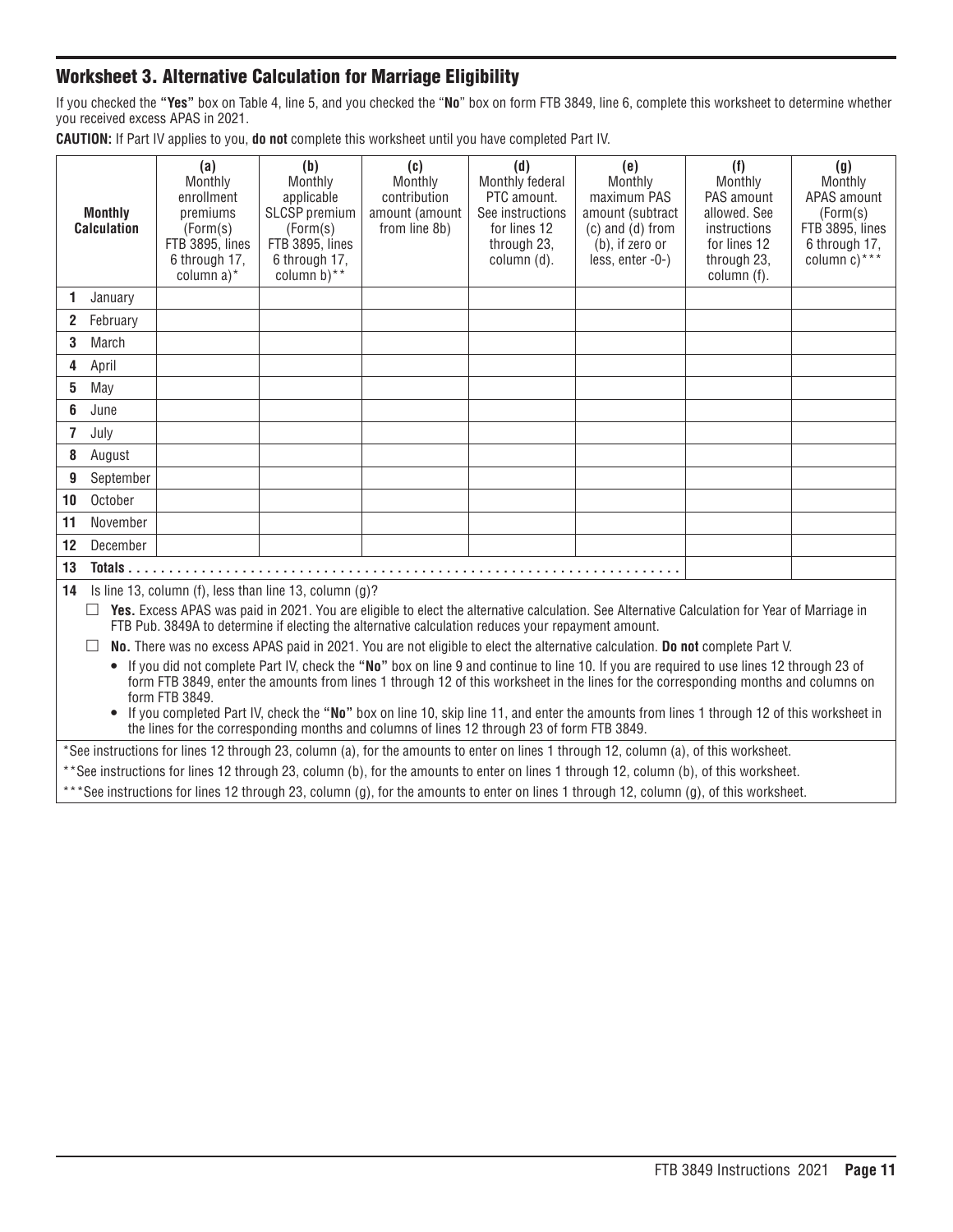#### Line 10 – Qualified health plan coverage

Read the following instructions to determine whether you should check the **"Yes"** box or **"No"** box and then proceed as directed.

If you were enrolled in a qualified health plan for fewer than 12 months during 2021, check the **"No"** box and continue to lines 12 through 23.

**Full-year coverage with no changes on form FTB 3895, Part II, columns (a) or (b).** Check the **"Yes"** box and continue to line 11 if all of the following apply for each qualified health plan you or a member of your applicable household was enrolled in for 2021.

- You were enrolled in the qualified health plan for all 12 months during 2021.
- Your enrollment premium was the same for every month of 2021. Your enrollment premium is reported on form FTB 3895, Part II, column (a), lines 6 through 17.
- Your applicable SLCSP premium is the same for every month of 2021. The SLCSP premium is reported on form FTB 3895, Part II, column (b), lines 6 through 17. However, first see Missing or incorrect SLCSP premium on form FTB 3895, below.

Otherwise, check the **"No"** box and continue to lines 12 through 23.

#### **Missing or incorrect SLCSP premium on form FTB 3895.**

Generally, there are two situations where your SLCSP premium may not be accurately reflected on your form FTB 3895. If either of these two situations apply to you, or if you have reason to believe the Marketplace reported the wrong SLCSP premium, you must determine the applicable SLCSP premium for every month. If the applicable SLCSP premium is not the same for every month of 2021, check the **"No"** box and continue to lines 12 through 23. The two situations in which your SLCSP premium may not be accurately reflected on your form FTB 3895 are:

- 1. **No APAS was paid for your coverage.** If no APAS was paid for you or your coverage family, the SLCSP premium reported on form FTB 3895, Part II, column (b), lines 6 through 17, may be wrong, left blank, or reported as -0-. To determine your applicable SLCSP premium for each month, get FTB Pub. 3849A, or go to **coveredca.com/taxes**. If your applicable SLCSP premium is not the same for all 12 months, check the **"No"** box and continue to lines 12 through 23.
- 2. **Change in circumstances affecting SLCSP premium.** If you had a change in circumstances during 2021 that you did not report to the Marketplace, the SLCSP premium reported on form FTB 3895, Part II, column (b), lines 6 through 17, may be wrong.

Examples of changes in circumstances that may affect your applicable SLCSP premium include the following:

- You enrolled an individual newly added to your applicable household during 2021 (for example, a newborn).
- An individual in your applicable household was enrolled in your qualified health plan for some but not all of 2021.
- An individual in your coverage family became eligible for or lost eligibility for employer coverage or other MEC during 2021.
- You are including an individual in your applicable household for the year of coverage, but you did not indicate to the Marketplace at enrollment that you would do so.
- You indicated to the Marketplace at enrollment that you would include an individual in your applicable household for the year of coverage, but you did not do so.
- An individual enrolled in the coverage died during 2021.
- You moved during 2021.

If any of the above apply and you did not notify the Marketplace or if you have reason to believe the Marketplace reported the wrong SLCSP premium, determine the applicable SLCSP premium for the months affected. For information on determining the applicable SLCSP premium, get FTB Pub. 3849A, or go to **coveredca.com/taxes**. If your applicable SLCSP premium is not the same for all 12 months, check the **"No"** box and continue to lines 12 through 23.

**Example 1:** Zoe receives form FTB 3895, which reports in column (a) \$1,000 on lines 6 through 17 for January through December and in column (b) \$900 on lines 6 through 16 for January through November. However, column (b) reports \$650 for December on line 17 because an individual included in Zoe's coverage family was eligible for MEC (other than coverage in the individual market) for the entire month of December and Zoe reported the change to the Marketplace. Zoe checks the **"No"**  box on line 10 and completes lines 12 through 23.

**Example 2:** Jose and Mia enroll together in a qualified health plan through the Marketplace. They **do not** have a change in circumstance during the year. They receive a form FTB 3895, which reports \$800 for the enrollment premiums in column (a) on lines 6 through 17 and \$850 for the applicable SLCSP premium in column (b) on lines 6 through 17, for January through December. They check the **"Yes"** box on form FTB 3849, line 10, and complete line 11 because for each of columns (a) and (b) there is an amount for all 12 months and the amounts did not change.

**Example 3:** The facts are the same as in Example 2 above, but starting on August 1, Jose is eligible for full-scope Medi-Cal, and does not notify the Marketplace. Because Jose is eligible for other MEC, their coverage family changed starting in August. As a result, the SLCSP premium reported on form FTB 3895 for August through December is incorrect and Jose and Mia must determine the applicable SLCSP premium for these months by following the instructions in FTB Pub. 3849A, or go to **coveredca.com/taxes**. Because the SLCSP premium is not the same for every month of the year, Jose and Mia cannot use line 11 and must complete lines 12 through 23 on form FTB 3849. Jose and Mia check the **"No"** box on form FTB 3849, line 10, and complete lines 12 through 23. They determine that the applicable SLCSP premium for the coverage family of one (Mia) for August through December is \$400 each month. Jose and Mia enter \$850 in form FTB 3849, lines 12 through 18, column (b), and \$400 in lines 19 through 23, column (b).

#### Line 11 – Annual totals

**Note:** If you checked the **"Yes"** box on line 10 and you are completing line 11, **do not** complete lines 12 through 23. Once you complete line 11, skip to line 24.

If you checked the **"Yes"** box on line 6 or you are using filing status married filing separately and Exception 2—Victim of domestic abuse or spousal abandonment, does not apply to you, skip columns (a) through (f), and complete only column (g). See the instructions for column (g), Not an applicable taxpayer, for more information and to determine how much you have to repay.

**Column (a).** Enter the annual enrollment premiums from form FTB 3895, line 18, column (a). If you have more than one form FTB 3895, add the amounts together and enter the total on form FTB 3849, line 11, column (a). This amount is the total of your enrollment premiums for the year, including the portion paid by APAS.

- If both you and your RDP signed up for coverage through the Marketplace, you and your RDP will receive separate forms FTB 3895 from the Marketplace. Add the amounts together and enter the total on form FTB 3849, line 11, column (a).
- If you or a member of your applicable household was enrolled in a stand-alone dental plan that provided pediatric benefits, the portion of the dental plan premiums for the pediatric benefits will be included in the amount on form FTB 3895, column (a), that reports the coverage in your primary health plan. If your plan covered benefits that are not essential health benefits, such as adult dental or vision benefits, the amount in this column will be reduced by the premiums for the non-essential benefits.

**Column (b).** Enter the annual applicable SLCSP premium from form FTB 3895, line 18, column (b). However, the SLCSP premium reported on form FTB 3895, line 18, column (b), may be missing or incorrect. See Need to determine applicable SLCSP premium, on the next page before you complete this column.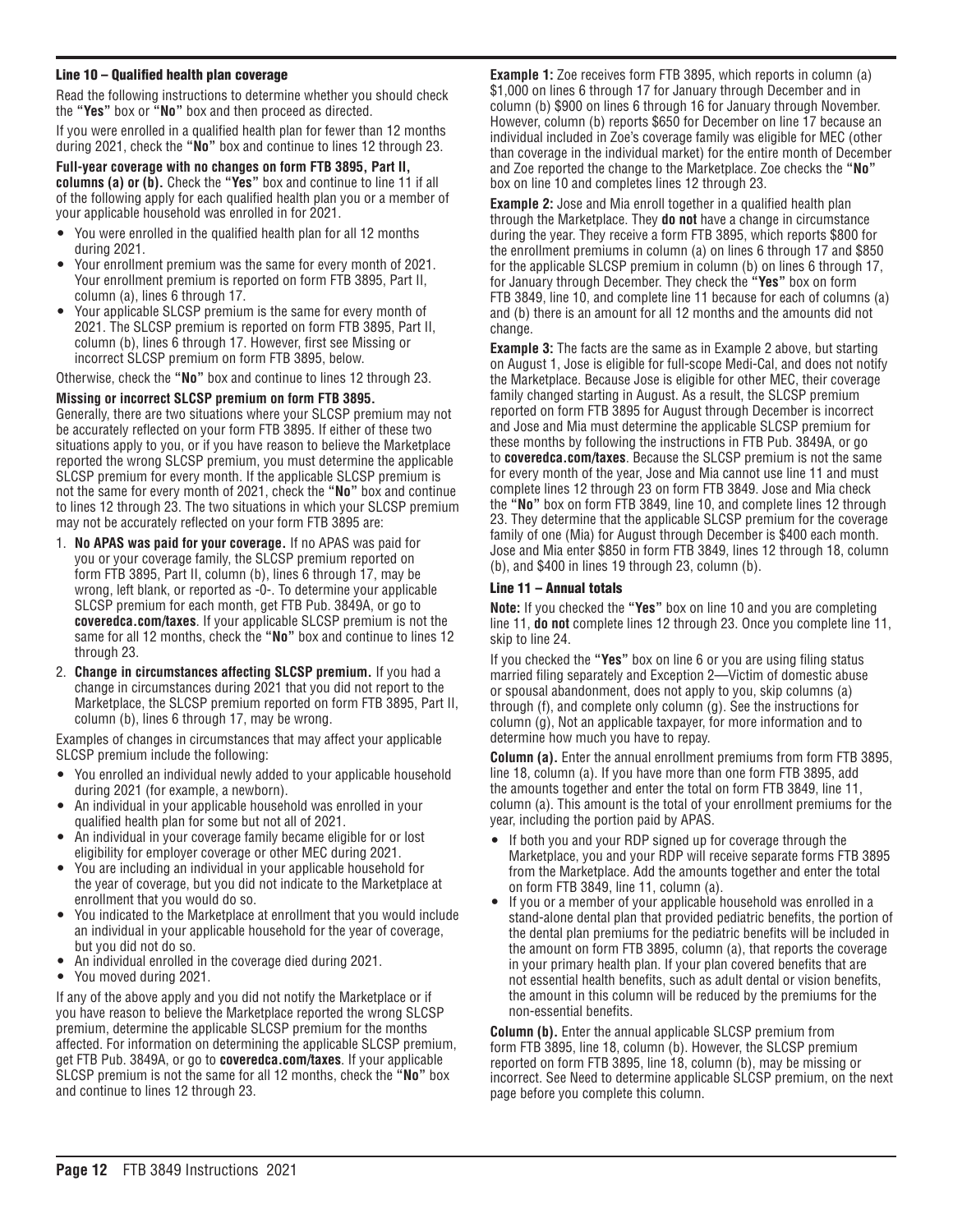If you have more than one form FTB 3895, enter the amount as follows.

- If individuals in your coverage family enrolled in more than one policy through the Marketplace, you will receive a form FTB 3895 for each policy. The Marketplace should have entered the same SLCSP premium, which applies to all members of your coverage family, on each form FTB 3895. Enter the amount from line 18, column (b) of **only one** form FTB 3895 – **do not** add the amounts from each form.
- If you got married in December 2021 and you and your spouse, or individuals in your and your spouse's applicable household, were enrolled in separate qualified health plans, add the amounts from form FTB 3895, line 18, column (b), for each plan (or plans) and enter the total.
- If you got married in any month other than December, your applicable SLCSP premium may not be the same for every month. If it is not the same for every month, you cannot use line 11. Use lines 12 through 23 instead.

**Need to determine applicable SLCSP premium.** If during 2021, your coverage family changed, or you moved and you did not notify the Marketplace, or if no APAS was paid, the SLCSP premium reported on your forms FTB 3895 may be missing or incorrect. See Specific Instructions, Line 10, Missing or incorrect SLCSP premium on form FTB 3895, to determine your applicable SLCSP premium to enter in column (b).

**Column (c).** Enter the amount from form FTB 3849, line 8a.

**Column (d).** If you entered -0- in line 11, column (a), enter -0- in line 11, column (d). Otherwise, use Worksheet 4 to compute the amount for line 11, column (d). **Note**: If you checked the box on line A, above Part I of federal Form 8962, Premium Tax Credit (PTC), enter -0- on Worksheet 4, line 1, and follow the rest of the instructions to complete Worksheet 4.

### Worksheet 4. Annual Federal PTC Amount

| 1. Enter your federal applicable figure from Table 5,<br>using the percentage from form FTB 3849,<br>line 5, to locate the figure on the table $\dots \dots \dots 1$ . |
|------------------------------------------------------------------------------------------------------------------------------------------------------------------------|
| 2. Enter the amount from form FTB 3849, line $3 \ldots 2$ .                                                                                                            |
| 3. Multiply line 1 above by line 2 above. Round to<br>nearest whole dollar amount. This is your federal<br>annual contribution amount 3.                               |
| 4. Enter the amount from form FTB 3849, line 11,                                                                                                                       |
| 5. Subtract the amount from line 3 above from<br>line 4 above. This is your maximum federal<br>PTC amount. If zero or less, enter -0-. 5.                              |
| 6. Enter the value from form FTB 3849, line 11,                                                                                                                        |
| 7. Enter the smaller of line 6 above and<br>line 5 above. This is your federal PTC amount.<br>Enter this amount on form FTB 3849,                                      |

**Column (e).** Subtract the amounts in column (c) and column (d) from the amount in column (b). If the result is zero or less, enter -0-.

**Column (f).** If the amount in line 11, column (e) is -0-, enter -0-.

If in Worksheet 4, you entered the value from line 6 as the smaller value in line  $7$ , enter  $-0$ -.

If in Worksheet 4, you entered the value from line 5 as the smaller value in line 7, then use Worksheet 5 below to determine the value on form FTB 3849, line 11, column (f).

For all other situations, use Worksheet 5 to compute the amount for line 11, column (f).

### Worksheet 5. Annual PAS Amount

1. Enter the value from form FTB 3849, line 11, column (a) ............................... 1. \_\_\_\_\_\_\_\_\_\_\_\_\_ 2. Enter the value from form FTB 3849, line 11, column (d) ............................... 2. \_\_\_\_\_\_\_\_\_\_\_\_\_ 3. Subtract the value from line 2 above from line 1 above. If zero or less, enter -0- $\dots\dots\dots$ . 3. 4. Enter the value from form FTB 3849, line 11, column (e) ............................... 4. \_\_\_\_\_\_\_\_\_\_\_\_\_ 5. Enter the smaller of line 4 above and line 3 above. This is your PAS allowed. Enter this amount on form FTB 3849, line 11, column (f). . . . . . . . . . . . 5. \_

**Column (g).** Enter the APAS amount from form FTB 3895, line 18, column (c). If you have more than one form FTB 3895, add the amounts together and enter the total on form FTB 3849, line 11, column (g).

**Not an applicable taxpayer.** If you are not an applicable taxpayer because your household income is greater than 138% up to and equal to 200%, or over 600% of the federal poverty line, or you are using filing status married filing separately and Exception 2—Victim of domestic abuse or spousal abandonment, does not apply to you, you cannot take the PAS. You must repay some or all of the APAS entered on line 11, column (g). To complete the rest of the form, skip lines 12 through 23, enter -0- on line 24, and enter the amount from line 11, column (g), on lines 25 and 27. Then complete lines 28 (if it applies to you) and 29. Enter the amount from line 29 on Form 540, line 64, or Form 540NR, line 74.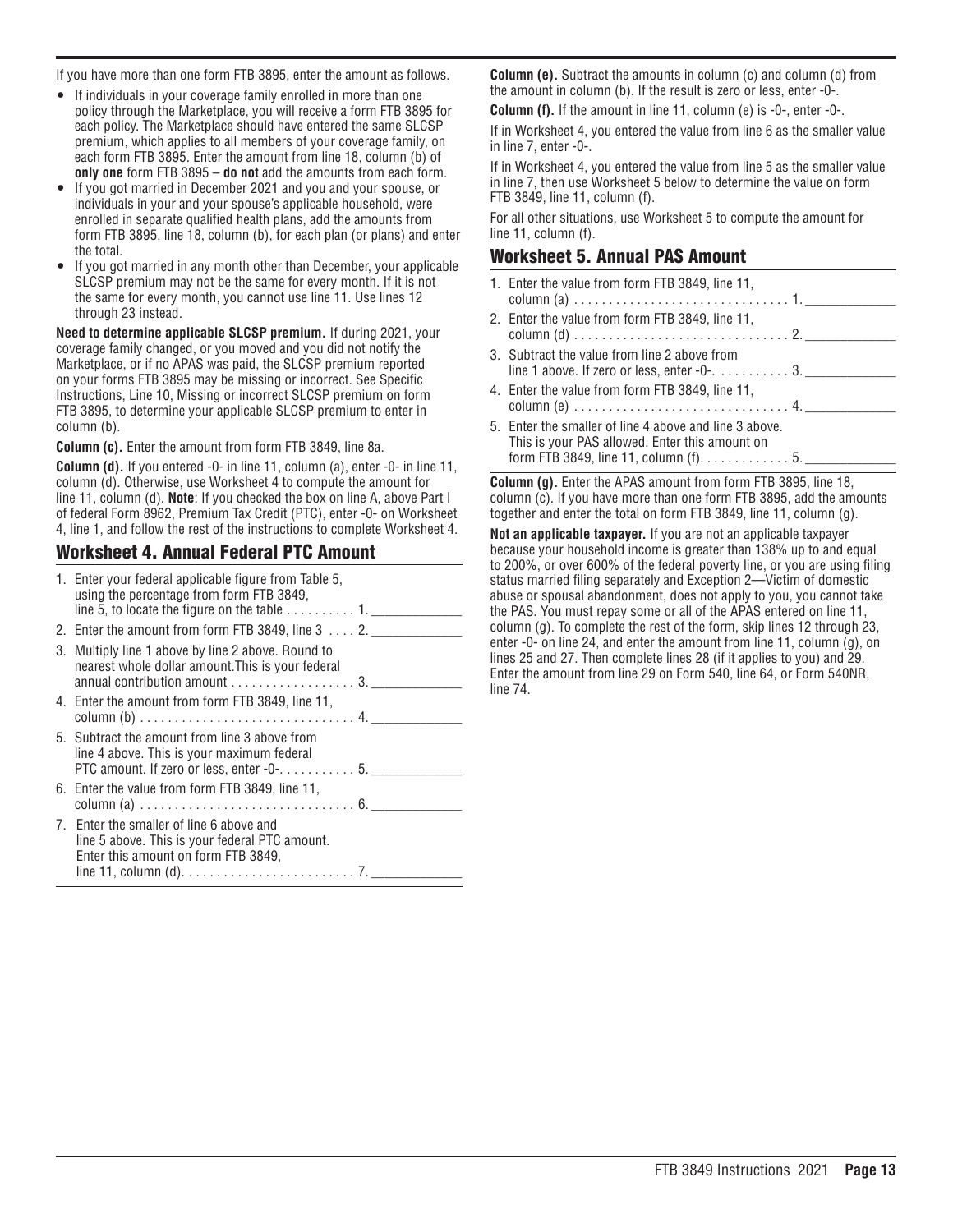## Table 5. Federal Applicable Figure

| 0.0000<br>138 and below<br>251<br>0.0404<br>303<br>355<br>0.0608<br>0.0738<br>0.0200<br>200<br>252<br>304<br>0.0610<br>356<br>0.0408<br>0.0740<br>201<br>0.0204<br>305<br>357<br>253<br>0.0412<br>0.0613<br>0.0743<br>202<br>0.0208<br>306<br>254<br>0.0416<br>358<br>0.0615<br>0.0745<br>203<br>0.0212<br>307<br>255<br>359<br>0.0420<br>0.0618<br>0.0748<br>204<br>0.0216<br>308<br>256<br>360<br>0.0424<br>0.0620<br>0.0750<br>205<br>0.0220<br>257<br>309<br>361<br>0.0428<br>0.0623<br>0.0753<br>206<br>0.0224<br>310<br>258<br>362<br>0.0432<br>0.0625<br>0.0755<br>207<br>0.0228<br>259<br>311<br>0.0436<br>0.0628<br>363<br>0.0758<br>208<br>0.0232<br>312<br>260<br>0.0630<br>364<br>0.0440<br>0.0760<br>209<br>0.0236<br>313<br>365<br>261<br>0.0444<br>0.0633<br>0.0763<br>210<br>0.0240<br>314<br>262<br>0.0635<br>366<br>0.0765<br>0.0448<br>211<br>0.0244<br>315<br>263<br>0.0638<br>367<br>0.0768<br>0.0452<br>212<br>0.0248<br>316<br>368<br>264<br>0.0456<br>0.0770<br>0.0640<br>213<br>0.0252<br>317<br>265<br>369<br>0.0773<br>0.0460<br>0.0643<br>214<br>0.0256<br>318<br>266<br>370<br>0.0464<br>0.0645<br>0.0775<br>215<br>0.0260<br>319<br>267<br>371<br>0.0468<br>0.0648<br>0.0778<br>216<br>0.0264<br>320<br>372<br>268<br>0.0650<br>0.0472<br>0.0780<br>217<br>0.0268<br>321<br>269<br>373<br>0.0476<br>0.0653<br>0.0783<br>218<br>0.0272<br>270<br>322<br>0.0480<br>374<br>0.0655<br>0.0785<br>219<br>0.0276<br>323<br>271<br>375<br>0.0484<br>0.0658<br>0.0788<br>220<br>0.0280<br>324<br>376<br>272<br>0.0488<br>0.0660<br>0.0790<br>221<br>0.0284<br>273<br>325<br>377<br>0.0492<br>0.0663<br>0.0793<br>222<br>0.0288<br>326<br>378<br>274<br>0.0496<br>0.0665<br>0.0795<br>223<br>0.0292<br>327<br>275<br>0.0500<br>379<br>0.0798<br>0.0668<br>224<br>0.0296<br>328<br>276<br>0.0504<br>380<br>0.0670<br>0.0800<br>225<br>0.0300<br>329<br>277<br>0.0508<br>381<br>0.0803<br>0.0673<br>226<br>0.0304<br>330<br>278<br>382<br>0.0512<br>0.0675<br>0.0805<br>227<br>0.0308<br>331<br>279<br>383<br>0.0516<br>0.0678<br>0.0808<br>228<br>332<br>0.0312<br>280<br>384<br>0.0520<br>0.0680<br>0.0810<br>229<br>0.0316<br>281<br>333<br>385<br>0.0524<br>0.0683<br>0.0813<br>230<br>0.0320<br>334<br>282<br>0.0528<br>386<br>0.0685<br>0.0815<br>231<br>335<br>0.0324<br>283<br>387<br>0.0532<br>0.0688<br>0.0818<br>232<br>0.0328<br>336<br>284<br>388<br>0.0536<br>0.0690<br>0.0820<br>233<br>0.0332<br>337<br>285<br>0.0693<br>389<br>0.0823<br>0.0540<br>234<br>0.0336<br>0.0825<br>286<br>0.0544<br>338<br>0.0695<br>390<br>235<br>0.0340<br>339<br>287<br>0.0548<br>0.0698<br>391<br>0.0828<br>236<br>0.0344<br>288<br>0.0552<br>340<br>0.0700<br>392<br>0.0830<br>237<br>0.0348<br>341<br>289<br>0.0556<br>0.0703<br>393<br>0.0833<br>238<br>0.0352<br>290<br>0.0560<br>342<br>0.0705<br>394<br>0.0835<br>239<br>0.0356<br>291<br>0.0564<br>343<br>0.0708<br>395<br>0.0838<br>240<br>0.0360<br>292<br>344<br>0.0568<br>0.0710<br>396<br>0.0840<br>241<br>0.0364<br>293<br>345<br>0.0572<br>0.0713<br>397<br>0.0843<br>0.0368<br>242<br>294<br>346<br>0.0576<br>0.0715<br>398<br>0.0845<br>0.0372<br>243<br>347<br>295<br>0.0580<br>0.0718<br>399<br>0.0848<br>0.0376<br>244<br>348<br>296<br>0.0584<br>0.0720<br>0.0850<br>400 thru 600<br>245<br>0.0380<br>297<br>0.0588<br>349<br>0.0723<br>246<br>0.0384<br>298<br>0.0592<br>350<br>0.0725<br>247<br>0.0388<br>299<br>351<br>0.0596<br>0.0728<br>248<br>0.0392<br>352<br>300<br>0.0600<br>0.0730<br>249<br>0.0396<br>353<br>301<br>0.0603<br>0.0733<br>250<br>0.0400<br>302<br>354<br>0.0605<br>0.0735 | <b>IF form</b><br>FTB 3849,<br>$line 5$ is | <b>ENTER on</b><br><b>Worksheet 4</b><br>and Worksheet 6,<br>line 1 | <b>IF form</b><br>FTB 3849,<br>$line 5$ is | <b>ENTER on</b><br><b>Worksheet 4</b><br>and Worksheet 6,<br>line 1 | <b>IF form</b><br><b>FTB 3849,</b><br>$line 5$ is | <b>ENTER on</b><br><b>Worksheet 4</b><br>and Worksheet 6,<br>line 1 | IF form<br>FTB 3849,<br>$line 5$ is | <b>ENTER on</b><br><b>Worksheet 4</b><br>and Worksheet 6,<br>line 1 |
|-------------------------------------------------------------------------------------------------------------------------------------------------------------------------------------------------------------------------------------------------------------------------------------------------------------------------------------------------------------------------------------------------------------------------------------------------------------------------------------------------------------------------------------------------------------------------------------------------------------------------------------------------------------------------------------------------------------------------------------------------------------------------------------------------------------------------------------------------------------------------------------------------------------------------------------------------------------------------------------------------------------------------------------------------------------------------------------------------------------------------------------------------------------------------------------------------------------------------------------------------------------------------------------------------------------------------------------------------------------------------------------------------------------------------------------------------------------------------------------------------------------------------------------------------------------------------------------------------------------------------------------------------------------------------------------------------------------------------------------------------------------------------------------------------------------------------------------------------------------------------------------------------------------------------------------------------------------------------------------------------------------------------------------------------------------------------------------------------------------------------------------------------------------------------------------------------------------------------------------------------------------------------------------------------------------------------------------------------------------------------------------------------------------------------------------------------------------------------------------------------------------------------------------------------------------------------------------------------------------------------------------------------------------------------------------------------------------------------------------------------------------------------------------------------------------------------------------------------------------------------------------------------------------------------------------------------------------------------------------------------------------------------------------------------------------------------------------------------------------------------------------------------------------------------------------------------------------------------------------------------------------------------------------------------------------------------------------------------------------------------------------------------------------------------------------------------------------------------------------------------------------------------------------------------------------------------------------------|--------------------------------------------|---------------------------------------------------------------------|--------------------------------------------|---------------------------------------------------------------------|---------------------------------------------------|---------------------------------------------------------------------|-------------------------------------|---------------------------------------------------------------------|
|                                                                                                                                                                                                                                                                                                                                                                                                                                                                                                                                                                                                                                                                                                                                                                                                                                                                                                                                                                                                                                                                                                                                                                                                                                                                                                                                                                                                                                                                                                                                                                                                                                                                                                                                                                                                                                                                                                                                                                                                                                                                                                                                                                                                                                                                                                                                                                                                                                                                                                                                                                                                                                                                                                                                                                                                                                                                                                                                                                                                                                                                                                                                                                                                                                                                                                                                                                                                                                                                                                                                                                                           |                                            |                                                                     |                                            |                                                                     |                                                   |                                                                     |                                     |                                                                     |
|                                                                                                                                                                                                                                                                                                                                                                                                                                                                                                                                                                                                                                                                                                                                                                                                                                                                                                                                                                                                                                                                                                                                                                                                                                                                                                                                                                                                                                                                                                                                                                                                                                                                                                                                                                                                                                                                                                                                                                                                                                                                                                                                                                                                                                                                                                                                                                                                                                                                                                                                                                                                                                                                                                                                                                                                                                                                                                                                                                                                                                                                                                                                                                                                                                                                                                                                                                                                                                                                                                                                                                                           |                                            |                                                                     |                                            |                                                                     |                                                   |                                                                     |                                     |                                                                     |
|                                                                                                                                                                                                                                                                                                                                                                                                                                                                                                                                                                                                                                                                                                                                                                                                                                                                                                                                                                                                                                                                                                                                                                                                                                                                                                                                                                                                                                                                                                                                                                                                                                                                                                                                                                                                                                                                                                                                                                                                                                                                                                                                                                                                                                                                                                                                                                                                                                                                                                                                                                                                                                                                                                                                                                                                                                                                                                                                                                                                                                                                                                                                                                                                                                                                                                                                                                                                                                                                                                                                                                                           |                                            |                                                                     |                                            |                                                                     |                                                   |                                                                     |                                     |                                                                     |
|                                                                                                                                                                                                                                                                                                                                                                                                                                                                                                                                                                                                                                                                                                                                                                                                                                                                                                                                                                                                                                                                                                                                                                                                                                                                                                                                                                                                                                                                                                                                                                                                                                                                                                                                                                                                                                                                                                                                                                                                                                                                                                                                                                                                                                                                                                                                                                                                                                                                                                                                                                                                                                                                                                                                                                                                                                                                                                                                                                                                                                                                                                                                                                                                                                                                                                                                                                                                                                                                                                                                                                                           |                                            |                                                                     |                                            |                                                                     |                                                   |                                                                     |                                     |                                                                     |
|                                                                                                                                                                                                                                                                                                                                                                                                                                                                                                                                                                                                                                                                                                                                                                                                                                                                                                                                                                                                                                                                                                                                                                                                                                                                                                                                                                                                                                                                                                                                                                                                                                                                                                                                                                                                                                                                                                                                                                                                                                                                                                                                                                                                                                                                                                                                                                                                                                                                                                                                                                                                                                                                                                                                                                                                                                                                                                                                                                                                                                                                                                                                                                                                                                                                                                                                                                                                                                                                                                                                                                                           |                                            |                                                                     |                                            |                                                                     |                                                   |                                                                     |                                     |                                                                     |
|                                                                                                                                                                                                                                                                                                                                                                                                                                                                                                                                                                                                                                                                                                                                                                                                                                                                                                                                                                                                                                                                                                                                                                                                                                                                                                                                                                                                                                                                                                                                                                                                                                                                                                                                                                                                                                                                                                                                                                                                                                                                                                                                                                                                                                                                                                                                                                                                                                                                                                                                                                                                                                                                                                                                                                                                                                                                                                                                                                                                                                                                                                                                                                                                                                                                                                                                                                                                                                                                                                                                                                                           |                                            |                                                                     |                                            |                                                                     |                                                   |                                                                     |                                     |                                                                     |
|                                                                                                                                                                                                                                                                                                                                                                                                                                                                                                                                                                                                                                                                                                                                                                                                                                                                                                                                                                                                                                                                                                                                                                                                                                                                                                                                                                                                                                                                                                                                                                                                                                                                                                                                                                                                                                                                                                                                                                                                                                                                                                                                                                                                                                                                                                                                                                                                                                                                                                                                                                                                                                                                                                                                                                                                                                                                                                                                                                                                                                                                                                                                                                                                                                                                                                                                                                                                                                                                                                                                                                                           |                                            |                                                                     |                                            |                                                                     |                                                   |                                                                     |                                     |                                                                     |
|                                                                                                                                                                                                                                                                                                                                                                                                                                                                                                                                                                                                                                                                                                                                                                                                                                                                                                                                                                                                                                                                                                                                                                                                                                                                                                                                                                                                                                                                                                                                                                                                                                                                                                                                                                                                                                                                                                                                                                                                                                                                                                                                                                                                                                                                                                                                                                                                                                                                                                                                                                                                                                                                                                                                                                                                                                                                                                                                                                                                                                                                                                                                                                                                                                                                                                                                                                                                                                                                                                                                                                                           |                                            |                                                                     |                                            |                                                                     |                                                   |                                                                     |                                     |                                                                     |
|                                                                                                                                                                                                                                                                                                                                                                                                                                                                                                                                                                                                                                                                                                                                                                                                                                                                                                                                                                                                                                                                                                                                                                                                                                                                                                                                                                                                                                                                                                                                                                                                                                                                                                                                                                                                                                                                                                                                                                                                                                                                                                                                                                                                                                                                                                                                                                                                                                                                                                                                                                                                                                                                                                                                                                                                                                                                                                                                                                                                                                                                                                                                                                                                                                                                                                                                                                                                                                                                                                                                                                                           |                                            |                                                                     |                                            |                                                                     |                                                   |                                                                     |                                     |                                                                     |
|                                                                                                                                                                                                                                                                                                                                                                                                                                                                                                                                                                                                                                                                                                                                                                                                                                                                                                                                                                                                                                                                                                                                                                                                                                                                                                                                                                                                                                                                                                                                                                                                                                                                                                                                                                                                                                                                                                                                                                                                                                                                                                                                                                                                                                                                                                                                                                                                                                                                                                                                                                                                                                                                                                                                                                                                                                                                                                                                                                                                                                                                                                                                                                                                                                                                                                                                                                                                                                                                                                                                                                                           |                                            |                                                                     |                                            |                                                                     |                                                   |                                                                     |                                     |                                                                     |
|                                                                                                                                                                                                                                                                                                                                                                                                                                                                                                                                                                                                                                                                                                                                                                                                                                                                                                                                                                                                                                                                                                                                                                                                                                                                                                                                                                                                                                                                                                                                                                                                                                                                                                                                                                                                                                                                                                                                                                                                                                                                                                                                                                                                                                                                                                                                                                                                                                                                                                                                                                                                                                                                                                                                                                                                                                                                                                                                                                                                                                                                                                                                                                                                                                                                                                                                                                                                                                                                                                                                                                                           |                                            |                                                                     |                                            |                                                                     |                                                   |                                                                     |                                     |                                                                     |
|                                                                                                                                                                                                                                                                                                                                                                                                                                                                                                                                                                                                                                                                                                                                                                                                                                                                                                                                                                                                                                                                                                                                                                                                                                                                                                                                                                                                                                                                                                                                                                                                                                                                                                                                                                                                                                                                                                                                                                                                                                                                                                                                                                                                                                                                                                                                                                                                                                                                                                                                                                                                                                                                                                                                                                                                                                                                                                                                                                                                                                                                                                                                                                                                                                                                                                                                                                                                                                                                                                                                                                                           |                                            |                                                                     |                                            |                                                                     |                                                   |                                                                     |                                     |                                                                     |
|                                                                                                                                                                                                                                                                                                                                                                                                                                                                                                                                                                                                                                                                                                                                                                                                                                                                                                                                                                                                                                                                                                                                                                                                                                                                                                                                                                                                                                                                                                                                                                                                                                                                                                                                                                                                                                                                                                                                                                                                                                                                                                                                                                                                                                                                                                                                                                                                                                                                                                                                                                                                                                                                                                                                                                                                                                                                                                                                                                                                                                                                                                                                                                                                                                                                                                                                                                                                                                                                                                                                                                                           |                                            |                                                                     |                                            |                                                                     |                                                   |                                                                     |                                     |                                                                     |
|                                                                                                                                                                                                                                                                                                                                                                                                                                                                                                                                                                                                                                                                                                                                                                                                                                                                                                                                                                                                                                                                                                                                                                                                                                                                                                                                                                                                                                                                                                                                                                                                                                                                                                                                                                                                                                                                                                                                                                                                                                                                                                                                                                                                                                                                                                                                                                                                                                                                                                                                                                                                                                                                                                                                                                                                                                                                                                                                                                                                                                                                                                                                                                                                                                                                                                                                                                                                                                                                                                                                                                                           |                                            |                                                                     |                                            |                                                                     |                                                   |                                                                     |                                     |                                                                     |
|                                                                                                                                                                                                                                                                                                                                                                                                                                                                                                                                                                                                                                                                                                                                                                                                                                                                                                                                                                                                                                                                                                                                                                                                                                                                                                                                                                                                                                                                                                                                                                                                                                                                                                                                                                                                                                                                                                                                                                                                                                                                                                                                                                                                                                                                                                                                                                                                                                                                                                                                                                                                                                                                                                                                                                                                                                                                                                                                                                                                                                                                                                                                                                                                                                                                                                                                                                                                                                                                                                                                                                                           |                                            |                                                                     |                                            |                                                                     |                                                   |                                                                     |                                     |                                                                     |
|                                                                                                                                                                                                                                                                                                                                                                                                                                                                                                                                                                                                                                                                                                                                                                                                                                                                                                                                                                                                                                                                                                                                                                                                                                                                                                                                                                                                                                                                                                                                                                                                                                                                                                                                                                                                                                                                                                                                                                                                                                                                                                                                                                                                                                                                                                                                                                                                                                                                                                                                                                                                                                                                                                                                                                                                                                                                                                                                                                                                                                                                                                                                                                                                                                                                                                                                                                                                                                                                                                                                                                                           |                                            |                                                                     |                                            |                                                                     |                                                   |                                                                     |                                     |                                                                     |
|                                                                                                                                                                                                                                                                                                                                                                                                                                                                                                                                                                                                                                                                                                                                                                                                                                                                                                                                                                                                                                                                                                                                                                                                                                                                                                                                                                                                                                                                                                                                                                                                                                                                                                                                                                                                                                                                                                                                                                                                                                                                                                                                                                                                                                                                                                                                                                                                                                                                                                                                                                                                                                                                                                                                                                                                                                                                                                                                                                                                                                                                                                                                                                                                                                                                                                                                                                                                                                                                                                                                                                                           |                                            |                                                                     |                                            |                                                                     |                                                   |                                                                     |                                     |                                                                     |
|                                                                                                                                                                                                                                                                                                                                                                                                                                                                                                                                                                                                                                                                                                                                                                                                                                                                                                                                                                                                                                                                                                                                                                                                                                                                                                                                                                                                                                                                                                                                                                                                                                                                                                                                                                                                                                                                                                                                                                                                                                                                                                                                                                                                                                                                                                                                                                                                                                                                                                                                                                                                                                                                                                                                                                                                                                                                                                                                                                                                                                                                                                                                                                                                                                                                                                                                                                                                                                                                                                                                                                                           |                                            |                                                                     |                                            |                                                                     |                                                   |                                                                     |                                     |                                                                     |
|                                                                                                                                                                                                                                                                                                                                                                                                                                                                                                                                                                                                                                                                                                                                                                                                                                                                                                                                                                                                                                                                                                                                                                                                                                                                                                                                                                                                                                                                                                                                                                                                                                                                                                                                                                                                                                                                                                                                                                                                                                                                                                                                                                                                                                                                                                                                                                                                                                                                                                                                                                                                                                                                                                                                                                                                                                                                                                                                                                                                                                                                                                                                                                                                                                                                                                                                                                                                                                                                                                                                                                                           |                                            |                                                                     |                                            |                                                                     |                                                   |                                                                     |                                     |                                                                     |
|                                                                                                                                                                                                                                                                                                                                                                                                                                                                                                                                                                                                                                                                                                                                                                                                                                                                                                                                                                                                                                                                                                                                                                                                                                                                                                                                                                                                                                                                                                                                                                                                                                                                                                                                                                                                                                                                                                                                                                                                                                                                                                                                                                                                                                                                                                                                                                                                                                                                                                                                                                                                                                                                                                                                                                                                                                                                                                                                                                                                                                                                                                                                                                                                                                                                                                                                                                                                                                                                                                                                                                                           |                                            |                                                                     |                                            |                                                                     |                                                   |                                                                     |                                     |                                                                     |
|                                                                                                                                                                                                                                                                                                                                                                                                                                                                                                                                                                                                                                                                                                                                                                                                                                                                                                                                                                                                                                                                                                                                                                                                                                                                                                                                                                                                                                                                                                                                                                                                                                                                                                                                                                                                                                                                                                                                                                                                                                                                                                                                                                                                                                                                                                                                                                                                                                                                                                                                                                                                                                                                                                                                                                                                                                                                                                                                                                                                                                                                                                                                                                                                                                                                                                                                                                                                                                                                                                                                                                                           |                                            |                                                                     |                                            |                                                                     |                                                   |                                                                     |                                     |                                                                     |
|                                                                                                                                                                                                                                                                                                                                                                                                                                                                                                                                                                                                                                                                                                                                                                                                                                                                                                                                                                                                                                                                                                                                                                                                                                                                                                                                                                                                                                                                                                                                                                                                                                                                                                                                                                                                                                                                                                                                                                                                                                                                                                                                                                                                                                                                                                                                                                                                                                                                                                                                                                                                                                                                                                                                                                                                                                                                                                                                                                                                                                                                                                                                                                                                                                                                                                                                                                                                                                                                                                                                                                                           |                                            |                                                                     |                                            |                                                                     |                                                   |                                                                     |                                     |                                                                     |
|                                                                                                                                                                                                                                                                                                                                                                                                                                                                                                                                                                                                                                                                                                                                                                                                                                                                                                                                                                                                                                                                                                                                                                                                                                                                                                                                                                                                                                                                                                                                                                                                                                                                                                                                                                                                                                                                                                                                                                                                                                                                                                                                                                                                                                                                                                                                                                                                                                                                                                                                                                                                                                                                                                                                                                                                                                                                                                                                                                                                                                                                                                                                                                                                                                                                                                                                                                                                                                                                                                                                                                                           |                                            |                                                                     |                                            |                                                                     |                                                   |                                                                     |                                     |                                                                     |
|                                                                                                                                                                                                                                                                                                                                                                                                                                                                                                                                                                                                                                                                                                                                                                                                                                                                                                                                                                                                                                                                                                                                                                                                                                                                                                                                                                                                                                                                                                                                                                                                                                                                                                                                                                                                                                                                                                                                                                                                                                                                                                                                                                                                                                                                                                                                                                                                                                                                                                                                                                                                                                                                                                                                                                                                                                                                                                                                                                                                                                                                                                                                                                                                                                                                                                                                                                                                                                                                                                                                                                                           |                                            |                                                                     |                                            |                                                                     |                                                   |                                                                     |                                     |                                                                     |
|                                                                                                                                                                                                                                                                                                                                                                                                                                                                                                                                                                                                                                                                                                                                                                                                                                                                                                                                                                                                                                                                                                                                                                                                                                                                                                                                                                                                                                                                                                                                                                                                                                                                                                                                                                                                                                                                                                                                                                                                                                                                                                                                                                                                                                                                                                                                                                                                                                                                                                                                                                                                                                                                                                                                                                                                                                                                                                                                                                                                                                                                                                                                                                                                                                                                                                                                                                                                                                                                                                                                                                                           |                                            |                                                                     |                                            |                                                                     |                                                   |                                                                     |                                     |                                                                     |
|                                                                                                                                                                                                                                                                                                                                                                                                                                                                                                                                                                                                                                                                                                                                                                                                                                                                                                                                                                                                                                                                                                                                                                                                                                                                                                                                                                                                                                                                                                                                                                                                                                                                                                                                                                                                                                                                                                                                                                                                                                                                                                                                                                                                                                                                                                                                                                                                                                                                                                                                                                                                                                                                                                                                                                                                                                                                                                                                                                                                                                                                                                                                                                                                                                                                                                                                                                                                                                                                                                                                                                                           |                                            |                                                                     |                                            |                                                                     |                                                   |                                                                     |                                     |                                                                     |
|                                                                                                                                                                                                                                                                                                                                                                                                                                                                                                                                                                                                                                                                                                                                                                                                                                                                                                                                                                                                                                                                                                                                                                                                                                                                                                                                                                                                                                                                                                                                                                                                                                                                                                                                                                                                                                                                                                                                                                                                                                                                                                                                                                                                                                                                                                                                                                                                                                                                                                                                                                                                                                                                                                                                                                                                                                                                                                                                                                                                                                                                                                                                                                                                                                                                                                                                                                                                                                                                                                                                                                                           |                                            |                                                                     |                                            |                                                                     |                                                   |                                                                     |                                     |                                                                     |
|                                                                                                                                                                                                                                                                                                                                                                                                                                                                                                                                                                                                                                                                                                                                                                                                                                                                                                                                                                                                                                                                                                                                                                                                                                                                                                                                                                                                                                                                                                                                                                                                                                                                                                                                                                                                                                                                                                                                                                                                                                                                                                                                                                                                                                                                                                                                                                                                                                                                                                                                                                                                                                                                                                                                                                                                                                                                                                                                                                                                                                                                                                                                                                                                                                                                                                                                                                                                                                                                                                                                                                                           |                                            |                                                                     |                                            |                                                                     |                                                   |                                                                     |                                     |                                                                     |
|                                                                                                                                                                                                                                                                                                                                                                                                                                                                                                                                                                                                                                                                                                                                                                                                                                                                                                                                                                                                                                                                                                                                                                                                                                                                                                                                                                                                                                                                                                                                                                                                                                                                                                                                                                                                                                                                                                                                                                                                                                                                                                                                                                                                                                                                                                                                                                                                                                                                                                                                                                                                                                                                                                                                                                                                                                                                                                                                                                                                                                                                                                                                                                                                                                                                                                                                                                                                                                                                                                                                                                                           |                                            |                                                                     |                                            |                                                                     |                                                   |                                                                     |                                     |                                                                     |
|                                                                                                                                                                                                                                                                                                                                                                                                                                                                                                                                                                                                                                                                                                                                                                                                                                                                                                                                                                                                                                                                                                                                                                                                                                                                                                                                                                                                                                                                                                                                                                                                                                                                                                                                                                                                                                                                                                                                                                                                                                                                                                                                                                                                                                                                                                                                                                                                                                                                                                                                                                                                                                                                                                                                                                                                                                                                                                                                                                                                                                                                                                                                                                                                                                                                                                                                                                                                                                                                                                                                                                                           |                                            |                                                                     |                                            |                                                                     |                                                   |                                                                     |                                     |                                                                     |
|                                                                                                                                                                                                                                                                                                                                                                                                                                                                                                                                                                                                                                                                                                                                                                                                                                                                                                                                                                                                                                                                                                                                                                                                                                                                                                                                                                                                                                                                                                                                                                                                                                                                                                                                                                                                                                                                                                                                                                                                                                                                                                                                                                                                                                                                                                                                                                                                                                                                                                                                                                                                                                                                                                                                                                                                                                                                                                                                                                                                                                                                                                                                                                                                                                                                                                                                                                                                                                                                                                                                                                                           |                                            |                                                                     |                                            |                                                                     |                                                   |                                                                     |                                     |                                                                     |
|                                                                                                                                                                                                                                                                                                                                                                                                                                                                                                                                                                                                                                                                                                                                                                                                                                                                                                                                                                                                                                                                                                                                                                                                                                                                                                                                                                                                                                                                                                                                                                                                                                                                                                                                                                                                                                                                                                                                                                                                                                                                                                                                                                                                                                                                                                                                                                                                                                                                                                                                                                                                                                                                                                                                                                                                                                                                                                                                                                                                                                                                                                                                                                                                                                                                                                                                                                                                                                                                                                                                                                                           |                                            |                                                                     |                                            |                                                                     |                                                   |                                                                     |                                     |                                                                     |
|                                                                                                                                                                                                                                                                                                                                                                                                                                                                                                                                                                                                                                                                                                                                                                                                                                                                                                                                                                                                                                                                                                                                                                                                                                                                                                                                                                                                                                                                                                                                                                                                                                                                                                                                                                                                                                                                                                                                                                                                                                                                                                                                                                                                                                                                                                                                                                                                                                                                                                                                                                                                                                                                                                                                                                                                                                                                                                                                                                                                                                                                                                                                                                                                                                                                                                                                                                                                                                                                                                                                                                                           |                                            |                                                                     |                                            |                                                                     |                                                   |                                                                     |                                     |                                                                     |
|                                                                                                                                                                                                                                                                                                                                                                                                                                                                                                                                                                                                                                                                                                                                                                                                                                                                                                                                                                                                                                                                                                                                                                                                                                                                                                                                                                                                                                                                                                                                                                                                                                                                                                                                                                                                                                                                                                                                                                                                                                                                                                                                                                                                                                                                                                                                                                                                                                                                                                                                                                                                                                                                                                                                                                                                                                                                                                                                                                                                                                                                                                                                                                                                                                                                                                                                                                                                                                                                                                                                                                                           |                                            |                                                                     |                                            |                                                                     |                                                   |                                                                     |                                     |                                                                     |
|                                                                                                                                                                                                                                                                                                                                                                                                                                                                                                                                                                                                                                                                                                                                                                                                                                                                                                                                                                                                                                                                                                                                                                                                                                                                                                                                                                                                                                                                                                                                                                                                                                                                                                                                                                                                                                                                                                                                                                                                                                                                                                                                                                                                                                                                                                                                                                                                                                                                                                                                                                                                                                                                                                                                                                                                                                                                                                                                                                                                                                                                                                                                                                                                                                                                                                                                                                                                                                                                                                                                                                                           |                                            |                                                                     |                                            |                                                                     |                                                   |                                                                     |                                     |                                                                     |
|                                                                                                                                                                                                                                                                                                                                                                                                                                                                                                                                                                                                                                                                                                                                                                                                                                                                                                                                                                                                                                                                                                                                                                                                                                                                                                                                                                                                                                                                                                                                                                                                                                                                                                                                                                                                                                                                                                                                                                                                                                                                                                                                                                                                                                                                                                                                                                                                                                                                                                                                                                                                                                                                                                                                                                                                                                                                                                                                                                                                                                                                                                                                                                                                                                                                                                                                                                                                                                                                                                                                                                                           |                                            |                                                                     |                                            |                                                                     |                                                   |                                                                     |                                     |                                                                     |
|                                                                                                                                                                                                                                                                                                                                                                                                                                                                                                                                                                                                                                                                                                                                                                                                                                                                                                                                                                                                                                                                                                                                                                                                                                                                                                                                                                                                                                                                                                                                                                                                                                                                                                                                                                                                                                                                                                                                                                                                                                                                                                                                                                                                                                                                                                                                                                                                                                                                                                                                                                                                                                                                                                                                                                                                                                                                                                                                                                                                                                                                                                                                                                                                                                                                                                                                                                                                                                                                                                                                                                                           |                                            |                                                                     |                                            |                                                                     |                                                   |                                                                     |                                     |                                                                     |
|                                                                                                                                                                                                                                                                                                                                                                                                                                                                                                                                                                                                                                                                                                                                                                                                                                                                                                                                                                                                                                                                                                                                                                                                                                                                                                                                                                                                                                                                                                                                                                                                                                                                                                                                                                                                                                                                                                                                                                                                                                                                                                                                                                                                                                                                                                                                                                                                                                                                                                                                                                                                                                                                                                                                                                                                                                                                                                                                                                                                                                                                                                                                                                                                                                                                                                                                                                                                                                                                                                                                                                                           |                                            |                                                                     |                                            |                                                                     |                                                   |                                                                     |                                     |                                                                     |
|                                                                                                                                                                                                                                                                                                                                                                                                                                                                                                                                                                                                                                                                                                                                                                                                                                                                                                                                                                                                                                                                                                                                                                                                                                                                                                                                                                                                                                                                                                                                                                                                                                                                                                                                                                                                                                                                                                                                                                                                                                                                                                                                                                                                                                                                                                                                                                                                                                                                                                                                                                                                                                                                                                                                                                                                                                                                                                                                                                                                                                                                                                                                                                                                                                                                                                                                                                                                                                                                                                                                                                                           |                                            |                                                                     |                                            |                                                                     |                                                   |                                                                     |                                     |                                                                     |
|                                                                                                                                                                                                                                                                                                                                                                                                                                                                                                                                                                                                                                                                                                                                                                                                                                                                                                                                                                                                                                                                                                                                                                                                                                                                                                                                                                                                                                                                                                                                                                                                                                                                                                                                                                                                                                                                                                                                                                                                                                                                                                                                                                                                                                                                                                                                                                                                                                                                                                                                                                                                                                                                                                                                                                                                                                                                                                                                                                                                                                                                                                                                                                                                                                                                                                                                                                                                                                                                                                                                                                                           |                                            |                                                                     |                                            |                                                                     |                                                   |                                                                     |                                     |                                                                     |
|                                                                                                                                                                                                                                                                                                                                                                                                                                                                                                                                                                                                                                                                                                                                                                                                                                                                                                                                                                                                                                                                                                                                                                                                                                                                                                                                                                                                                                                                                                                                                                                                                                                                                                                                                                                                                                                                                                                                                                                                                                                                                                                                                                                                                                                                                                                                                                                                                                                                                                                                                                                                                                                                                                                                                                                                                                                                                                                                                                                                                                                                                                                                                                                                                                                                                                                                                                                                                                                                                                                                                                                           |                                            |                                                                     |                                            |                                                                     |                                                   |                                                                     |                                     |                                                                     |
|                                                                                                                                                                                                                                                                                                                                                                                                                                                                                                                                                                                                                                                                                                                                                                                                                                                                                                                                                                                                                                                                                                                                                                                                                                                                                                                                                                                                                                                                                                                                                                                                                                                                                                                                                                                                                                                                                                                                                                                                                                                                                                                                                                                                                                                                                                                                                                                                                                                                                                                                                                                                                                                                                                                                                                                                                                                                                                                                                                                                                                                                                                                                                                                                                                                                                                                                                                                                                                                                                                                                                                                           |                                            |                                                                     |                                            |                                                                     |                                                   |                                                                     |                                     |                                                                     |
|                                                                                                                                                                                                                                                                                                                                                                                                                                                                                                                                                                                                                                                                                                                                                                                                                                                                                                                                                                                                                                                                                                                                                                                                                                                                                                                                                                                                                                                                                                                                                                                                                                                                                                                                                                                                                                                                                                                                                                                                                                                                                                                                                                                                                                                                                                                                                                                                                                                                                                                                                                                                                                                                                                                                                                                                                                                                                                                                                                                                                                                                                                                                                                                                                                                                                                                                                                                                                                                                                                                                                                                           |                                            |                                                                     |                                            |                                                                     |                                                   |                                                                     |                                     |                                                                     |
|                                                                                                                                                                                                                                                                                                                                                                                                                                                                                                                                                                                                                                                                                                                                                                                                                                                                                                                                                                                                                                                                                                                                                                                                                                                                                                                                                                                                                                                                                                                                                                                                                                                                                                                                                                                                                                                                                                                                                                                                                                                                                                                                                                                                                                                                                                                                                                                                                                                                                                                                                                                                                                                                                                                                                                                                                                                                                                                                                                                                                                                                                                                                                                                                                                                                                                                                                                                                                                                                                                                                                                                           |                                            |                                                                     |                                            |                                                                     |                                                   |                                                                     |                                     |                                                                     |
|                                                                                                                                                                                                                                                                                                                                                                                                                                                                                                                                                                                                                                                                                                                                                                                                                                                                                                                                                                                                                                                                                                                                                                                                                                                                                                                                                                                                                                                                                                                                                                                                                                                                                                                                                                                                                                                                                                                                                                                                                                                                                                                                                                                                                                                                                                                                                                                                                                                                                                                                                                                                                                                                                                                                                                                                                                                                                                                                                                                                                                                                                                                                                                                                                                                                                                                                                                                                                                                                                                                                                                                           |                                            |                                                                     |                                            |                                                                     |                                                   |                                                                     |                                     |                                                                     |
|                                                                                                                                                                                                                                                                                                                                                                                                                                                                                                                                                                                                                                                                                                                                                                                                                                                                                                                                                                                                                                                                                                                                                                                                                                                                                                                                                                                                                                                                                                                                                                                                                                                                                                                                                                                                                                                                                                                                                                                                                                                                                                                                                                                                                                                                                                                                                                                                                                                                                                                                                                                                                                                                                                                                                                                                                                                                                                                                                                                                                                                                                                                                                                                                                                                                                                                                                                                                                                                                                                                                                                                           |                                            |                                                                     |                                            |                                                                     |                                                   |                                                                     |                                     |                                                                     |
|                                                                                                                                                                                                                                                                                                                                                                                                                                                                                                                                                                                                                                                                                                                                                                                                                                                                                                                                                                                                                                                                                                                                                                                                                                                                                                                                                                                                                                                                                                                                                                                                                                                                                                                                                                                                                                                                                                                                                                                                                                                                                                                                                                                                                                                                                                                                                                                                                                                                                                                                                                                                                                                                                                                                                                                                                                                                                                                                                                                                                                                                                                                                                                                                                                                                                                                                                                                                                                                                                                                                                                                           |                                            |                                                                     |                                            |                                                                     |                                                   |                                                                     |                                     |                                                                     |
|                                                                                                                                                                                                                                                                                                                                                                                                                                                                                                                                                                                                                                                                                                                                                                                                                                                                                                                                                                                                                                                                                                                                                                                                                                                                                                                                                                                                                                                                                                                                                                                                                                                                                                                                                                                                                                                                                                                                                                                                                                                                                                                                                                                                                                                                                                                                                                                                                                                                                                                                                                                                                                                                                                                                                                                                                                                                                                                                                                                                                                                                                                                                                                                                                                                                                                                                                                                                                                                                                                                                                                                           |                                            |                                                                     |                                            |                                                                     |                                                   |                                                                     |                                     |                                                                     |
|                                                                                                                                                                                                                                                                                                                                                                                                                                                                                                                                                                                                                                                                                                                                                                                                                                                                                                                                                                                                                                                                                                                                                                                                                                                                                                                                                                                                                                                                                                                                                                                                                                                                                                                                                                                                                                                                                                                                                                                                                                                                                                                                                                                                                                                                                                                                                                                                                                                                                                                                                                                                                                                                                                                                                                                                                                                                                                                                                                                                                                                                                                                                                                                                                                                                                                                                                                                                                                                                                                                                                                                           |                                            |                                                                     |                                            |                                                                     |                                                   |                                                                     |                                     |                                                                     |
|                                                                                                                                                                                                                                                                                                                                                                                                                                                                                                                                                                                                                                                                                                                                                                                                                                                                                                                                                                                                                                                                                                                                                                                                                                                                                                                                                                                                                                                                                                                                                                                                                                                                                                                                                                                                                                                                                                                                                                                                                                                                                                                                                                                                                                                                                                                                                                                                                                                                                                                                                                                                                                                                                                                                                                                                                                                                                                                                                                                                                                                                                                                                                                                                                                                                                                                                                                                                                                                                                                                                                                                           |                                            |                                                                     |                                            |                                                                     |                                                   |                                                                     |                                     |                                                                     |
|                                                                                                                                                                                                                                                                                                                                                                                                                                                                                                                                                                                                                                                                                                                                                                                                                                                                                                                                                                                                                                                                                                                                                                                                                                                                                                                                                                                                                                                                                                                                                                                                                                                                                                                                                                                                                                                                                                                                                                                                                                                                                                                                                                                                                                                                                                                                                                                                                                                                                                                                                                                                                                                                                                                                                                                                                                                                                                                                                                                                                                                                                                                                                                                                                                                                                                                                                                                                                                                                                                                                                                                           |                                            |                                                                     |                                            |                                                                     |                                                   |                                                                     |                                     |                                                                     |
|                                                                                                                                                                                                                                                                                                                                                                                                                                                                                                                                                                                                                                                                                                                                                                                                                                                                                                                                                                                                                                                                                                                                                                                                                                                                                                                                                                                                                                                                                                                                                                                                                                                                                                                                                                                                                                                                                                                                                                                                                                                                                                                                                                                                                                                                                                                                                                                                                                                                                                                                                                                                                                                                                                                                                                                                                                                                                                                                                                                                                                                                                                                                                                                                                                                                                                                                                                                                                                                                                                                                                                                           |                                            |                                                                     |                                            |                                                                     |                                                   |                                                                     |                                     |                                                                     |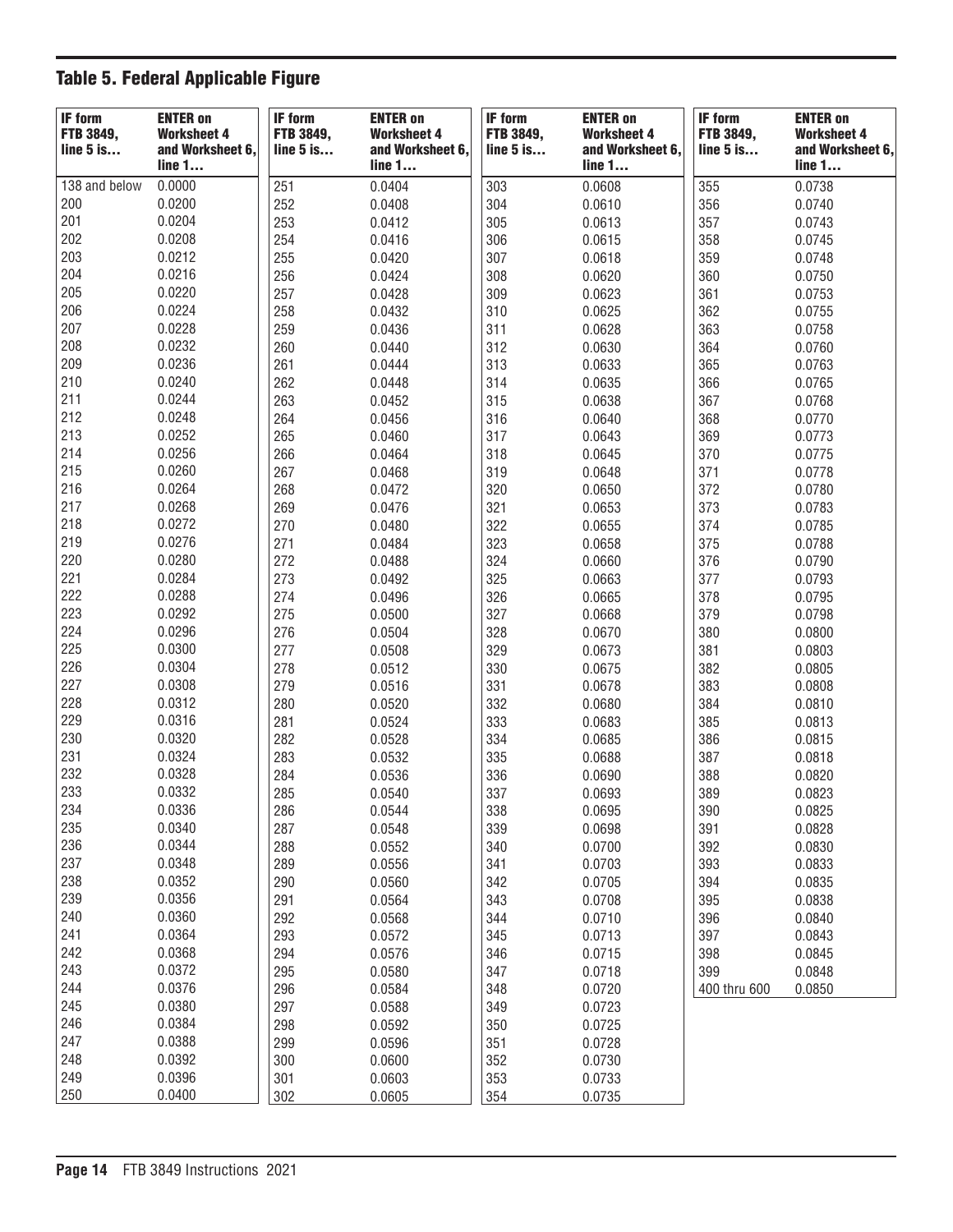#### Lines 12 through 23 – Monthly calculation

**Note:** If you checked the **"No"** box on line 10 and you are completing lines 12 through 23, **do not** complete line 11.

If you checked the **"Yes"** box on line 6 and you did not elect the alternative calculation for year of marriage or you are using filing status married filing separately and Exception 2—Victim of domestic abuse or spousal abandonment, **does not** apply to you, skip columns (a) through (f), and complete only column (g). See the instructions for column (g), Not an applicable taxpayer, for more information and to determine how much you have to repay.

**Column (a).** Enter on lines 12 through 23, column (a), the amount of the monthly premiums reported on form FTB 3895, lines 6 through 17, column (a), for the corresponding month. If you have more than one form FTB 3895 affecting a particular month, add the amounts together for that month and enter the total on the appropriate line on form FTB 3849, column (a). This amount is the total of your enrollment premiums for the month, including the portion paid by APAS.

If a -0- appears on form FTB 3895, on any of lines 6 through 17, column (a), you are not entitled to a monthly PAS amount for that month because enrollment premiums were not paid. Enter -0- on the appropriate line on form FTB 3849, column (a).

If you completed Part IV for any form FTB 3895, add the monthly premium amounts allocated to you, if any, using the allocation percentage you entered on form FTB 3849, lines 30 through 33, column (e), to the monthly premiums for other policies that you did not allocate.

**Column (b).** Enter on lines 12 through 23, column (b), the amount of the monthly applicable SLCSP premium reported on form FTB 3895, lines 6 through 17, column (b), for the corresponding month. However, the SLCSP premium reported on form FTB 3895, line 18, column (b), may be missing or incorrect. See Need to determine applicable SLCSP premium, below before you complete this column.

If you have more than one form FTB 3895 showing coverage in a particular month, use the following rules to determine the amounts to enter on form FTB 3849, column (b), for that month.

- If individuals in your coverage family enrolled in separate policies through the Marketplace, you will receive a form FTB 3895 for each policy. The Marketplace should have entered the same SLCSP premium, which applies to all members of your coverage family for coverage that month, on each form FTB 3895. Enter the amount from column (b) of **only one** form FTB 3895—**do not** add the amounts from each form. Enter this amount on form FTB 3849, lines 12 through 23, column (b). See Marriage in 2021, on this page, if you got married during 2021.
- If you completed Part IV for any form FTB 3895, add the amounts of applicable SLCSP premium allocated to you, if any, using the allocation percentage you entered on form FTB 3849, lines 30 through 33, column (f), to the applicable SLCSP premium shown on the form(s) FTB 3895 that you did not allocate.
- If a  $-0$  appears on form FTB 3895, on any of lines 6 through 17, column (a), you are not entitled to a monthly PAS amount for that month because your enrollment premiums were not paid. Enter -0- on the appropriate line on form FTB 3849, column (b).

**Need to determine applicable SLCSP premium.** If during 2021 your coverage family changed or you moved and you did not notify the Marketplace, or if no APAS was paid, the SLCSP premium reported on your form(s) FTB 3895 may be missing or incorrect. See Specific Instructions, Line 10, Missing or incorrect SLCSP premium on form FTB 3895, to determine your applicable SLCSP premium to enter in column (b).

**Marriage in 2021.** If you got married in 2021 and you and your spouse/RDP (or individuals in your applicable household) were enrolled in separate qualified health plans during months prior to your first full month of marriage, add together the amounts from form FTB 3895, column (b), for each plan (or plans) and enter the total. If you completed Part V, use the instructions in FTB Pub. 3849A for the entries to make for your pre-marriage months.

**Column (c).** If you did not complete Part V, enter on lines 12 through 23, column (c), your monthly contribution amount from line 8b. If columns (a) and (b) of any of lines 12 through 23 are blank, leave column (c) of the corresponding line blank.

If you completed Part V, get FTB Pub. 3849A for how to complete column (c).

**Column (d).** If you entered -0- in applicable lines 12 through 23, column (a), enter -0- in applicable lines 12 through 23, column (d). Otherwise, use Worksheet 6 to compute the amount for lines 12 through 23, column (d). **Note:** If you checked the box on line A, above Part I of federal Form 8962, enter -0- on Worksheet 6, line 1, and follow the rest of the instructions to complete Worksheet 6.

The worksheet needs to be completed for each month in the applicable lines 12 - 23, column (d).

### Worksheet 6. Monthly Federal PTC Amount

| 1. Enter your federal applicable figure from Table 5,<br>using the percentage from form FTB 3849, line 5,<br>to locate the figure on the table $\dots \dots \dots \dots 1$ .                |
|---------------------------------------------------------------------------------------------------------------------------------------------------------------------------------------------|
| 2. Enter the amount from form FTB 3849, line $3 \ldots 2$ .                                                                                                                                 |
| 3. Multiply line 1 above by line 2 above.<br>Round to nearest whole dollar amount.<br>This is your federal annual contribution amount 3.                                                    |
| 4. Divide the amount from line 3 above by 12. Round<br>to the nearest whole dollar amount. This is your<br>monthly federal contribution amount 4.                                           |
| 5. Enter the amount from form FTB 3849, applicable                                                                                                                                          |
| 6. Subtract line 4 above from line 5 above. This is<br>your maximum monthly federal PTC amount.                                                                                             |
| 7. Enter the value from form FTB 3849, applicable                                                                                                                                           |
| 8. Enter the smaller of line 7 above and line 6 above.<br>This is your monthly federal PTC amount.<br>Enter this amount on form FTB 3849, applicable<br>line 12 through 23, column $(d)$ 8. |

**Column (e).** If you entered -0- in applicable lines 12 through 23, column (a), enter -0- in applicable lines 12 through 23, column (e). Otherwise, subtract the amounts in column (c) and column (d) from the amount in column (b).

**Column (f).** If the amount in the applicable lines 12 through 23, column (a) is -0-, enter -0- in the applicable lines 12 through 23, column (f).

If the amount in the applicable lines 12 through 23, column (e) is  $-0$ , enter -0- in the applicable lines 12 through 23, column (f).

If in Worksheet 6, you entered the value from line 7 as the smaller value in line 8, enter -0- in the applicable lines 12 through 23, column (f).

If in Worksheet 6, you entered the value from line 6 as the smaller value in line 8, then use Worksheet 7 to determine the value of applicable lines 12 through 23, column (f).

For all other situations, use Worksheet 7 to compute the amount for applicable lines 12 through 23, column (f).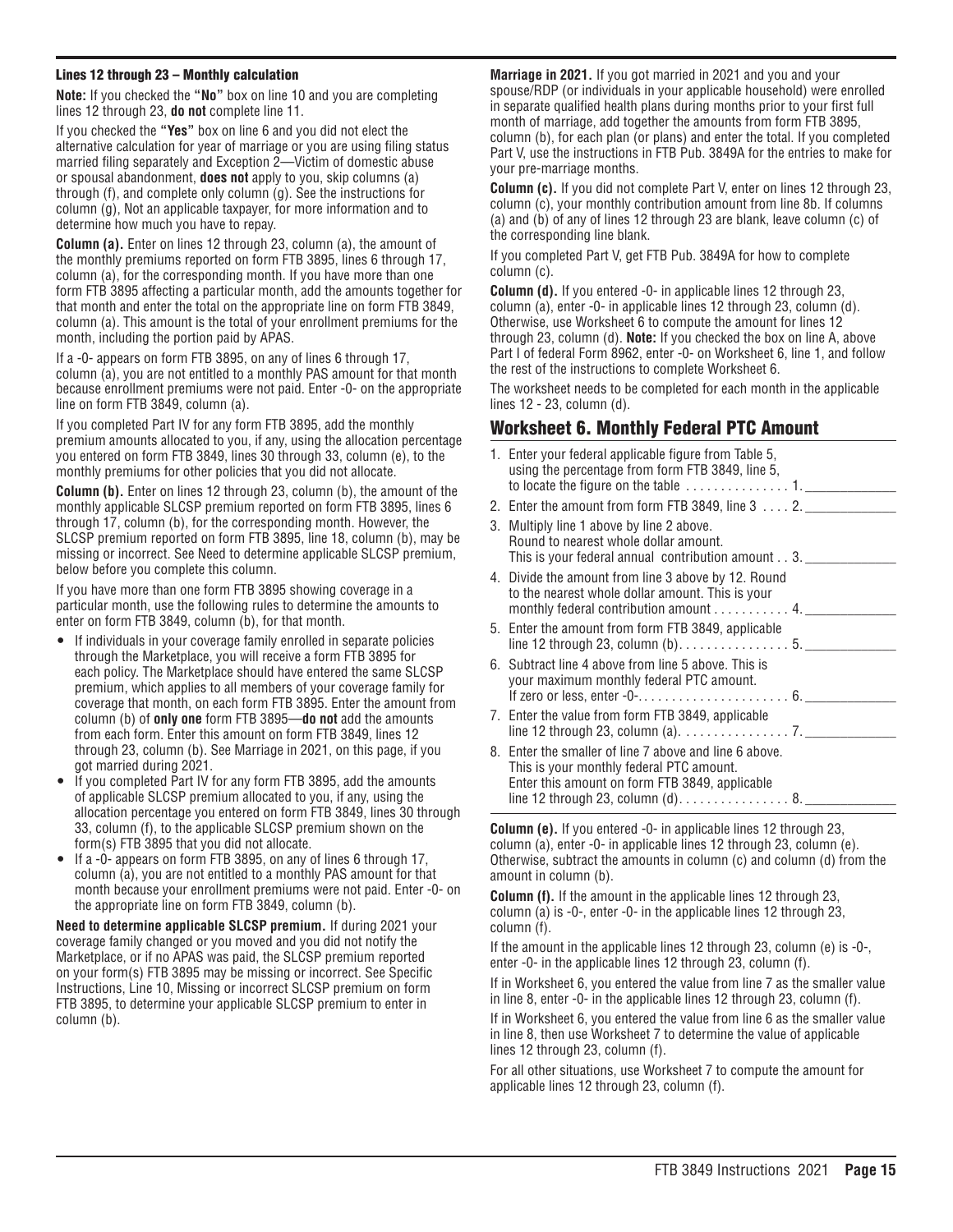The worksheet needs to be completed for each month in the applicable lines 12 through 23, column (f).

### Worksheet 7. Monthly PAS Amount

| 1. Enter the value from form FTB 3849, applicable                                                                                                               |
|-----------------------------------------------------------------------------------------------------------------------------------------------------------------|
| 2. Enter the value from form FTB 3849, applicable                                                                                                               |
| 3. Subtract the value in line 2 above from the value in<br>line 1 above. If zero or less, enter $-0$ -3.                                                        |
| 4. Enter the value from form FTB 3849, applicable                                                                                                               |
| 5. Enter the smaller of line 4 above and line 3 above.<br>This is your PAS for the month. Enter this amount<br>on form FTB 3849, applicable line 12 through 23, |

**Column (g).** Enter on lines 12 through 23, column (g), the amount of the monthly APAS reported on form FTB 3895, lines 6 through 17, column (c). If you have more than one form FTB 3895 affecting a particular month, add the amounts together for that month and enter the total on the appropriate line on form FTB 3849, column (g).

column (f)................................ 5. \_\_\_\_\_\_\_\_\_\_\_\_\_

If you completed Part IV for any form FTB 3895, include only the amounts of the monthly APAS allocated to you, if any, using the allocation percentage you entered on form FTB 3849, lines 30 through 33, column (g), and combine that amount with the amounts of the monthly APAS for other policies that you did not allocate.

**Not an applicable taxpayer.** If you are not an applicable taxpayer because your household income is greater than 138% up to and equal to 200%, or over 600% of the federal poverty line, or you are using filing status married filing separately and Exception 2—Victim of domestic abuse or spousal abandonment, does not apply to you, then you must repay all of the total APAS entered on lines 12 through 23, column (g) (unless the alternative calculation for year of marriage rule applies to you and you are able to reduce your repayment amount, or you are filing married filing separately and a repayment limitation applies). To complete the rest of the form, enter -0- on line 24, and enter the total of lines 12 through 23, column (g), on lines 25 and 27. Then complete lines 28 (if it applies to you) and 29. Enter the amount from line 29 on Form 540, line 64, or Form 540NR, line 74.

**Example:** Evie and Ian have been married since 2020 and have no dependents. They were enrolled under the same qualified health plan from January through April 2021. Monthly APAS of \$1,000 was paid for them, for a total of \$4,000. In April, Ian took a new job and enrolled in his employer's coverage for May through December. Evie enrolled in single coverage in a qualified health plan from May through December. Monthly APAS of \$400 was paid for her, for a total of \$3,200. Evie and Ian lived apart for most of 2021 and each filed a separate return for 2021.

At the end of the year, Evie or Ian will receive form FTB 3895 reporting their coverage for January through April. The recipient of form FTB 3895 should provide a copy to the non-recipient. Evie will receive form FTB 3895 reporting her coverage for May through December. Because Evie and Ian are married but not filing a joint return and neither Exception 1—Certain married persons living apart nor Exception 2—Victim of domestic abuse or spousal abandonment applies, neither spouse is allowed a PAS for 2021. According to Table 3, they follow the rules under Allocation Situation 2— Taxpayers married at year end but filing separate returns, to allocate the APAS for the January through April coverage. (The other policy amounts are not allocated because neither spouse is allowed a PAS.) Under Allocation Situation 2 — Taxpayers married at year end but filing separate returns, 50% of the \$4,000 APAS (\$2,000) is allocated to Evie and 50% is allocated to Ian. Evie must add this amount to her APAS of \$3,200 for her single coverage. She enters the monthly amounts on lines 12 through 23, column (g) (\$500 for January through April and \$400 for May through

December), and the total of \$5,200 on form FTB 3849, lines 25 and 27. She then completes lines 28 (if it applies to her) and 29. Evie enters the amount from line 29 on the applicable line of her tax return.

Ian enters the monthly amounts allocated to him on form FTB 3849, lines 12 through 15, column (g) (\$500 for January through April), and the total of \$2,000 on lines 25 and 27. He then completes lines 28 (if it applies to him) and 29. Ian enters the amount from line 29 on the applicable line of his tax return.

#### **Individual you enrolled who is not included in an applicable household.**

If you indicated to the Marketplace at enrollment that you would claim an individual in your applicable household for the year of coverage but the individual is not included in any applicable household for the year of coverage, you must report any APAS paid for that individual's coverage. Follow the rules in column (g) to report this APAS.

### Line 24 – Total PAS

Enter the amount from line 11, column (f), or add lines 12 through 23, column (f), and enter the total.

#### Line 25 – Advance payment of PAS

Enter the amount from line 11, column (g), or add lines 12 through 23, column (g), and enter the total.

#### Line 26 – Net PAS

If line 24 is greater than line 25, subtract line 25 from line 24 and enter the result on line 26. This result is the amount of your PAS that is more than the APAS paid, your net PAS. This amount will reduce the amount of tax you must pay with your tax return or increase your refund. Also enter the amount from line 26 on Form 540, line 77, or Form 540NR, line 87. Skip lines 27 through 29. If line 24 is equal to line 25, enter -0- on line 26 and skip lines 27 through 29.

If you elected the alternative calculation for year of marriage, and line 24 is greater than line 25, enter -0- on line 26 and skip lines 27 through 29. If line 25 is greater than line 24, leave line 26 blank and go to Part III.

### Part III — Repayment of Excess Advance Payment of the Premium Assistance Subsidy

Complete this part to figure the amount of excess APAS you must repay.

#### Line 27 – Excess advance payment of PAS

If line 25 is greater than line 24, subtract line 24 from line 25 and enter the result.

#### Line 28 – Repayment limitation

The excess APAS you must repay may be limited to the amounts in Table 6. Enter the appropriate amount from Table 6 on line 28. If you were married at the end of 2021 but are filing separately from your spouse, the repayment limitations shown in Table 6 apply to you and your spouse separately based on the household income reported on each return.

**Excess APAS not limited to amounts in Table 6.** In the following situations, excess APAS is not limited to the amounts in Table 6. Leave line 28 blank and enter the amount from line 27 on line 29 if any of the following situations apply to you:

- Your entry on form FTB 3849, line 5, is 700 or greater.
- The "Repayment cap may not apply" checkbox on form FTB 3895 is checked and the result of the computation on Worksheet 2, line 3, is exactly 400 or less. (Exactly 400 means you did not have any number after the decimal point.)

If APAS was paid for the coverage in a qualified health plan of an individual who was not lawfully present, the repayment limitation does not apply to APAS paid for individuals who are not California residents.

If you enter zero on form FTB 3849, line 1, repayment limitation does not apply.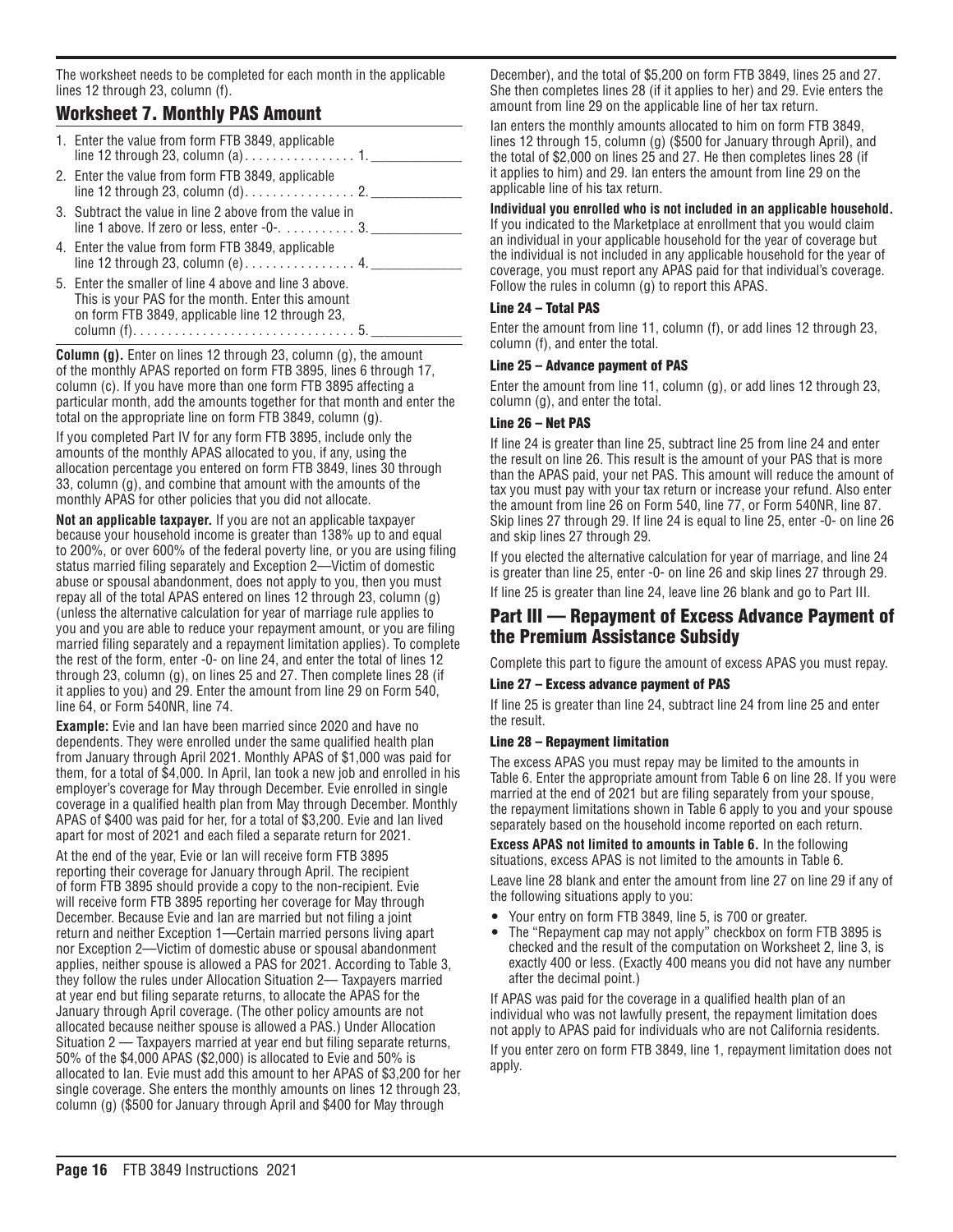### Table 6. Repayment Limitation

| <b>IF</b> the amount on form FTB 3849,<br><b>THEN</b> enter on line 28<br>line $5$ is |                                   |                                       |
|---------------------------------------------------------------------------------------|-----------------------------------|---------------------------------------|
|                                                                                       | for a filing status<br>of Single- | for any<br>other filing<br>$status$ — |
| Less than $200$                                                                       | \$300                             | \$600                                 |
| At least 200 but less than 300                                                        | \$775                             | \$1,550                               |
| At least 300 but less than $400$                                                      | \$1,300                           | \$2,600                               |
| At least 400 but less than $500$                                                      | \$2,000                           | \$4,000                               |
| At least 500 but less than 600                                                        | \$3,000                           | \$6,000                               |
| At least 600 but less than $700$                                                      | \$4,200                           | \$8,400                               |
| $700$ or greater $\ldots \ldots \ldots \ldots$                                        | leave line 28 blank               |                                       |

#### Line 29 – Excess APAS repayment

Enter the smaller of line 27 or line 28. If line 28 is blank, enter the amount from line 27 on line 29. Also enter the amount from form FTB 3849, line 29, on Form 540, line 64, or Form 540NR, line 74.

### Part IV — Allocation of Policy Amounts

See the instructions for line 1 and line 9 to determine whether you need to complete Part IV. If you complete Part IV, check the **"No"** box on line 10.

#### Specific Allocation Situations

**Allocation Situation 1**—**Taxpayers divorced or legally separated in 2021.** You and your former spouse must allocate policy amounts on your separate returns to figure your PAS and reconcile it with your APAS if both of the following apply:

- You and your former spouse were married to each other at some point during 2021 but were no longer married to each other at the end of 2021.
- For one or more months of marriage, you and your former spouse were enrolled in the same qualified health plan, or you or an individual in your applicable household (as shown on your tax return) was enrolled in the same policy as your former spouse or as an individual in your former spouse's applicable household.

You will allocate between you and your former spouse the total enrollment premiums, the applicable SLCSP premium, and APAS for coverage under the plan during the months you were married. You will find these amounts on your form(s) FTB 3895, Part II, columns (a), (b), and (c), respectively. You and your former spouse may agree to allocate any percentage (from 0% to 100%) of these amounts to one of you (with the remainder allocated to the other), but you must allocate all three amounts using the same percentage. If you **do not** agree on a percentage, you and your former spouse must allocate 50% of each of these amounts to you and 50% of each to your former spouse.

**Policy amounts allocated 100%.** If 100% of policy amounts are allocated to you, check **"Yes"** on line 9 and complete Part IV by entering 100 in the appropriate box(es) for your allocation percentage. If 0% of the policy amounts are allocated to you, complete Part IV by entering -0in the appropriate box(es) for your allocation percentage.

**Example 1:** Adam and Jamie are married at the beginning of 2021 and have three children, Leo, Allie, and Bella. In January, Adam enrolls Leo, Allie, and Bella in a qualified health plan beginning in January. Adam and Jamie divorce in July. The children become eligible for and enroll in government-sponsored health coverage and disenroll from the qualified health plan, effective August 1. According to Table 3, Adam and Jamie follow the rules under Allocation Situation 1.

Adam claims Leo and Allie as dependents and Jamie claims Bella as a dependent for 2021. Adam and Jamie agree to allocate the policy amounts 33% to Jamie and 67% to Adam. Therefore, 33% of the enrollment premium, the applicable SLCSP premiums, and APAS are allocated to Jamie and 67% of these amounts are allocated to Adam. The allocation is only for the months Adam and Jamie were married.

On her form FTB 3849, Part IV, line 30, Jamie enters Adam's social security number in column (b) and enters "0.33" in columns (e), (f), and (g). On his form FTB 3849, Part IV, line 30, Adam enters Jamie's social security number in column (b) and enters "0.67" in columns (e), (f), and (g). Jamie and Adam both enter "01" in column (c) and "07" in column (d).

**Example 2:** The facts are the same as in Example 1 except that Adam and Jamie cannot agree on an allocation percentage. Therefore, 50% of the enrollment premiums, the applicable SLCSP premium, and APAS are allocated to each taxpayer. On their forms FTB 3849, Part IV, line 30, Adam and Jamie each enter "0.50" in columns (e), (f), and (g).

**Allocation Situation 2—Taxpayers married at year end but filing separate returns.** You and your spouse must equally allocate (50% to each spouse) certain policy amounts if all of the following conditions are met.

- You were married at the end of 2021.
- You are filing a separate return from your spouse.
- You or an individual in your applicable household was enrolled in the same policy as your spouse or an individual in your spouse's applicable household at any time during 2021.

Married individuals who file separate returns are generally not eligible to take the PAS. However, you may be able to take the PAS if you meet either of the following conditions:

- You file a return as single or head of household (see Exception 1—Certain married persons living apart, under Definitions, Married taxpayers).
- You file a return as married filing separately due to domestic abuse or spousal abandonment (see Exception 2—Victim of domestic abuse or spousal abandonment, under Definitions, Married taxpayers).

If Exception 1 or Exception 2 applies, follow the rules in the next paragraph. If neither exception applies, see Married filing separately (not in Exception 2—Victim of domestic abuse or spousal abandonment), below.

**Exception 1—Certain married persons living apart or Exception 2 — Victim of domestic abuse or spousal abandonment.** Enter "0.50" in columns (e) and (g) of the appropriate line in Part IV to allocate the enrollment premium and APAS. Leave column (f) blank because you **do not** allocate the SLCSP premium. Instead, enter the applicable SLCSP premium that applies to your coverage family on lines 12 through 23. See Example 1 and Example 2.

**Note:** If you enrolled in coverage in the Marketplace with your spouse, or with another individual who is not in your applicable household, your coverage family and applicable SLCSP premium may be different from the coverage family and SLCSP premium the Marketplace used to determine the amount of your APAS. In that case, you must use the applicable SLCSP premium, which may be different from the amount reported on form FTB 3895, Part II, column (b), to calculate your assistance subsidy. Get FTB Pub. 3849A for information on determining the applicable SLCSP premium or go to **coveredca.com/taxes**.

**Married filing separately (not in Exception 2—Victim of domestic abuse or spousal abandonment).** Enter "0.50" in column (g) of the appropriate line in Part IV to allocate the APAS. Leave columns (e) and (f) blank. You must repay the APAS allocated to you subject to the limit on line 28 because you are not an applicable taxpayer. See Example 3 and Example 4.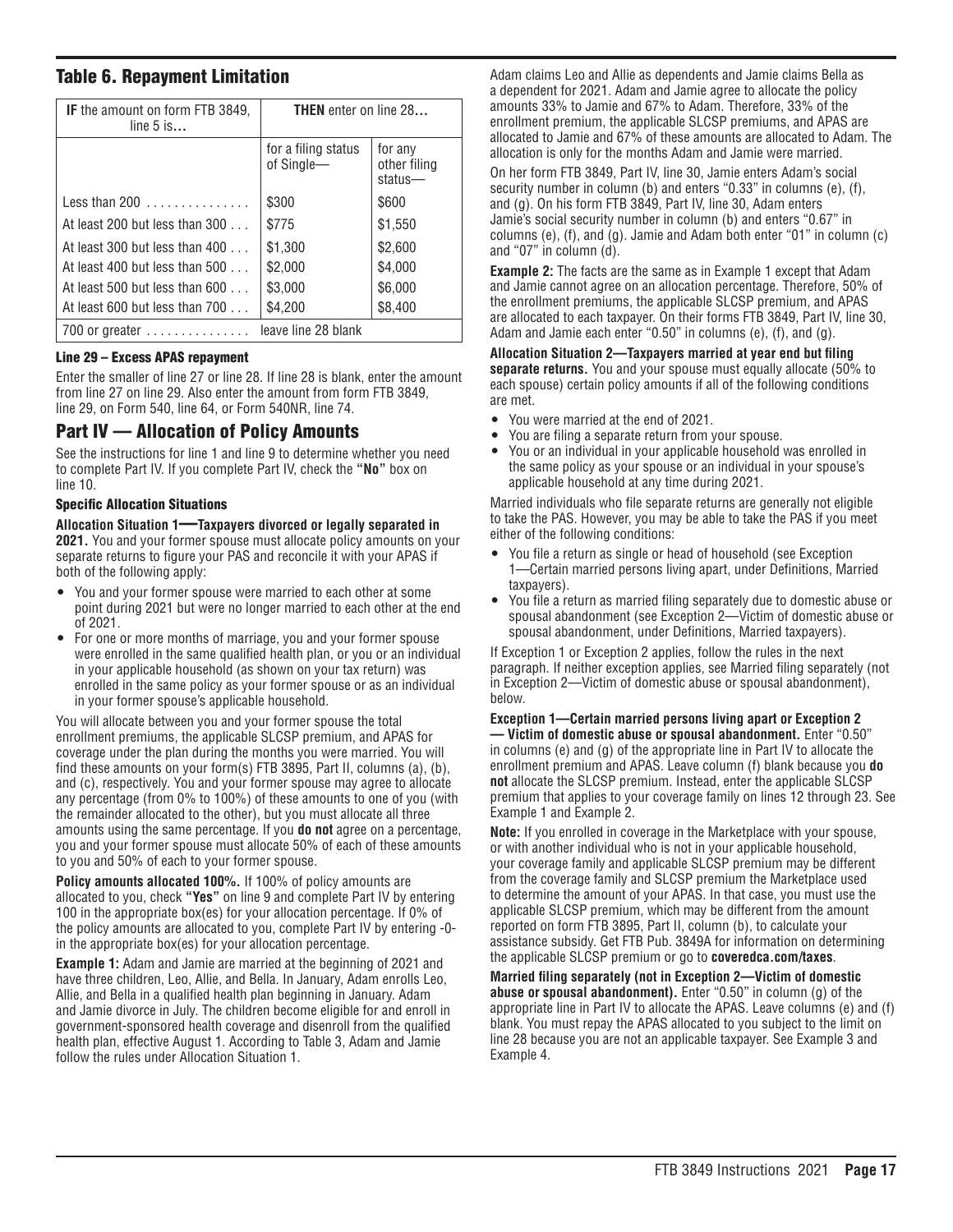**Example 1:** Mateo and Lola are married at the end of 2021 and have one child, Max. Mateo and Lola enrolled in a qualified health plan for 2021. The plan covered Mateo, Lola, and Max, with an annual premium of \$14,000 and APAS of \$8,500, which applied to the coverage for all of the individuals. Mateo moved out of the residence on May 15. Lola and Max continued to reside at the residence. Mateo and Lola file separate returns for 2021. Lola qualifies to file her return as head of household. Mateo files his return as married filing separately. Lola claims Max as her dependent. Because Lola and Mateo are not filing a joint return, they each have their own applicable households, which are different from the applicable household they indicated to the Marketplace they expected to have when they enrolled. Lola's household size is two because Mateo is not in her applicable household. Lola's federal poverty line percentage is determined using only her and Max's modified AGI. Mateo's modified AGI is not included because he is not in Lola's applicable household. According to Table 3, Mateo and Lola follow the rules under Allocation Situation 2.

Because Mateo is not in Lola's applicable household, he is not in her coverage family, which consists of Lola and her dependent, Max, for purposes of determining her applicable SLCSP premium. If neither Mateo nor Lola notifies the Marketplace about the change in coverage family circumstances, the form FTB 3895 that Lola or Mateo receives will report in column (b) the SLCSP premium that covers Lola, Max, and Mateo, which will be incorrect. Lola looks up the applicable SLCSP premium that applies to her and Max.

Lola takes into account \$7,000 (\$14,000 x 0.50) of the premiums of the plan in which she and Max were enrolled in figuring her PAS. Lola must then reconcile \$4,250 (\$8,500 x 0.50) of the APAS for her coverage. Amounts from this policy are allocated for all months Lola and Mateo were enrolled. On her form FTB 3849, Part IV, line 30, Lola enters Mateo's social security number in column (b) and enters "0.50" in columns (e) and (g). Column (f) is left blank. Instead of allocating the SLCSP premium, Lola will enter the applicable SLCSP premium that applies to her and Max.

Because Mateo is filing his tax return as married filing separately and no exception to the married filing jointly requirement applies, he is not an applicable taxpayer and must repay the \$4,250 in APAS allocated to him, subject to the repayment limitations on line 28. On his form FTB 3849, Part IV, line 30, Mateo enters Lola's social security number in column (b) and enters "0.50" in column (g). Mateo leaves columns (e) and (f) blank because he is not an applicable taxpayer and cannot take the PAS.

**Example 2:** Nate and Sara are married at the end of 2021 and have no dependents. Nate and Sara are enrolled in a qualified health plan for 2021 with an annual premium of \$10,000 and APAS of \$6,500. According to Table 3, Nate and Sara follow the rules under Allocation Situation 2. Sara is a victim of domestic abuse and is unable to file a joint return under the rules outlined in Exception 2—Victim of domestic abuse or spousal abandonment, under Definitions, Married taxpayers. Sara files her return using the filing status married filing separately and checks the box on the front of form FTB 3849.

Sara's household size for 2021 is one (Sara). Sara is the only person in her coverage family. If neither Nate nor Sara notifies the Marketplace about the change in coverage family circumstances, the form FTB 3895 that Nate or Sara receives will report in column (b) the premium for the applicable SLCSP that covers Sara and Nate, which will be incorrect. Sara must determine the correct premium for the applicable SLCSP covering only Sara. Sara looks up her correct premium for the applicable SLCSP.

Sara's federal poverty line percentage is determined using Sara's modified AGI and her household size of one. Sara takes into account \$5,000 (\$10,000 x 0.50) of the enrollment premiums in figuring her PAS. Sara must reconcile \$3,250 (\$6,500 x 0.50) of the APAS for her coverage. On her form FTB 3849, Part IV, line 30, Sara enters Nate's social security number in column (b) and enters "0.50" in columns (e) and (g). Column (f) is left blank. Instead of allocating the SLCSP premium, Sara will enter the applicable SLCSP premium that applies to Sara. Sara enters this amount on the applicable lines 12 through 23, column (b).

**Example 3:** For 2021, Gabe and Chloe are married with no dependents and are enrolled in a qualified health plan. APAS of \$8,700 is paid for them during 2021. Gabe and Chloe each files their returns for 2021 as married filing separately and Exception 2—Victim of domestic abuse or spousal abandonment, does not apply to either of them. According to Table 3, Gabe and Chloe follow the rules under Allocation Situation 2. Gabe and Chloe are not applicable taxpayers and cannot take the PAS. They must allocate the \$8,700 APAS one-half (50%) to Gabe and one-half (50%) to Chloe. On her form FTB 3849, Part IV, line 30, Chloe enters Gabe's social security number in column (b) and enters "0.50" in column (g). On his form FTB 3849, Part IV, line 30, Gabe enters Chloe's social security number in column (b) and enters "0.50" in column (g).

**Example 4:** The facts are the same as Example 3 except that only Chloe is covered under the policy. Because Gabe and Chloe are not applicable taxpayers and cannot take the PAS, Chloe does not complete Part IV of her form FTB 3849. She reports all of the APAS on line 11 or lines 12 through 23, whichever applies. Gabe does not file form FTB 3849 because he was not enrolled in a qualified health plan.

**Allocation Situation 3—No APAS.** If this allocation situation applies, the enrollment premiums are allocated in proportion to the SLCSP premium that applies to each taxpayer's coverage family. If no APAS was paid for the policy, the Marketplace may not know which enrollees are in which applicable household, and therefore may furnish only one form FTB 3895 showing the total premium. When this happens, the taxpayer receiving form FTB 3895 should provide a copy to the other taxpayers. You and the other taxpayer must complete only column (e) on the appropriate line in Part IV to allocate the enrollment premiums to each applicable household. See Specific Instructions, Line 10, Missing or incorrect SLCSP premium on form FTB 3895, to determine your applicable SLCSP premium.

**Example:** Eli and his 25-year-old nondependent son, Hank, enroll in a qualified health plan. Hank has no dependents. The policy covers Eli, Hank, and Eli's two young daughters who are Eli's dependents. No APAS is paid for this policy. The form FTB 3895 furnished by the Marketplace to Eli shows an enrollment premium of \$15,000 for the year and the SLCSP premium that applies to a coverage family that incorrectly includes Eli, Eli's daughters, and Hank. Eli and Hank determine that the SLCSP premium that applies to Eli and his two dependents is \$12,000 and the SLCSP premium that applies to Hank is \$6,000. Eli and Hank are applicable taxpayers and each can take the PAS. According to Table 3, Eli and Hank use the rules under Allocation Situation 3.

Eli computes his assistance subsidy using his household income and household size of three, and the applicable SLCSP premium for a coverage family of three of \$12,000. Hank computes his assistance subsidy using his household income and household size of one, and the applicable SLCSP premium for a coverage family of one of \$6,000.

Eli and Hank must allocate the enrollment premiums of \$15,000 reported on the form FTB 3895, Part II, column (a), in proportion to each taxpayer's applicable SLCSP premium as follows. Eli's allocated enrollment premiums are \$10,000 (\$15,000 x \$12,000/\$18,000) (67% of the total premiums of \$15,000) and Hank's allocated enrollment premiums are \$5,000 (\$15,000 x \$6,000/\$18,000) (33% of the total premiums of \$15,000).

Eli enters Hank's social security number on line 30, column (b), and enters "0.67" in column (e). Hank enters Eli's social security number on line 30, column (b), and enters "0.33" in column (e). Eli and Hank leave line 30, columns (f) and (g), blank.

**Allocation Situation 4—Other situations where a policy is shared between two applicable households.** Complete Part IV using the rules in this section if you need to allocate policy amounts and Allocation Situations 1 through 3 **do not** apply.

Allocation Situation 4 generally applies if another taxpayer indicated to the Marketplace that their applicable household would include an individual you are including in your applicable household, or you indicated to the Marketplace that you would include in your applicable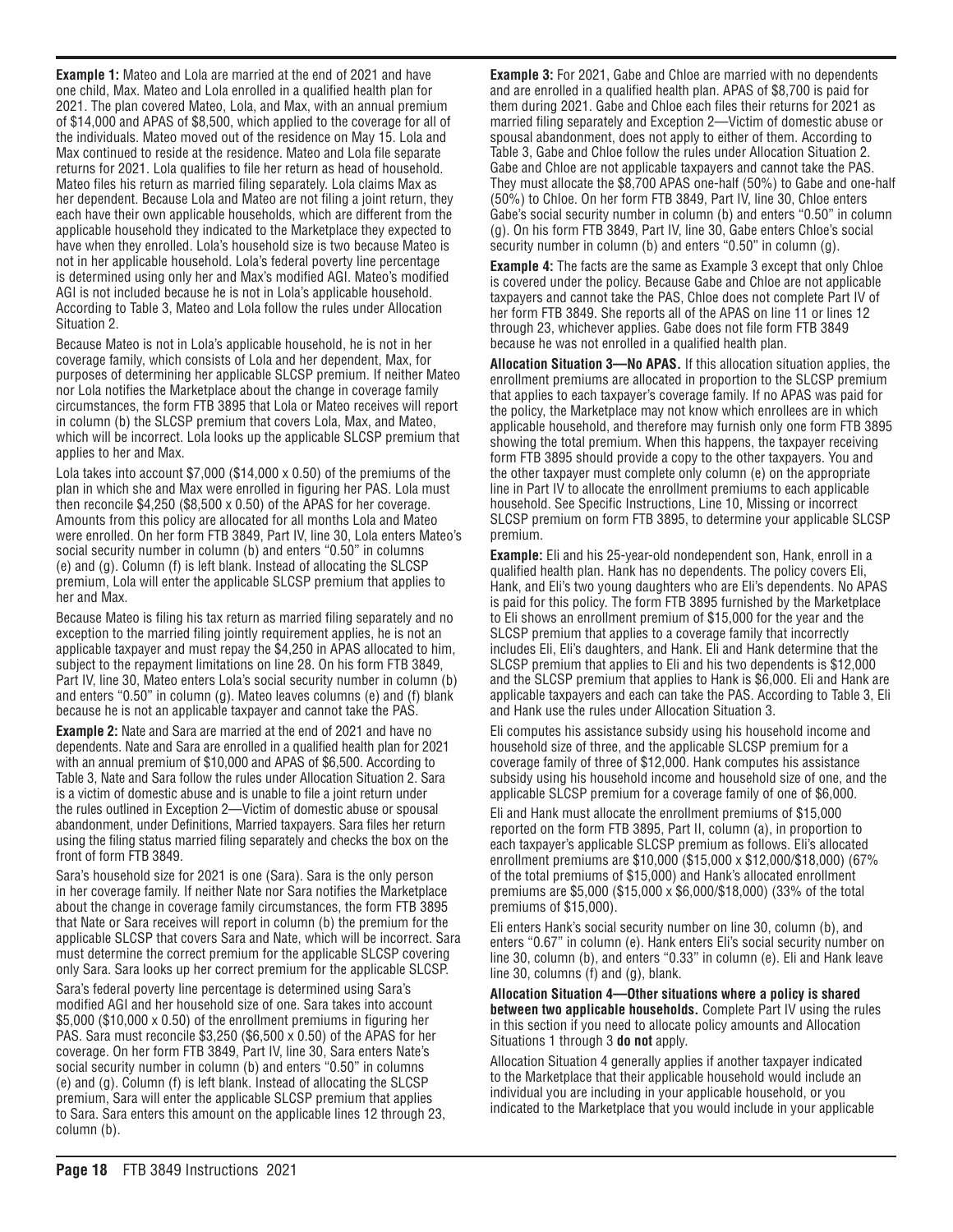household an individual being included in the applicable household of another taxpayer, and APAS was paid on behalf of the individual. In such cases, the form FTB 3895 sent by the Marketplace for the policy does not accurately reflect the members of your coverage family and the other taxpayer's coverage family. Therefore, you and the other applicable household must allocate the enrollment premiums, the APAS, and the applicable SLCSP premium so that each applicable household is able to compute their PAS and reconcile their PAS with the APAS paid for their coverage.

Under the rules in this section, you and the other taxpayer may agree on any allocation of the policy amounts between the two of you. You may use the percentage you agreed on for every month for which this allocation rule applies, or you may agree on different percentages for different months. However, you must use the same allocation percentage for all policy amounts (enrollment premiums, applicable SLCSP premiums, and APAS) in a month. If you cannot agree on an allocation percentage, each taxpayer's allocation percentage is equal to the number of individuals enrolled by one taxpayer who are included in the applicable household of the other taxpayer for the tax year divided by the total number of individuals enrolled in the same policy as the individual(s). The allocation percentage you use and that you put on line 30 of form FTB 3849 is the percentage of the policy amounts for the coverage that you will use to compute your PAS and reconcile APAS.

**Policy amounts allocated 100%.** If 100% of the policy amounts are allocated to you, check **"Yes"** on line 9 and complete Part IV by entering 100 in the appropriate box(es) for your allocation percentage. If 0% of the policy amounts are allocated to you, complete Part IV by entering -0in the appropriate box(es) for your allocation percentage.

**Note:** If APAS is paid for coverage of an individual who is not included in an applicable household, the taxpayer who certifies to the Marketplace their intention to include the individual in their applicable household for the year of coverage is responsible for reporting and reconciling the APAS for the individual's coverage. See Specific Instructions, Lines 12 through 23, Individual you enrolled who is not included in an applicable household.

**Example 1:** Ben and Ivy have been divorced since January 2020 and have two children, Zac and Owen. Ben enrolls himself, Zac, and Owen in a qualified health plan for 2021. The annual enrollment premium for the plan is \$13,000. The applicable SLCSP premium is \$12,000, APAS is \$6,015, and Ben's household income is \$72,408. Ben did not receive any federal PTC.

Owen lives with Ivy for more than half of 2021 and Ivy claims Owen as a dependent. Ben receives form FTB 3895 showing policy amounts for the qualified health plan. Ben and Ivy agree to allocate 20% of the policy amounts for the qualified health plan for Owen's coverage. Therefore, 20% of the enrollment premiums, APAS, and the applicable SLCSP premium are allocated to Ivy and 80% are allocated to Ben. According to Table 3, Ben and Ivy use the rules under Allocation Situation 4.

In computing PAS, Ben takes into account \$10,400 of enrollment premiums (\$13,000 x 0.80). Ben must reconcile \$4,812 of APAS (\$6,015 x 0.80). Ben's applicable household for 2021 includes only Ben and Zac, and Ben's household income of \$72,408 is 420% of the federal poverty line for a household size of two. Ben's applicable SLCSP premium for 2021 is \$9,600 (\$12,000 x 0.80). Ben's PAS for 2021 is \$1,340 (the lesser of \$1,340, the excess of Ben's applicable SLCSP premium of \$9,600 minus the contribution amount of \$8,260 (\$72,408 x 0.11408) minus federal PTC amount of zero, or \$10,400, Ben's enrollment premiums). Ben has excess APAS of \$3,472 (the excess of the APAS of \$4,812 over the PAS of \$1,340).

When Ben completes Part IV of form FTB 3849, he enters Ivy's social security number on line 30, column (b), and enters "0.80" in columns (e), (f), and (g). Ivy is responsible for reconciling \$1,203 (\$6,015 x 0.20) of APAS for Owen's coverage. If Ivy is eligible for the PAS, she will take into account \$2,600 (\$13,000 x 0.20) of the enrollment premiums for Owen and \$2,400 (\$12,000 x 0.20) of the applicable SLCSP premiums. Ivy must compute her contribution amount using the federal poverty line percentage for the household income and household size reported on her form FTB 3849.

**Example 2:** The facts are the same as in Example 1 except that Ben and Ivy **do not** agree on an allocation percentage. Therefore, the allocation percentage equals the number of individuals Ben enrolled in a qualified health plan who are included in Ivy's applicable household (1—Owen), divided by the number of individuals enrolled in the plan (3—Ben, Zac, and Owen). Thus 33% of the policy amounts are allocated to Owen's coverage. Ivy is allocated 33% of the enrollment premiums, APAS, and applicable SLCSP premiums for the policy and the remaining 67% of each is allocated to Ben.

#### Lines 30 through 33, columns (a) through (g) – Allocation details

If you shared a policy with another taxpayer in one of the situations described earlier in Specific Allocation Situations, complete line 30, columns (a) through (g), as applicable. If you shared a policy with another taxpayer and you are not making an allocation in all three columns (e), (f), and (g), leave the column blank that does not apply.

If you shared multiple policies during the year or must do more than one allocation for a single policy, complete lines 31 through 33 for each separate allocation, as needed. For instructions on making more than four separate allocations, see Specific Instructions, Line 34.

**Not an applicable taxpayer.** If you are not an applicable taxpayer because your household income is greater than 138% up to and equal to 200%, or over 600% of the federal poverty line, or you are using filing status married filing separately and Exception 2—Victim of domestic abuse or spousal abandonment, does not apply to you, you cannot take the PAS. Unless you are electing the alternative calculation for year of marriage, **do not** enter any percentages in columns (e) or (f) when completing Part IV.

**Lines 30 through 33, column (a).** Enter the complete Marketplaceassigned policy number from form FTB 3895.

**Lines 30 through 33, column (b).** Enter the SSN or ITIN of the taxpayer with whom you are allocating policy amounts. This SSN may or may not be reported on your form FTB 3895, depending on your relationship to the other taxpayer. If the taxpayer does not have either, write "No ID".

**Lines 30 through 33, column (c).** Enter the first month you are allocating policy amounts. For example, if you were enrolled in a policy with your former spouse from January through June, enter "01" in column (c).

**Lines 30 through 33, column (d).** Enter the last month you are allocating policy amounts. For example, if you were enrolled in a policy with your former spouse from January through June, enter "06" in column (d).

**Lines 30 through 33, column (e).** If your allocation situation requires you to allocate the enrollment premiums on form FTB 3895, lines 6 through 17, column (a), enter your allocation percentage for that policy in column (e). Enter your allocation percentage as a decimal rounded to two places (for example, for 40%, enter 0.40). Otherwise, leave column (e) blank.

**Lines 30 through 33, column (f).** If your allocation situation requires you to allocate the applicable SLCSP premium on form FTB 3895, lines 6 through 17, column (b), enter your allocation percentage for that policy in column (f). Enter your allocation percentage as a decimal rounded to two places (for example, for 67%, enter 0.67). You will enter an allocation percentage in column (f) in the following two circumstances:

- You allocated the policy amounts under Allocation Situation 1—Taxpayers divorced or legally separated in 2021.
- You allocated the policy amounts under Allocation Situation 4 —Other situations where a policy is shared between two applicable households.

In all other situations, leave column (f) blank because you **do not** allocate the SLCSP premium reported in those situations. Instead, you must determine the applicable SLCSP premium for your coverage family and enter that amount on form FTB 3849, lines 12 through 23, column (b). Get FTB Pub. 3849A for information on determining the correct premium for the applicable SLCSP or go to **coveredca.com/taxes.**